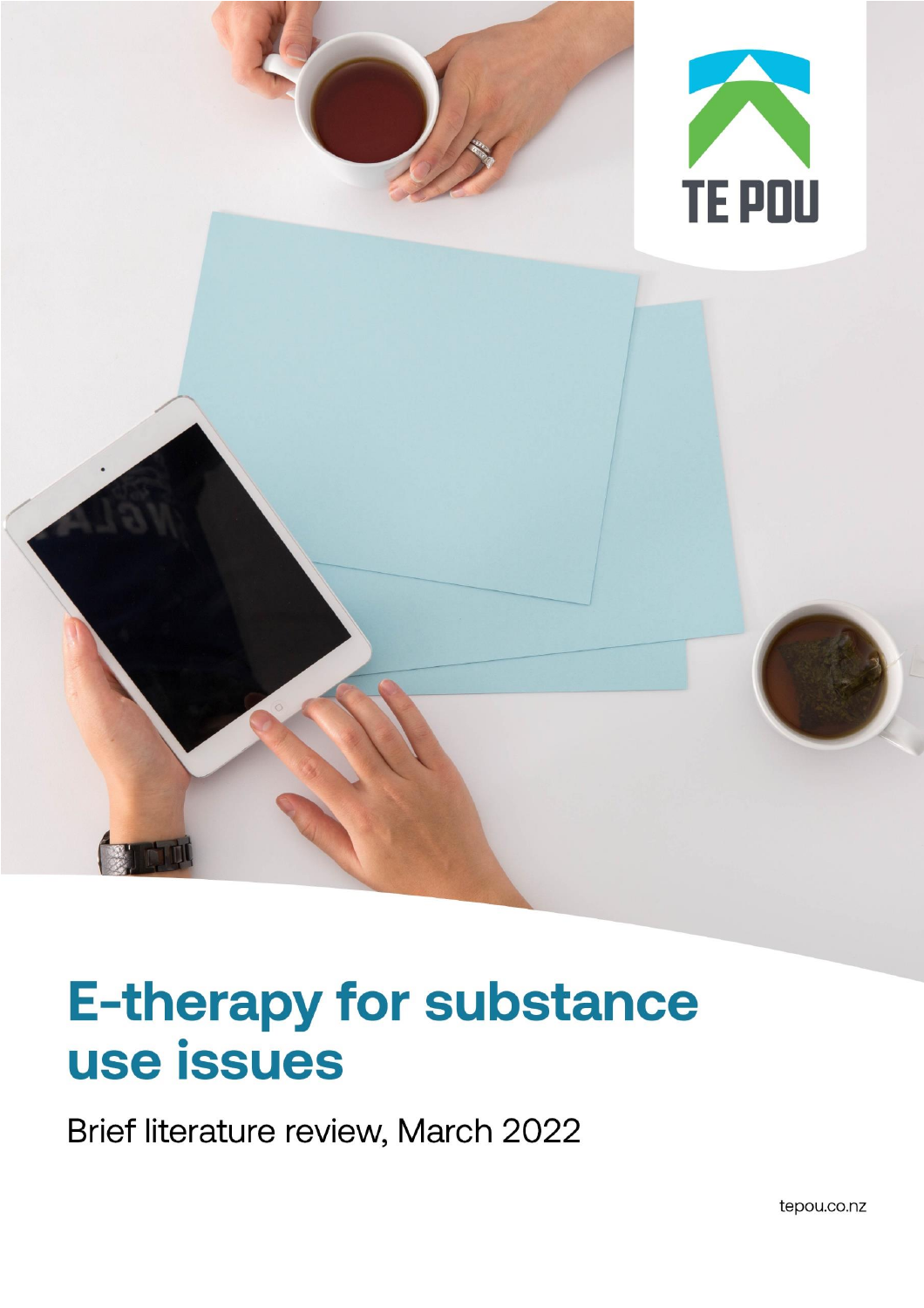Recommended citation: Te Pou. (2022). *E-therapy for substance use issues: Brief literature review*. Te Pou.

Literature review (March 2022) by Te Pou.

PO Box 108-244, Symonds Street, Auckland, New Zealand.

Email: [info@tepou.co.nz](mailto:info@tepou.co.nz)

Website: [www.tepou.co.nz](http://www.tepou.co.nz/)

Te Pou is a national centre of evidence-based workforce development for the mental health, addiction, and disability sectors in New Zealand.

ISBN: 978-1-99-102801-3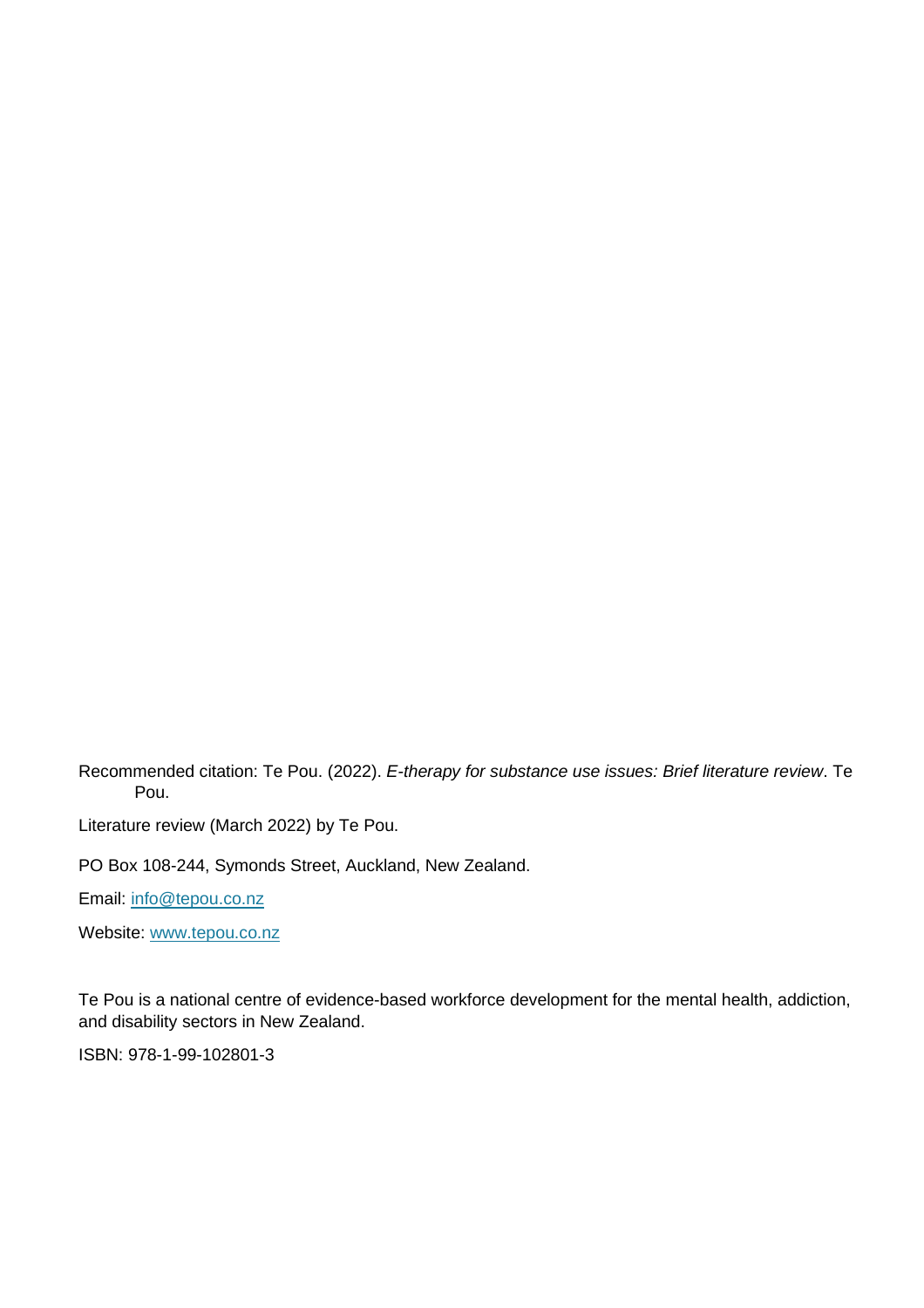# **Acknowledgements**

This literature review was written by Te Pou. The author is Maria Carmela Basabas. Input to the report and peer review was provided by Angela Jury, Ashley Koning, Rhonda Robertson, Anna Elders, Charlie David, Jennifer Lai, and Richard Woodcock.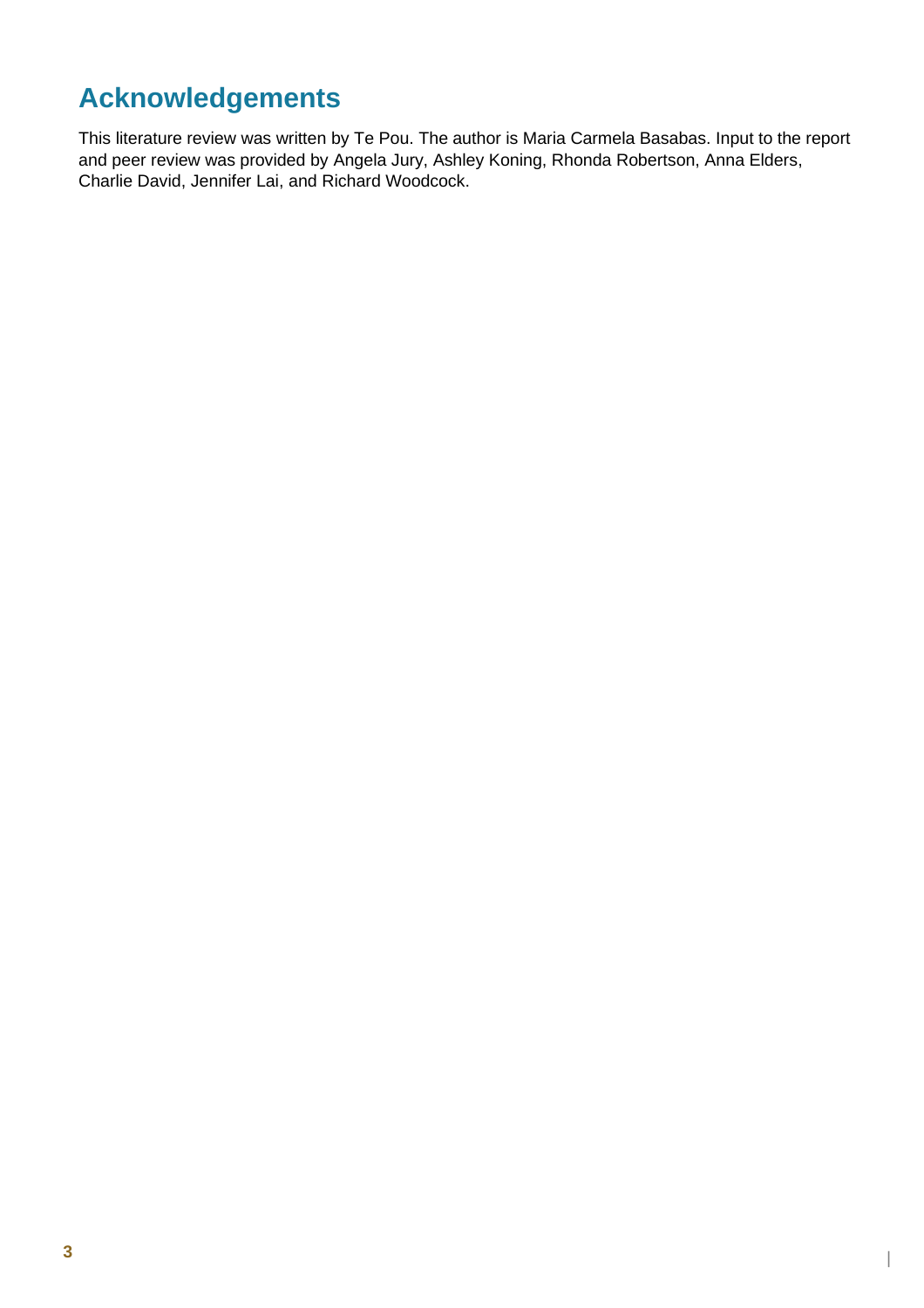# **Contents**

 $\overline{\phantom{a}}$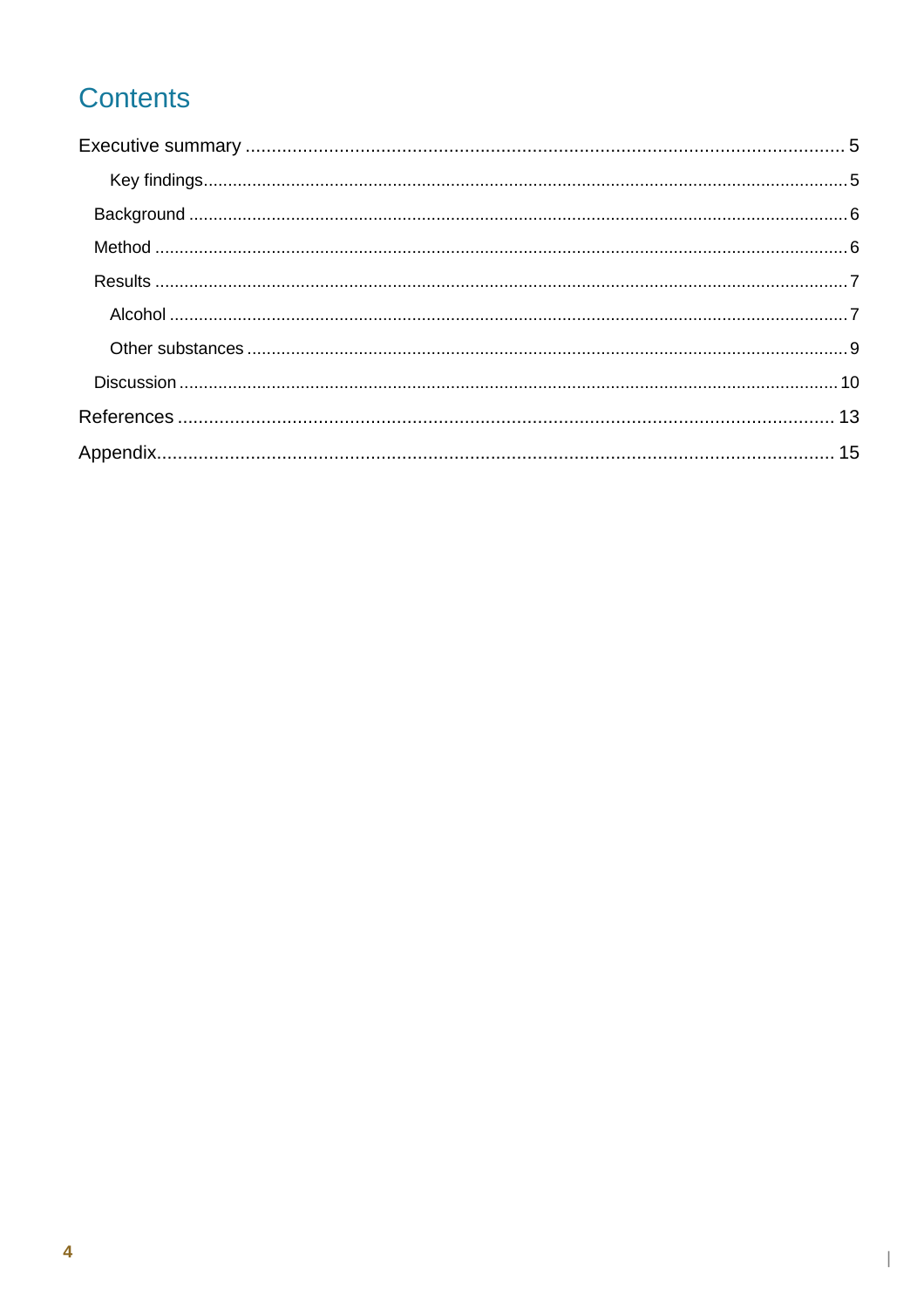# <span id="page-4-0"></span>**Executive summary**

People need access to support for problems associated with substance use and a choice in the support options they receive. E-therapies (such as web-based tools, computerised interventions, text messaging, and mobile applications) are a unique support option as they can be accessed at any time, are available for people living in rural and isolated areas, do not depend on services or workers being available to provide support, and give people control over their own recovery and wellbeing.

This review looks at:

- how effective e-therapy approaches are for people in reducing problematic substance use
- **EXECT** features of e-therapy approaches that appear to be key in supporting positive change.

This review draws on studies published over the last 5 years. This includes meta-analyses and systematic reviews that look at the evidence from a range of other studies. Individual studies were also looked at including randomised controlled trials (RCTs) where people either received e-therapy as an alternative or no support. In some studies, people were offered e-therapies alone, or in some places they received a blended approach combining both e-therapy and in-person support.

#### <span id="page-4-1"></span>**Key findings**

What the literature tells us is that e-therapies are more effective than receiving no treatment at all. In some instances e-therapies may be just as effective as in-person support.

- When looking at problematic alcohol use in particular, the evidence is consistent and robust in saying that e-therapies are effective when compared to receiving no treatment, or treatment that people would normally receive.
- Fewer studies looked at e-therapy for other substances. However, those that did indicate that e-therapies can be at least as effective as the treatment people would normally receive in reducing the use of other substances.
- **E**-therapies that are based on or incorporate elements of cognitive behavioural therapy (CBT) appear to be particularly effective in helping reduce people's use of alcohol and other substances.
- **In some instances, people appear to have better outcomes in reducing alcohol and other** substance use when they receive a blended therapy combining both an e-therapy and inperson support, than when they receive either alone.
- **While e-therapies tend to lead to small but positive changes for people, this is a positive** finding. Even small reductions in substance use can lead to significant improvements in people's physical and mental wellbeing.

These findings highlight benefits for using digital solutions to increase the effectiveness of approaches when addressing people's substance use issues.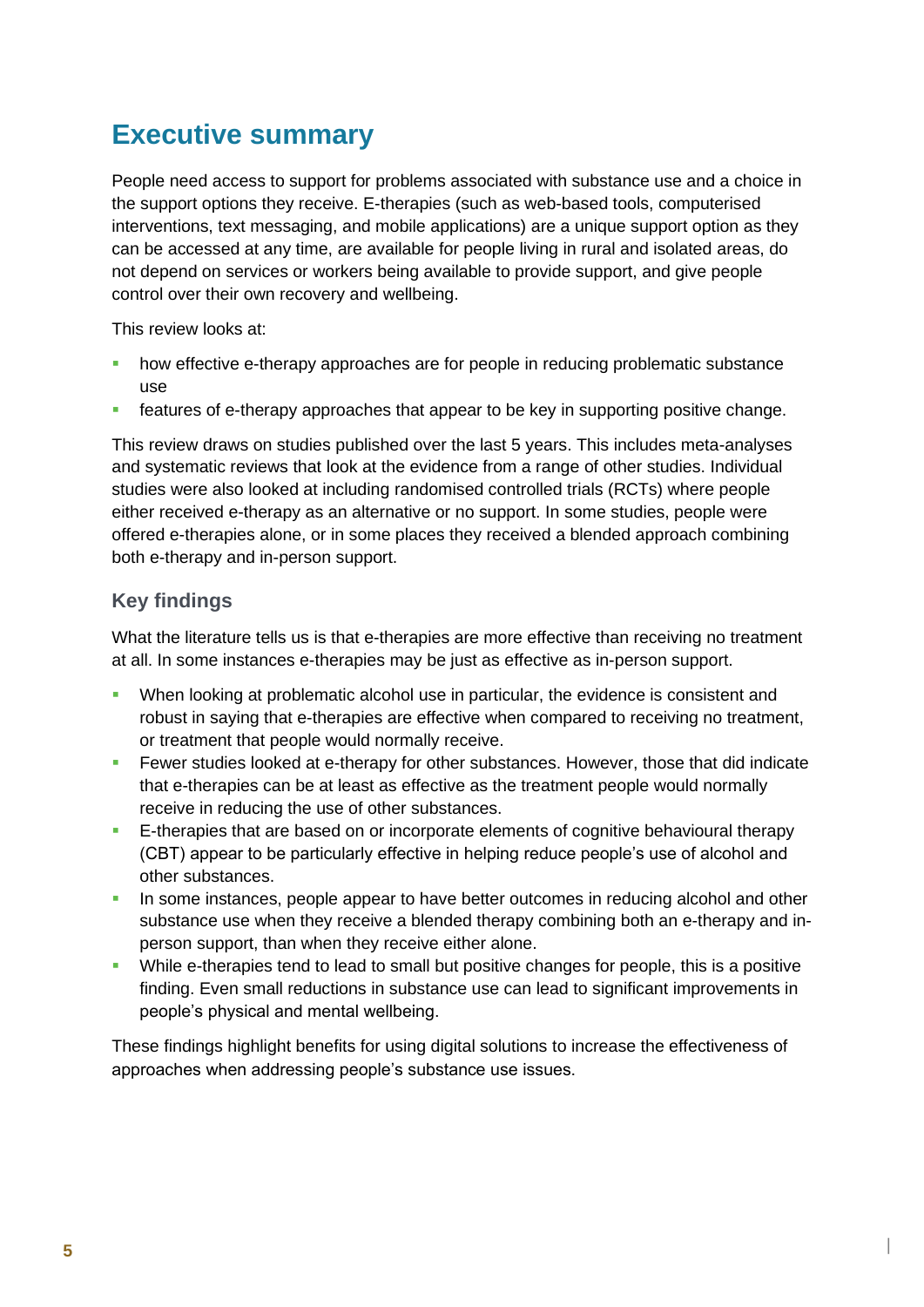## <span id="page-5-0"></span>**Background**

*He Ara Oranga* and *Kia Manawanui* identified the need for increased access to and choice of addiction and mental health support in the community, and to improve support for people with mild to moderate needs (Government Inquiry into Mental Health and Addiction, 2018; Ministry of Health, 2021).

In 2019/20 around four in five adults in New Zealand drank alcohol and one in five met criteria for hazardous drinking (Ministry of Health, 2020). In addition, about 7 percent of adults have a moderate to high risk of problematic cannabis use and 1 percent for amphetamines (Ministry of Health, 2020a). Approximately one-third of people who access mental health and addiction services access addiction services for support with substance use issues (Health and Disability Commissioner, 2020).

E-therapies, such as web-based tools, computerised interventions, text messaging, and mobile applications, enable remote access and broadens options for treatment and support. E-therapies are an important resource for providing a stepped care approach as they offer low-intensity support for people experiencing problems associated with substance use. *He Ara Oranga* highlighted that e-therapies can support people before problems escalate; improve the reach and accessibility of supports and services, particularly for people living in rural or isolated areas; and alleviate pressures in workforce capacity. The Office of the Prime Minister's Chief Science Advisor recommend e-therapies be endorsed by government agencies to ease the burden on New Zealand's mental health and addiction workforce and improve outcomes for tāngata whai ora (Potter et al., 2017).

A 2017 review looked at the effectiveness of e-therapies for mental health and problematic substance use (Te Pou o te Whakaaro Nui, 2018). Findings from several reviews indicated e-therapies may have a small but positive effect on reducing alcohol use. Since this review, there has been increased acceptance and use of e-therapies for mental health and substance use issues, along with improvements in technology. There is a need for up-todate evidence on the effectiveness of e-therapies for substance use issues.

This literature review aims to synthesise recent evidence on:

- the effectiveness of e-therapies for substance use issues
- characteristics of effective tools.

### <span id="page-5-1"></span>Method

Literature searches were performed using EBSCO in April 2021 to identify studies published between 2017 and 2021. Searches identified meta-analyses, systematic reviews, and single randomised controlled trial (RCT) studies assessing the efficacy of e-therapy approaches to reducing substance use issues. Studies assessed standalone e-therapies (used in place of in-person treatment) and blended e-therapies (those used alongside in-person treatment).

Key words used in the search are outlined below.

- "Systematic review" OR meta-analysis OR review OR "evidence synthesis"
- "e-mental health" OR "online tool" OR web-based OR internet-based OR "mobile app"

- "Randomised controlled trial" OR RCT OR "controlled trial"
- "Substance \*use" OR SUD OR addiction OR alcohol OR smoking OR tobacco OR nicotine OR "drug \*use" OR cannabis OR "novel psychoactive substances" OR methamphetamine OR amphetamine OR heroin OR opioids OR polysubstance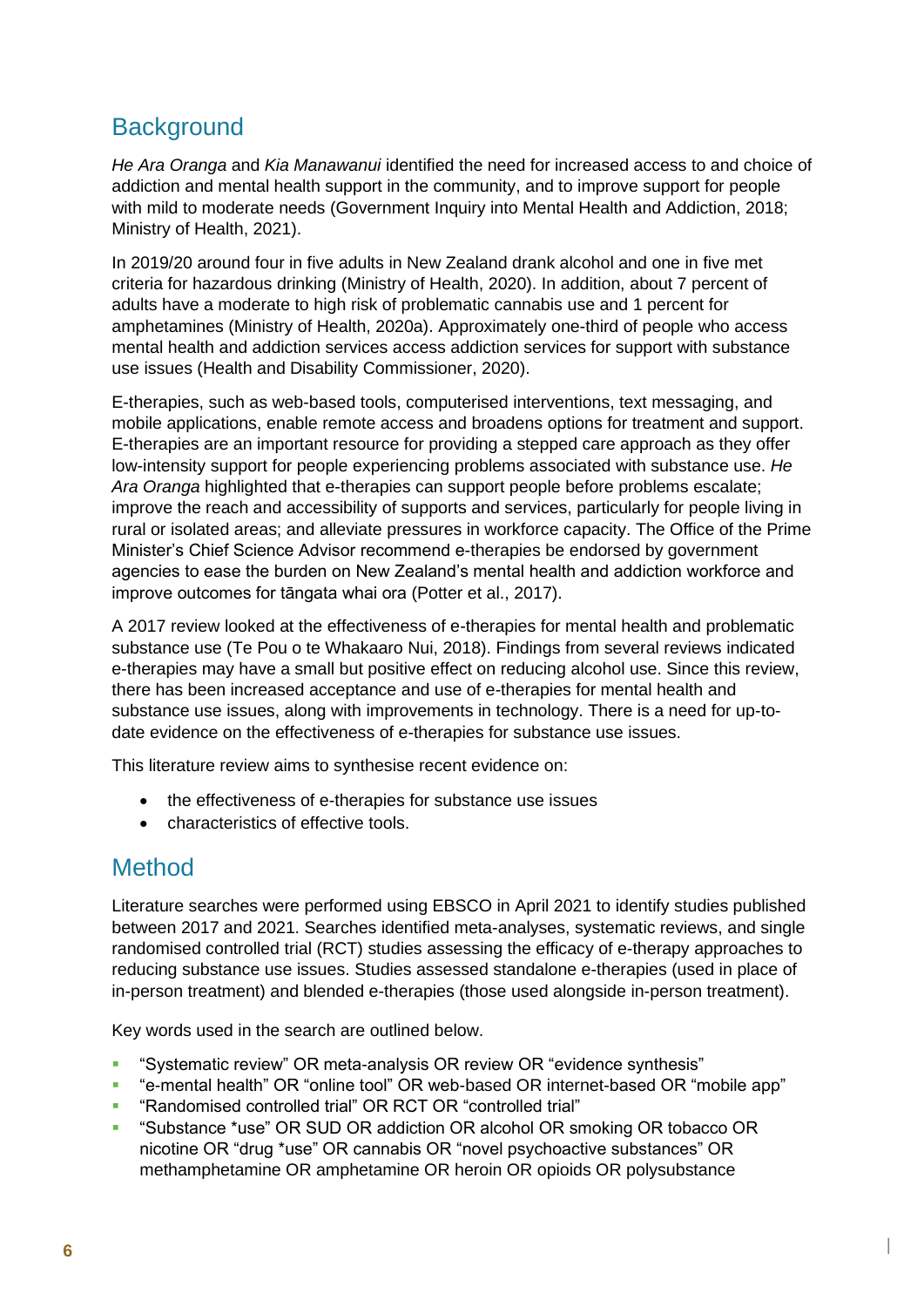## <span id="page-6-0"></span>**Results**

Our searches identified three meta-analyses, two systematic reviews, and nine single RCT studies looking at e-therapies for alcohol or any substance use issues. The main findings are presented below. The findings are grouped by primary substance, type of study, and main outcomes. It is important to note that the studies vary widely in theoretical approach, study and intervention design, timeframe, control groups, and outcomes. As such this section identifies general patterns in intervention effects on substance use and acknowledges the results of different studies are not directly comparable.

#### <span id="page-6-1"></span>**Alcohol**

#### *Meta-analyses*

Findings from two meta-analyses suggest e-therapies are effective in reducing the frequency of alcohol use. These analyses indicate both standalone and blended e-therapies are more effective in reducing alcohol use frequency than receiving no treatment and, based on the meta-analyses below, may be as effective as face-to-face treatment in some instances.

Kiluk et al. (2019) analysed 15 studies assessing the efficacy of technology-delivered cognitive behavioural therapy (eCBT), many of which included elements of motivational interviewing, compared to different control groups. Standalone eCBT has a small but positive effect for people when compared to those receiving no treatment at all (Hedges' *g* = 0.20). People who received blended eCBT achieved better outcomes on average than those receiving treatment as usual (TAU) alone  $(g = 0.30)$ . While the effect was small these outcomes were sustained for over 12 months  $(q = 0.31)$ . Standalone eCBT performed as well as TAU and therapist-delivered CBT.

Saxton et al.'s (2021) analysis of 30 studies indicates standalone, computer-delivered personalised normative feedback (PNF)<sup>1</sup> interventions help reduce people's frequency of use of alcohol in the short-term and the severity of symptoms compared to people receiving no-treatment. When people received PNF in addition to other interventions their frequency of alcohol use also decreased on average, but there was no impact on the severity of their symptoms.

Overall, results from these two meta-analyses indicate e-therapies can have a small but positive effect on the frequency of alcohol use.

#### *Systematic reviews*

Several reviews indicate e-therapies show promise for alcohol use disorder and coexisting alcohol issues and mental health challenges. These reviews indicate e-therapies show promise in being cost-effective and accessible treatments to address problematic alcohol use, as well as co-existing mental health and substance use issues.

Kazemi et al.'s (2018) systematic review provides a comprehensive summary and critique of 12 studies on e-therapies to reduce problematic substance use, largely focusing on alcohol.

<sup>1</sup> PNF interventions use social judgements about a particular behaviour by an individual's peer group to promote thoughtful consideration about their own behaviour. PNF is based on the premise that people over- or underestimate consumption levels and judgements of their peers which contributes to justifying and maintaining their own behaviours. When confronted by misperceptions of their peer group's behaviour and/or the disapproval of their peer group, the person will adjust their own behaviour towards the newly realised norm.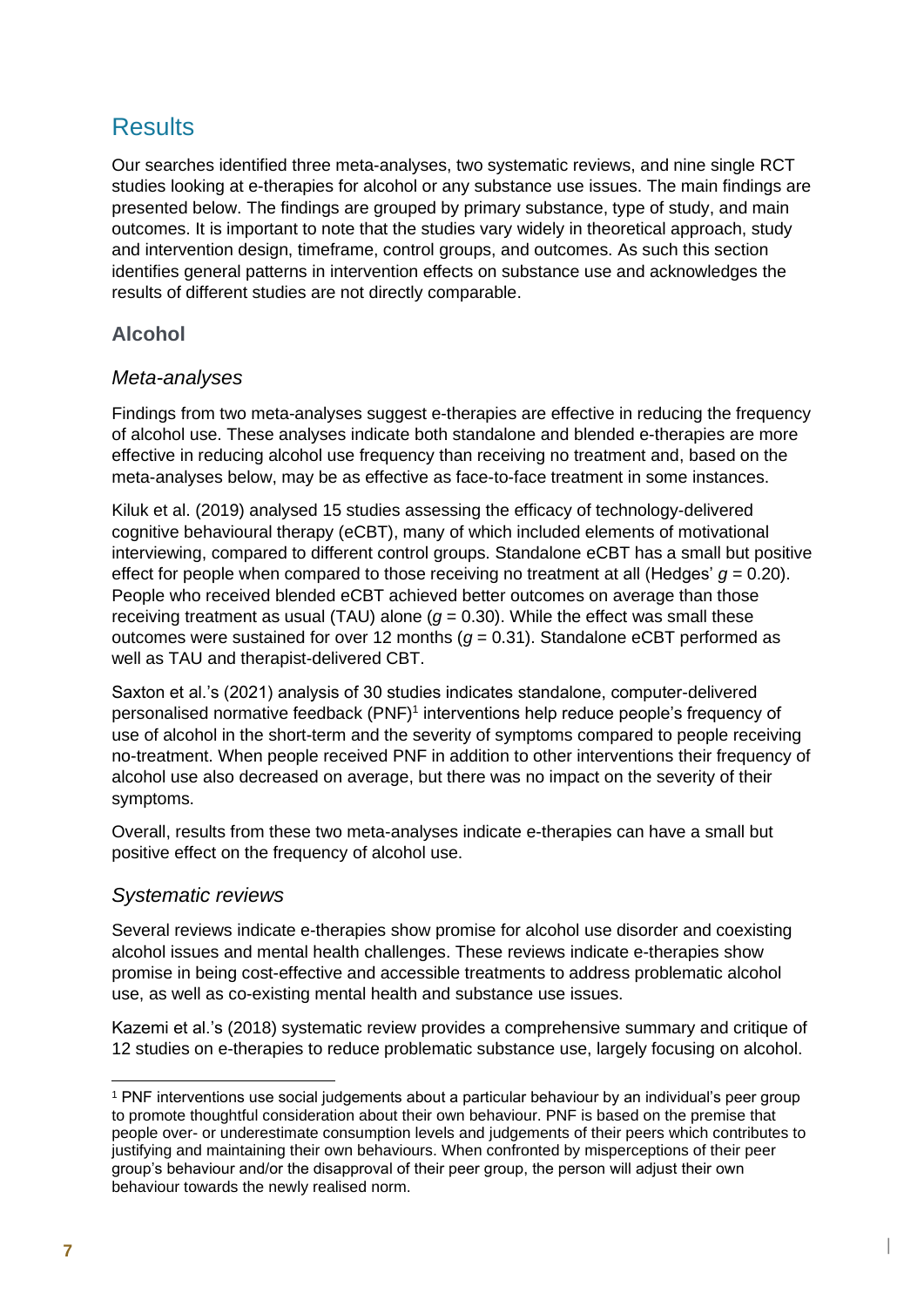They conclude that e-therapies show promise in the prevention, treatment, and aftercare of alcohol use issues due to its high accessibility, potential to reach many people, and costeffectiveness.

Sugarman et al.'s (2017) systematic review of 11 studies (including six RCTs) outlines the efficacy of e-therapies for substance use issues and co-existing mental health challenges. The authors conclude that e-therapies, particularly computer-delivered Self-Help for Alcohol and drug use and Depression (SHADE), helped to significantly reduce people's alcohol consumption at a similar rate to therapist-delivered SHADE and produced greater reductions than brief interventions delivered in-person.

The results of several systematic reviews therefore add further evidence suggesting etherapies show promise for the treatment of and in reducing alcohol use.

#### *Individual studies*

Consistent with meta-analysis findings, further evidence from recent individual studies indicates completing standalone e-therapies has a small but positive impact on people's frequency of alcohol use compared to receiving no treatment.

Three studies show people who completed e-therapies experienced greater reductions in alcohol use than those who received no treatment (Boß et al., 2018; Gajecki et al., 2017; Zill et al., 2019). A web-based intervention either guided by an eCoach or unguided resulted in greater reductions in the mean number of standard units of alcohol consumed each week and were sustained over time compared to the control group (6 weeks guided  $= -8.5$ ; unguided =  $-8.0$ ; 6 months guided =  $-9.8$ ; unguided =  $-12.4$ ) (Boß et al., 2018). Adherence was significantly greater in the guided group (59.4 percent completion) than the unguided group (46.2 percent completion;  $p = 0.005$ ).

Gajecki et al.'s (2017) analysis of a skills-training smartphone app (TeleCoach™) shows significantly greater reductions in excessive alcohol use (defined as drinking more than 14 standard glasses of alcohol per week for men and 9 for women), quantity of drinks per week, and frequency of drinking among people who used the app than those who did not. Further, men and women who used the app were two to three times less likely to drink alcohol excessively than those who did not use the app (odds ratios 2.68 and 1.71 respectively).

Zill et al.'s (2019) analysis compared people receiving an internet-based CBT intervention with people in control groups receiving face-to-face treatment or no treatment at all. They found internet-based CBT resulted in small reductions in past-month alcohol consumption at 3- and 6-month follow-up ( $d = 0.28$  and 0.33 respectively). Over the same time periods, moderate reductions were found for past-week alcohol consumption (3 months  $d = 0.42$ ; 6 months *d* = 0.54), moderate reductions in past-month number of intoxicated days (3-month *d*   $= 0.39$ , 6-month  $d = 0.74$ ), and large reductions in past-month binge drinking (3-month  $d =$ 0.87, 6-month  $d = 1.4$ ).

Some individual studies comparing e-therapies to in-person treatments reveal more mixed results. Johansson and colleague's (2020) study shows eCBT resulted in equivalent reductions in past-week alcohol consumption as in-person CBT at 6-month follow-up. However, in-person CBT was more effective than eCBT in most secondary outcomes including the number of binge drinking days and average quantity of drinks per drinking day.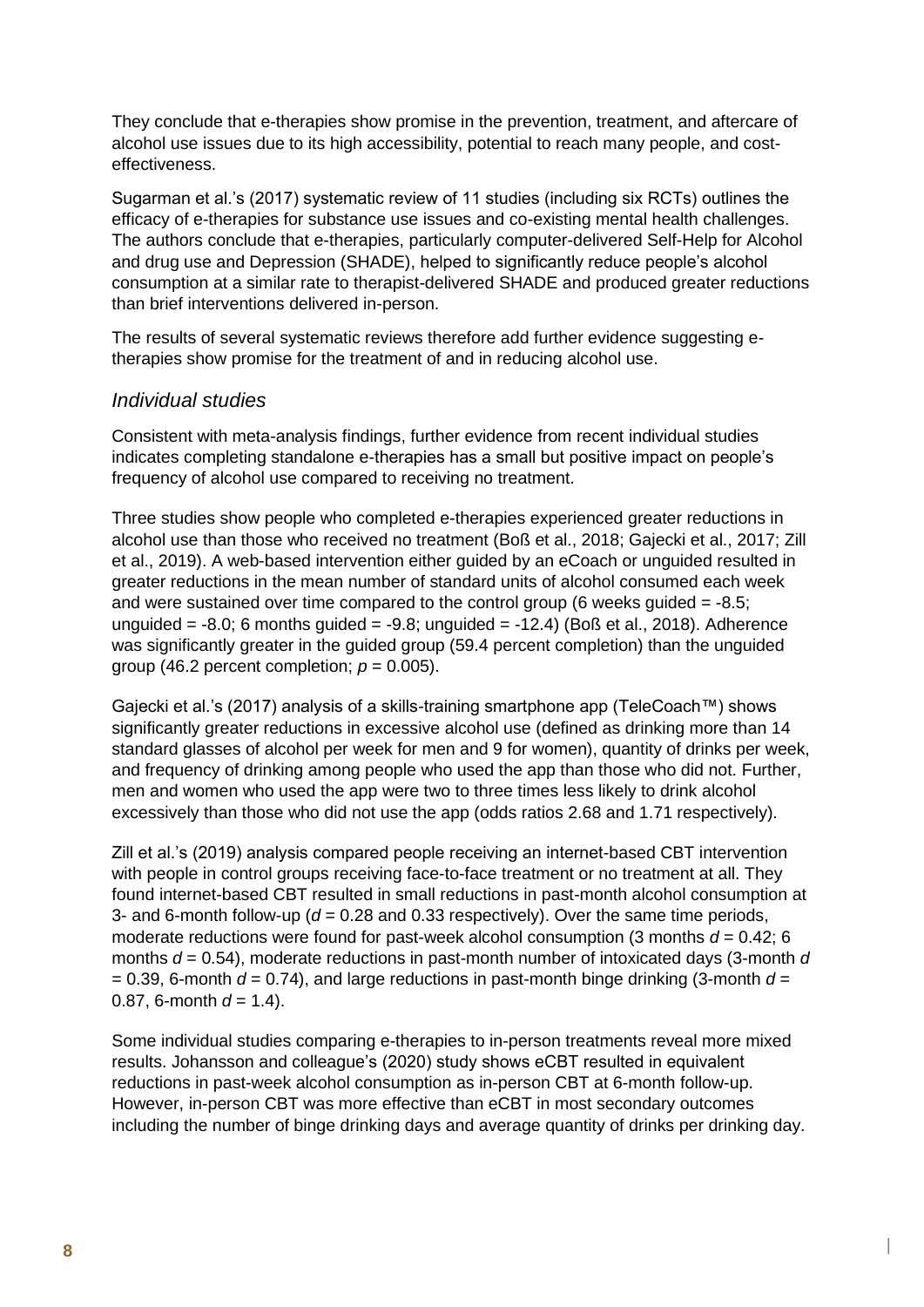Another study indicates that adding computerised and gamified attentional bias modification training to regular treatment for people meeting criteria for an alcohol use disorder did not augment the effects of regular treatment alone (Heitmann et al., 2021). The addition of etherapy to regular treatment did not lead to improved outcomes.

#### <span id="page-8-0"></span>**Other substances**

#### *Meta-analyses*

Several meta-analyses suggest that e-therapies are more effective than receiving no treatment and some in-person treatments for reducing other substance use. However, findings do not appear to be entirely consistent across all substances like cannabis and stimulants.

Boumparis et al.'s (2017) meta-analysis indicates that e-therapies had a small but positive effect on reducing substance use  $(q = 0.30)$  compared to people in control groups overall. Etherapies were similarly effective when compared against control groups who received treatment ( $q = 0.31$ ) and those who did not receive treatment ( $q = 0.31$ ). Further, when etherapies were added to regular treatments, greater reductions were found than standalone e-therapies ( $q = 0.41$  and 0.17 respectively). Comparing effects by type of substance, etherapies had a small but positive effect on reducing opioid use (*g* = 0.36) and any other substance use  $(q = 0.35)$  apart from stimulant use.

Saxton et al.'s (2021) meta-analysis indicates that PNFs have no significant effect on reducing cannabis use.

Meta-analyses therefore indicate e-therapies, particularly those that are combined with regular treatment, can have a positive effect on reducing some other substance use.

#### *Systematic reviews*

Systematic review findings are mixed, with evidence showing e-therapies have no effect on reducing substance use compared to people receiving standard in-person support, and other findings indicating e-therapies are as effective as face-to-face treatments.

Two of the 12 studies Kazemi et al. (2018) reviewed examine the efficacy of e-therapies on substance use. One study with young people indicated that a digitally-based continuing-care reduces substance use problem severity and the likelihood of relapse to their primary substance. It also increases the likelihood of participating in prosocial behaviours compared to people in control groups receiving standard in-person aftercare. The other study shows a blended approach consisting of a 17-week self-monitoring program with motivational counselling had no effect on cannabis use but significantly reduced desire to use.

Sugarman et al.'s (2018) review includes a study showing a computer-delivered intervention (SHADE) reduced cannabis use at similar rates to therapist-delivered SHADE and in-person brief interventions, while another found computer-delivered SHADE had no effect on cannabis use.

The results from systematic reviews are therefore mixed and outcomes may depend on how and when e-therapies are delivered and the substance of concern.

|

#### *Individual studies*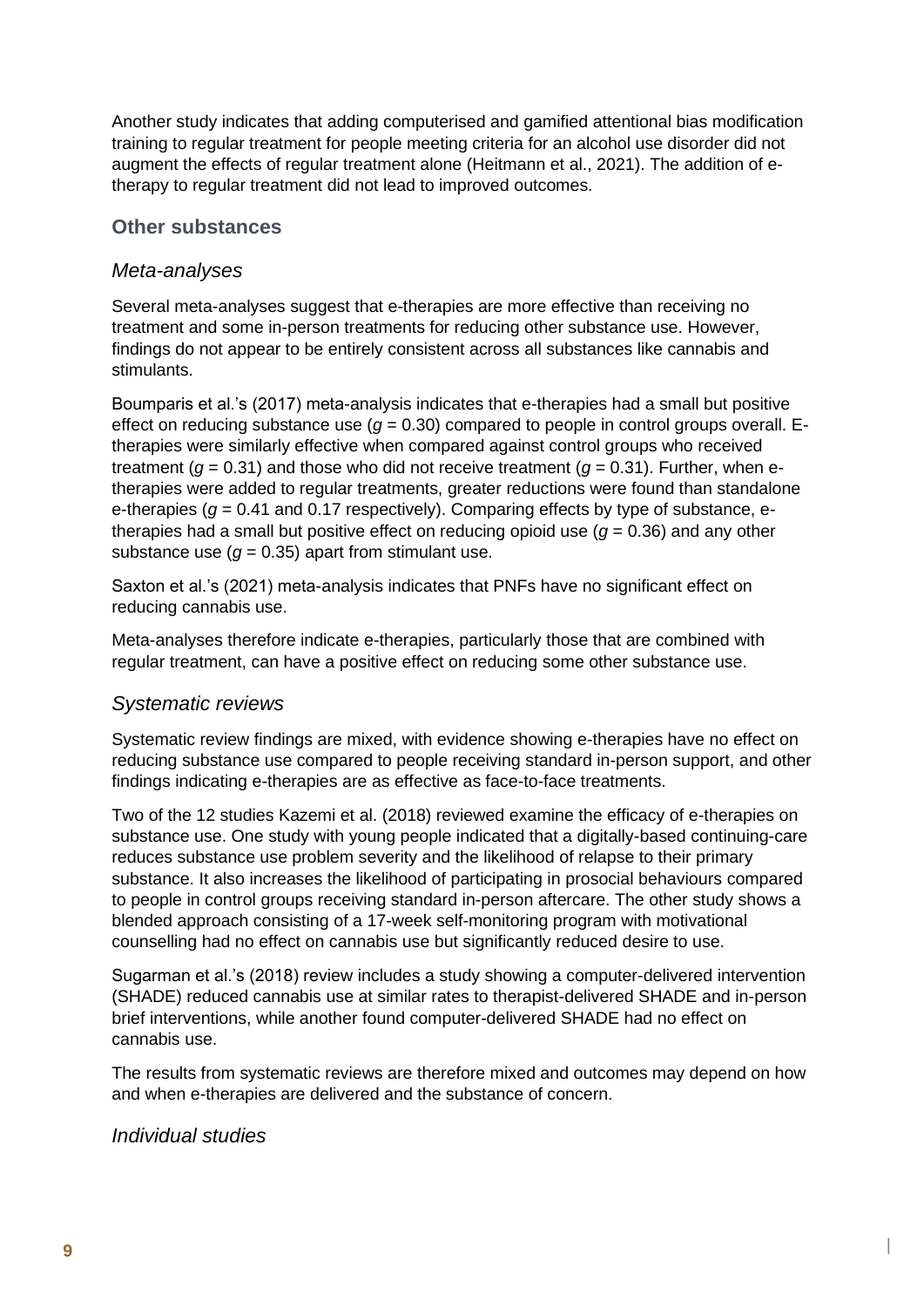Findings from RCTs assessing the efficacy of e-therapies for reducing people's substance use are mixed. Overall, some studies suggest standalone and blended e-therapies produce better outcomes in reducing substance use than TAU, while others show e-therapies have equivalent outcomes as TAU.

Two studies show that standalone and blended e-therapies result in greater reductions in substance use than TAU. Kiluk et al. (2018) indicates computer-delivered and in-person CBT are associated with greater reductions in any drug (including cannabis, cocaine, opioids, and hallucinogens) or alcohol use than TAU, with 6 month follow-up analyses showing more sustained effects of eCBT over time than therapist-delivered CBT and TAU.

Paris et al.'s (2018) study shows people who received eCBT in addition to TAU experienced greater reductions in substance use frequency over 8 weeks (including alcohol, cocaine, cannabis, opiates, benzodiazepines, and heroin) than TAU alone. Further, people who completed eCBT reported more abstinent days than those who received TAU alone (77 percent and 62 percent respectively).

Blow et al.'s (2017) study is partially consistent with the above findings. Compared to enhanced TAU, only in-person brief interventions resulted in fewer days using any substance (including alcohol, cannabis, cocaine, methamphetamine, inhalants, street opioids, hallucinogens; and prescription drugs including opioids, sedatives, and stimulants). Computer-delivered brief intervention (CBI) had no effect on reducing substance use. However, when assessing cannabis use specifically, people who received therapistdelivered and CBI experienced fewer days using cannabis (*d* = 0.24 and 0.17 respectively) than enhanced TAU. The authors suggest that while CBI results were less robust than therapist-delivered treatment, CBI reduced required staff time for treatment.

One study shows that standalone and blended e-therapies have equivalent effects as TAU. Tiburcio et al.'s (2018) findings show standalone e-therapy performed as well as TAU in reducing substance use frequency and severity (including cannabis, cocaine, and inhalants), but e-therapy provided no further benefit when added to TAU.

Overall, results from individual studies suggest standalone and blended e-therapies may, in some instances, produce better outcomes in reducing symptoms of problematic substance use than TAU alone. Evidence is mixed however, as some results show people who receive in-person treatment experience greater reductions in substance use than those who complete e-therapies, and some blended e-therapies do not enhance TAU.

### <span id="page-9-0"></span>**Discussion**

Overall, research indicates e-therapies are more effective than receiving no treatment and may be as effective as in-person treatments in reducing problematic substance use in some instances. Where studies show greater effectiveness of e-therapy interventions, effect sizes were mostly small. This is a promising finding as even small reductions in substance use are associated with significant improvements in physical and mental wellbeing (Kiluk et al., 2019).

When comparing by type of substance, there is more robust evidence that standalone and blended e-therapies are effective at reducing alcohol use than for other substance use compared to TAU or receiving no treatment. This is consistent with an earlier review of etherapies for substance use (Te Pou, 2017), showing that e-therapies had a potentially small but positive effect on reducing alcohol use. Evidence for reducing other substance use is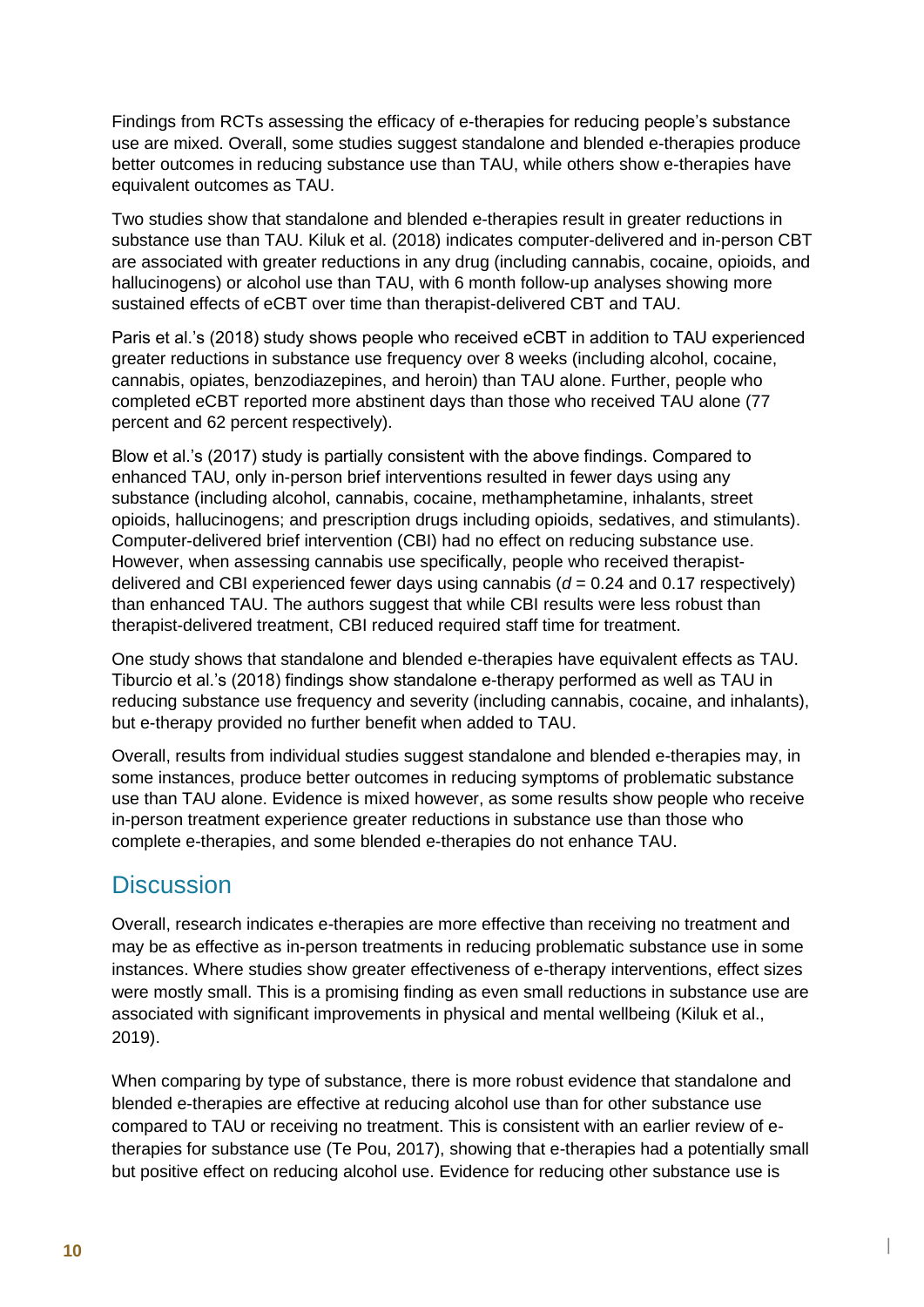promising in that it is likely that e-therapies can be at least as effective as TAU, but findings are less consistent and robust. It is difficult to gauge the efficacy of e-therapies compared to receiving no treatment in reducing problematic substance use because most studies in this space compare e-therapies to TAU. It is also largely unclear whether e-therapies are more suited to reducing use of specific types of substances other than alcohol as, among studies that assess more than one type of substance use, most analyses tend to group all substances together (excluding Boumparis et al. 2017 and Blow et al. 2017).

It is important to consider the characteristics of e-therapies that are shown to be effective in reducing substance use. Among studies showing greater or equivalent efficacy of etherapies compared to in-person or no treatment, those that are based on or incorporate CBT elements appear most frequently (Boumparis et al., 2017; Johansson et al., 2017; Kiluk et al., 2018, 2019; Paris et al., 2018). Other notable approaches among effective e-therapies include motivational interviewing (Blow et al., 2017; Boß et al., 2018; Boumparis et al., 2017) and skills training (Gajecki et al., 2017).

Attrition appears to be the main limitation across studies, with many participants disengaging after initial assessments (Gajecki et al., 2017; Kazemi et al., 2017; Tiburcio et al., 2018). Factors underlying attrition include lower willingness to change and reduced motivation to continue treatment (Tiburcio et al., 2018). Research indicates attrition is an issue across both e-therapies and in-person treatments (Johansson et al., 2017; Tiburcio et al., 2018). Some evidence suggests attrition is lower in guided e-therapies compared to unguided approaches, indicating greater retention when a clinician is involved (Boß et al., 2018). Other suggestions to reduce attrition include having initial sessions in-person to explain interventions and answer questions, regular personalised reminders, inquiring into difficulties with treatment adherence, proposing alternatives, performing home visits, and gamifying interventions to maintain motivation (Boß et al., 2018; Boyle et al., 2017; Kazemi et al., 2017; Tiburcio et al., 2018).

Despite limitations, e-therapies offer unique benefits compared to in-person interventions. These benefits include greater accessibility due to people being able to use them at their own time, place, and pace; increasing choice of and access to support for people living in rural or isolated areas; allowing anonymous help seeking which bypasses stigma around accessing addiction services; giving people control and agency over their own recovery; reducing workers' workload; and acting as a brief preventative approach for mild or emerging issues associated with substance use (Kazemi et al., 2017; Sugarman et al., 2017).

E-therapies offer tāngata whai ora consistent access to evidence-based treatment that local practitioners may not be trained to deliver, that may not be available or easily accessible in their community. E-therapies can be accessed at any time and revisited after completion, meaning it is available as or when people's risk or distress increases. Having consistent access to evidence-based treatment can therefore bolster people's self-management skills, encourage learning, and support continuous change. These may be reflected in the finding across studies that e-therapies result in more sustained outcomes over time compared to TAU (Boß et al., 2018; Kiluk et al., 2018, 2019).

As highlighted in the literature, people who received blended e-therapies reported, on average, better outcomes than people who received TAU alone or standalone e-therapies (Boumparis et al., 2017). This highlights an incentive for addiction services to integrate digital solutions into in-person treatments to maximise the benefits for people accessing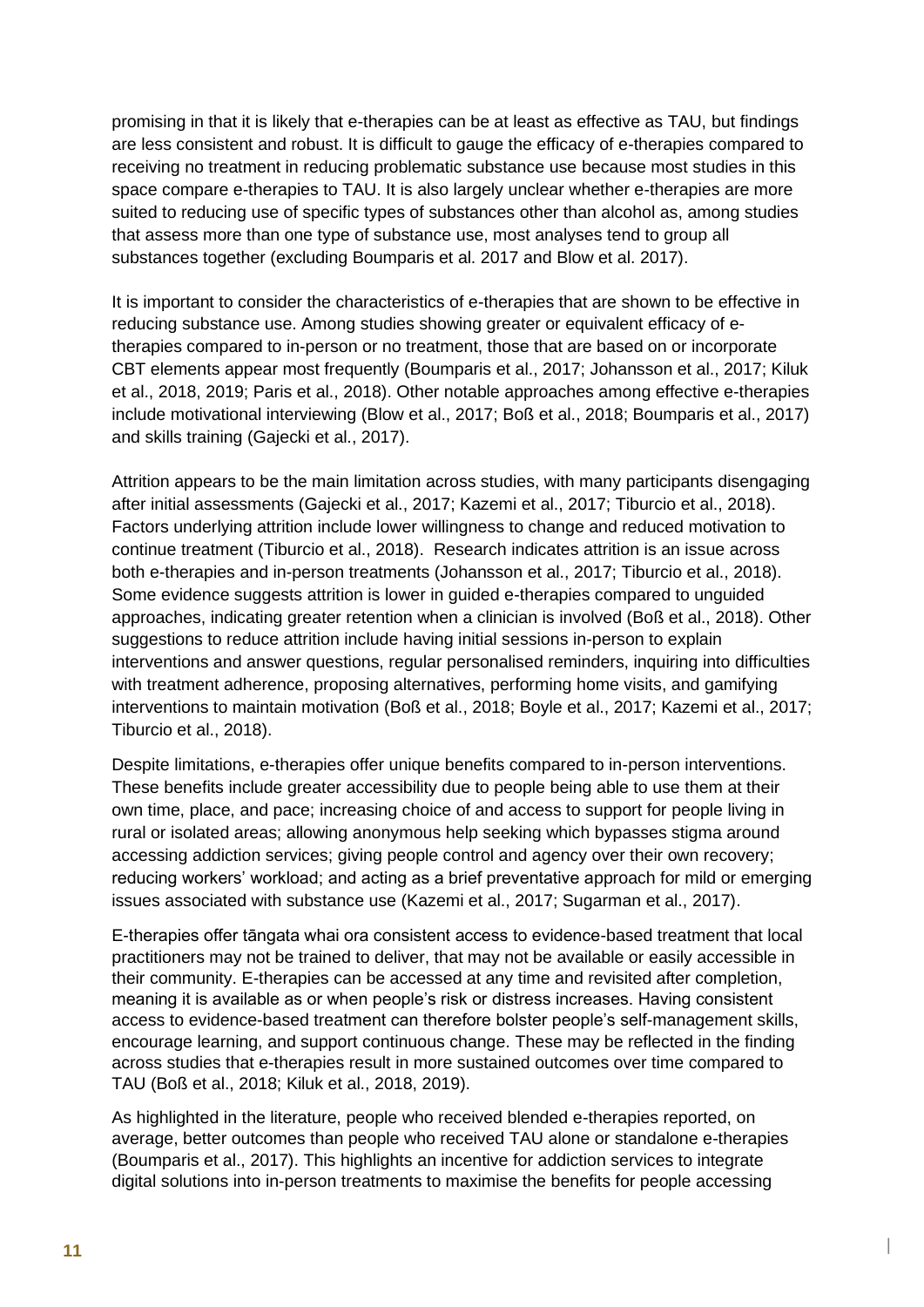services. Studies also indicate more sustained effects of substance use reduction over time compared to TAU. Overall, these benefits align with priorities identified in *He Ara Oranga* (2018) and *Kia Manawanui* (2021) regarding accessibility, increasing choice of and access to support, and providing people with options for support while waiting to access services or when accessing services is difficult.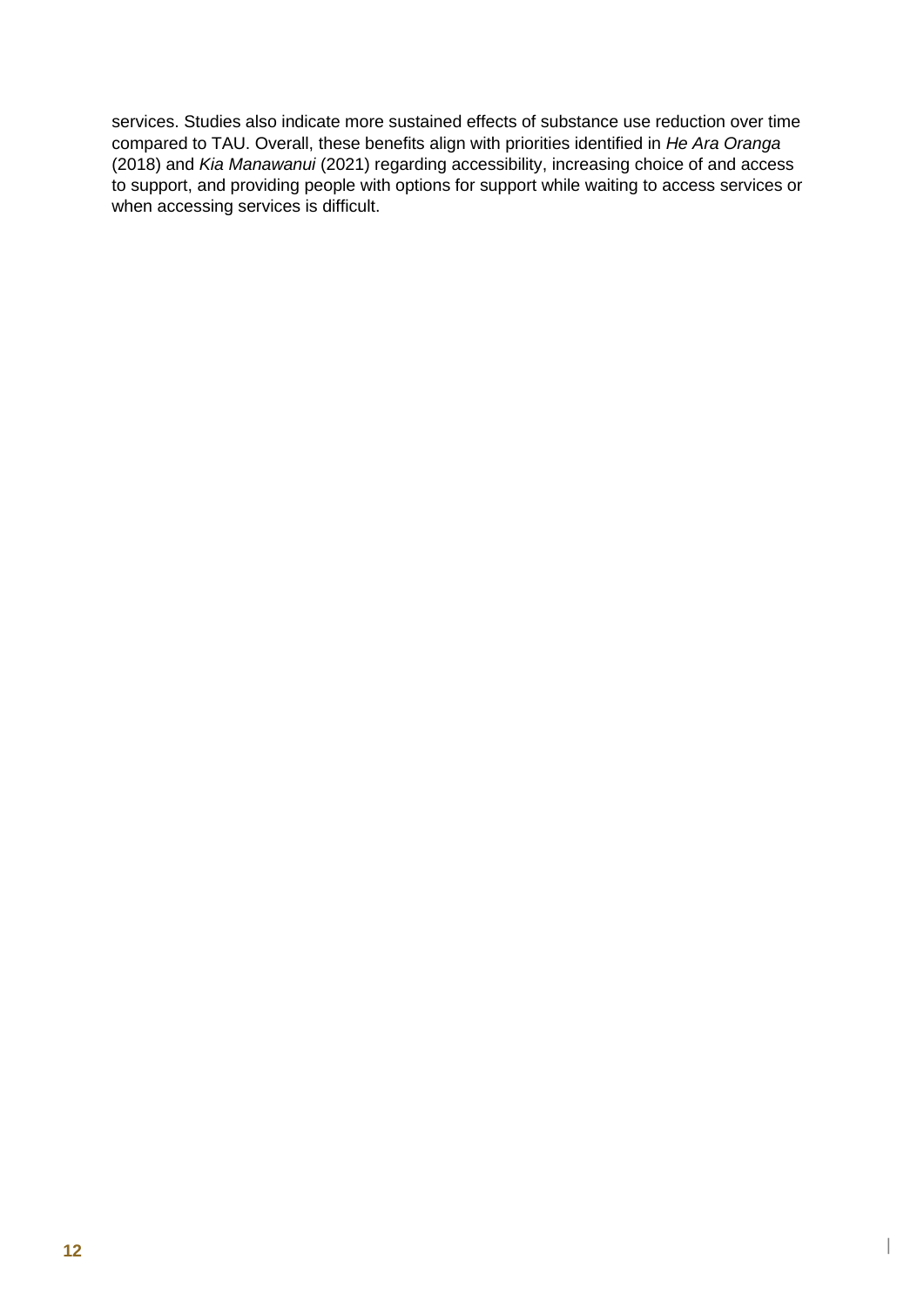# <span id="page-12-0"></span>**References**

Blow, F. C., Walton, M. A., Bohnert, A. S. B., Ignacio, R. V., Chermack, S., Cunningham, R. M., Booth, B. M., Ilgen, M., & Barry, K. L. (2017). A randomized controlled trial of brief interventions to reduce drug use among adults in a low-income urban emergency department: The HealthiER You study. *Addiction*, *112*(8), 1395–1405. https://doi.org/10.1111/add.13773

Boß, L., Lehr, D., Schaub, M. P., Paz Castro, R., Riper, H., Berking, M., & Ebert, D. D. (2018). Efficacy of a web‐based intervention with and without guidance for employees with risky drinking: Results of a three‐arm randomized controlled trial. *Addiction*, *113*(4), 635– 646. https://doi.org/10.1111/add.14085

Boumparis, N., Karyotaki, E., Schaub, M. P., Cuijpers, P., & Riper, H. (2017). Internet interventions for adult illicit substance users: A meta-analysis. *Addiction*, *112*(9), 1521–1532. https://doi.org/10.1111/add.13819

Boyle, S. C., Earle, A. M., LaBrie, J. W., & Smith, D. J. (2017). PNF 2.0? Initial evidence that gamification can increase the efficacy of brief, web-based personalized normative feedback alcohol interventions. *Addictive Behaviors*, 10.

Gajecki, M., Andersson, C., Rosendahl, I., Sinadinovic, K., Fredriksson, M., & Berman, A. (2017). Skills Training via Smartphone App for University Students with Excessive Alcohol Consumption: A Randomized Controlled Trial. *International Journal of Behavioral Medicine*, *24*(5), 778–788. https://doi.org/10.1007/s12529-016-9629-9

Government Inquiry into Mental Health and Addiction. (2018). *He Ara Oranga: Report of the Government Inquiry into Mental Health and Addiction*. https://mentalhealth.inquiry.govt.nz/assets/Summary-reports/He-Ara-Oranga.pdf

Health and Disability Commissioner. (2020). *Aotearoa New Zealand's mental health services and addiction services: The monitoring and advocacy report of the Mental Health Commissioner.* https://www.hdc.org.nz/news-resources/search-resources/mentalhealth/monitoring-and-advocacy-report-of-the-mental-health-commissioner-2020/

Heitmann, J., van Hemel-Ruiter, M. E., Huisman, M., Ostafin, B. D., Wiers, R. W., MacLeod, C., DeFuentes-Merillas, L., Fledderus, M., Markus, W., & de Jong, P. J. (2021). Effectiveness of attentional bias modification training as add-on to regular treatment in alcohol and cannabis use disorder: A multicenter randomized control trial. *PLoS ONE*, *16*(6), 1–24. https://doi.org/10.1371/journal.pone.0252494

Johansson, M., Sinadinovic, K., Hammarberg, A., Sundström, C., Hermansson, U., Andreasson, S., & Berman, A. (2017). Web-Based Self-Help for Problematic Alcohol Use: A Large Naturalistic Study. *International Journal of Behavioral Medicine*, *24*(5), 749–759. https://doi.org/10.1007/s12529-016-9618-z

Kazemi, D. M., Borsari, B., Levine, M. J., Li, S., Lamberson, K. A., & Matta, L. A. (2017). A Systematic Review of the mHealth Interventions to Prevent Alcohol and Substance Abuse. *Journal of Health Communication*, *22*(5), 413–432. https://doi.org/10.1080/10810730.2017.1303556

Kiluk, B. D., Nich, C., Buck, M. B., Devore, K. A., Frankforter, T. L., LaPaglia, D. M., Muvvala, S. B., & Carroll, K. M. (2018). Randomized Clinical Trial of Computerized and Clinician-Delivered CBT in Comparison With Standard Outpatient Treatment for Substance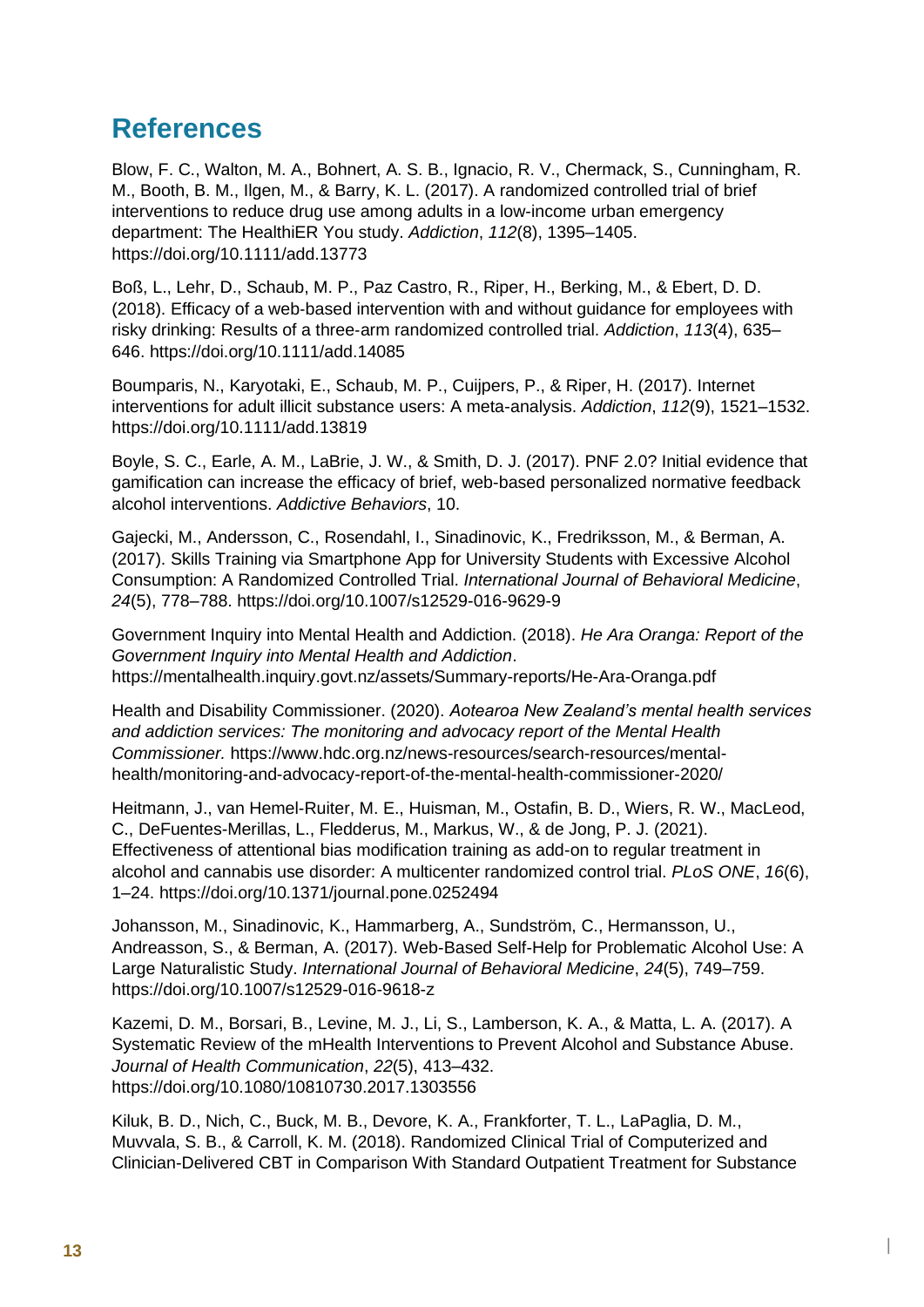Use Disorders: Primary Within-Treatment and Follow-Up Outcomes. *American Journal of Psychiatry*, *175*(9), 853–863. https://doi.org/10.1176/appi.ajp.2018.17090978

Kiluk, B. D., Ray, L. A., Walthers, J., Bernstein, M., Tonigan, J. S., & Magill, M. (2019). Technology-Delivered Cognitive-Behavioral Interventions for Alcohol Use: A Meta-Analysis. *Alcoholism, Clinical and Experimental Research*, *43*(11), 2285–2295. https://doi.org/10.1111/acer.14189

Ministry of Health. (2020a). *New Zealand Health Survey 2016/17Annual Data Explorer*. https://www.health.govt.nz/publication/mental-health-2016-17-new-zealand-health-survey

Ministry of Health. (2020b). *New Zealand Health Survey Annaul Data Explorer 2019/20*. https://minhealthnz.shinyapps.io/nz-health-survey-2019-20-annual-dataexplorer/ w ad72de45/#!/home

Ministry of Health. (2021). *Kia Manawanui Aotearoa: Long-term pathway to mental wellbeing* (p. 76). Ministry of Health.

Paris, M., Silva, M., Añez-Nava, L., Jaramillo, Y., Kiluk, B. D., Gordon, M. A., Nich, C., Frankforter, T., Devore, K., Ball, S. A., & Carroll, K. M. (2018). Culturally Adapted, Web-Based Cognitive Behavioral Therapy for Spanish-Speaking Individuals With Substance Use Disorders: A Randomized Clinical Trial. *American Journal of Public Health*, *108*(11), 1535– 1542. https://doi.org/10.2105/AJPH.2018.304571

Potter, J. D., Poulton, R., Gluckman, S. P., McNaughton, S., & Lambie, I. (2017). *Toward a Whole of Government/Whole of Nation Approach to Mental Health* (p. 27).

Sugarman, D. E., Campbell, A. N. C., Iles, B. R., & Greenfield, S. F. (2017). Technologybased Interventions for Substance Use and Comorbid Disorders: An Examination of the Emerging Literature. *Harvard Review of Psychiatry*, *25*(3), 123–134. https://doi.org/10.1097/HRP.0000000000000148

Te Pou o te Whakaaro Nui. (2018). *Effectiveness of e-mental health approaches: Rapid review*. Te Pou o te Whakaaro Nui. https://www.tepou.co.nz/resources/effectiveness-of-emental-health-approaches-rapid-review

Tiburcio, M., Lara, Ma. A., Martínez, N., Fernández, M., & Aguilar, A. (2018). Web-Based Intervention to Reduce Substance Abuse and Depression: A Three Arm Randomized Trial in Mexico. *Substance Use & Misuse*, *53*(13), 2220–2231. https://doi.org/10.1080/10826084.2018.1467452

Zill, J. M., Christalle, E., Meyer, B., Härter, M., & Dirmaier, J. (2019). The Effectiveness of an Internet Intervention Aimed at Reducing Alcohol Consumption in Adults: Results of a Randomized Controlled Trial (Vorvida). *Deutsches Aerzteblatt International*, *116*(8), 127– 133. https://doi.org/10.3238/arztebl.2019.0127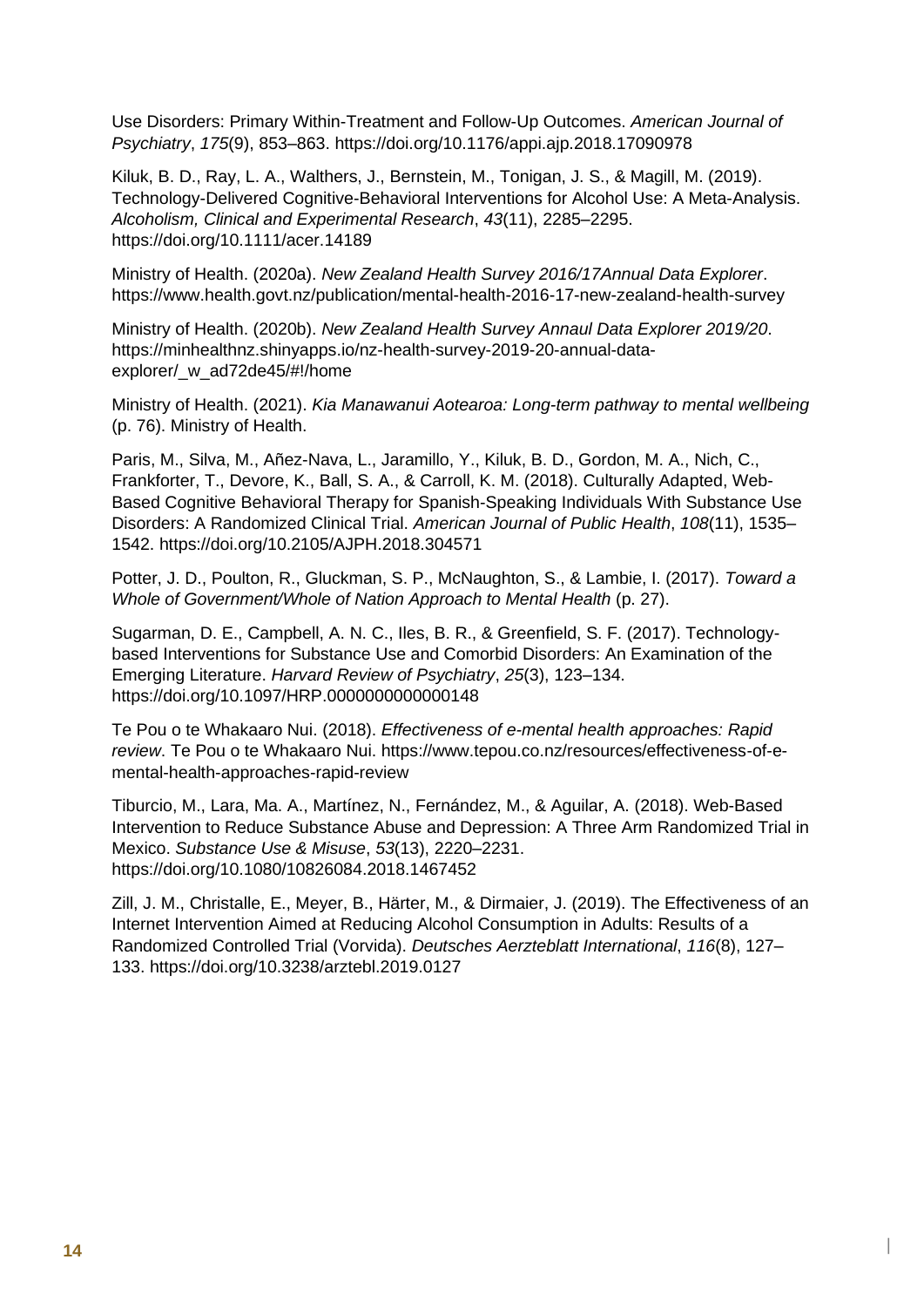# **Appendix**

Table 1. Meta-analyses and systematic reviews

<span id="page-14-0"></span>

| <b>Title and authors</b>                                                                                                  | <b>Studies</b>                                                                                                                                                                                                                                                                                                                                                                                                                                                                                          | <b>Target population</b><br>and total sample                                                                                                                                                                                                                                                                                                                                       | Intervention(s)                                                                                                                                                                                                                                                                                                                                                                                                                                                                                                                                         | <b>Substance type(s)</b>                                                                                                                     | <b>Findings</b>                                                                                                                                                                                                                                                                                                                                                                                                                                                                                                                                                                                                                                                                                                                                                                                                                                      |
|---------------------------------------------------------------------------------------------------------------------------|---------------------------------------------------------------------------------------------------------------------------------------------------------------------------------------------------------------------------------------------------------------------------------------------------------------------------------------------------------------------------------------------------------------------------------------------------------------------------------------------------------|------------------------------------------------------------------------------------------------------------------------------------------------------------------------------------------------------------------------------------------------------------------------------------------------------------------------------------------------------------------------------------|---------------------------------------------------------------------------------------------------------------------------------------------------------------------------------------------------------------------------------------------------------------------------------------------------------------------------------------------------------------------------------------------------------------------------------------------------------------------------------------------------------------------------------------------------------|----------------------------------------------------------------------------------------------------------------------------------------------|------------------------------------------------------------------------------------------------------------------------------------------------------------------------------------------------------------------------------------------------------------------------------------------------------------------------------------------------------------------------------------------------------------------------------------------------------------------------------------------------------------------------------------------------------------------------------------------------------------------------------------------------------------------------------------------------------------------------------------------------------------------------------------------------------------------------------------------------------|
| <b>Internet</b><br>interventions for<br>adult illicit<br>substance users:<br>A meta-analysis<br>Boumparis et al.,<br>2017 | Seventeen studies<br>up to January 2016.<br><b>Studies were</b><br>conducted in five<br>countries (Australia,<br>Brazil, Sweden,<br>Switzerland, United<br>States).<br>Studies had to<br>include a<br>measurement of<br>participants'<br>substance use at<br>post-treatment<br>(measured through<br>self-report,<br>toxicology screening<br>or both) and at<br>follow-up.<br>Most studies<br>recruited<br>participants from<br>clinical settings (five<br>outpatient facilities,<br>four hospitals, one | Adult current users<br>of one or more illicit<br>substances<br>(cocaine,<br>amphetamines,<br>opioids, or any other<br>illicit substances)<br>Three target<br>subgroups: opioid<br>users ( $n = 4$<br>studies), stimulant<br>users $(n = 4)$ , users<br>of any illicit<br>substances $(n = 9)$<br>$N = 2,836$<br>participants $(n =$<br>1,461 intervention; n<br>$= 1,375$ control) | Internet or computerised<br>interventions compared with<br>active (e.g. TAU, motivational<br>interviewing, brief<br>intervention,<br>psychoeducation) or non-<br>active (e.g. waiting-list,<br>assessment-only) control<br>conditions in reducing SU<br>Specific intervention types<br>included:<br>community reinforcement<br>approach (CRA)<br>cognitive behaviour<br>therapy (CBT)<br>motivational interviewing<br>(MI)<br>contingency management<br>(CM)<br>cognitive rehabilitation<br>(CR)<br>treatment as usual (TAU)<br>brief intervention (BI) | Any illicit<br>substances<br>including heroin,<br>cocaine, opioids,<br>benzodiazepines,<br>ecstasy,<br>amphetamines, and<br>methamphetamines | <b>Intervention approaches</b><br>MI was the dominant approach in<br>interventions for any illicit substance<br>users. For specific substances: CRA<br>was primarily used for opioid users and<br>CBT was primarily used for stimulant<br>users.<br><b>Results</b><br>Internet interventions showed a small<br>but significant overall effect size for<br>reducing illicit SU at post-treatment<br>(Hedges' $g = 0.30$ ) and at the follow-up<br>assessment ( $g = 0.22$ ). Specifically,<br>internet interventions reduced opioid use<br>$(g = 0.36)$ and any illicit SU $(g = 0.32)$ .<br>They did not reduce stimulant use.<br>These findings are consistent with<br>broader literature on the effects of<br>interventions on nicotine, alcohol, and<br>cannabis use, showing small but<br>significant reductions.<br><b>Subgroup comparisons</b> |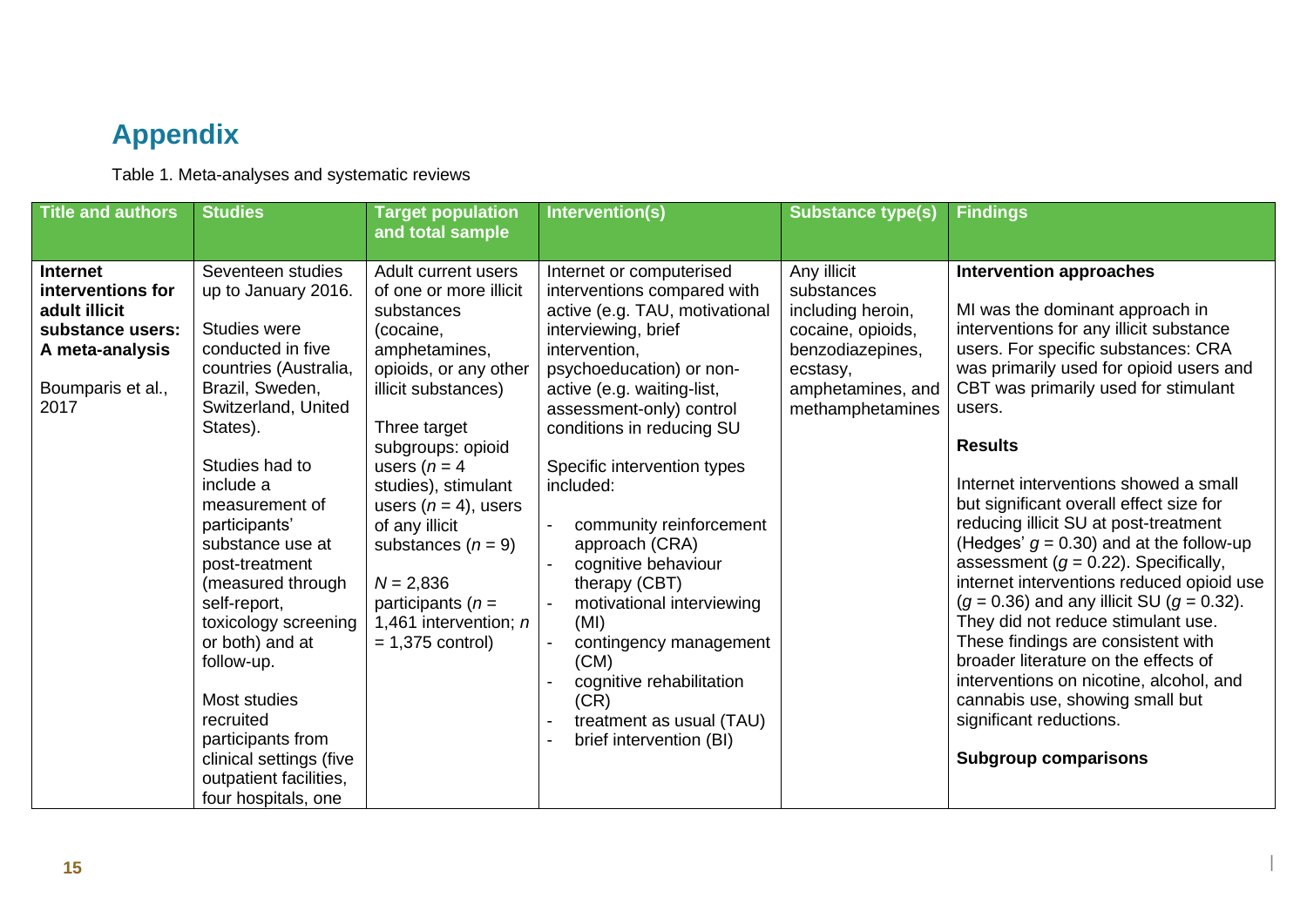| <b>Title and authors</b>                                                                                  | <b>Studies</b>                                                                                                                                                                               | <b>Target population</b>                                                                                                        | Intervention(s)                                                                                     | <b>Substance type(s)</b> | <b>Findings</b>                                                                                                                                                                                                                                                                                                                                                                                                                                                                                                                                                                                                                                                                                         |
|-----------------------------------------------------------------------------------------------------------|----------------------------------------------------------------------------------------------------------------------------------------------------------------------------------------------|---------------------------------------------------------------------------------------------------------------------------------|-----------------------------------------------------------------------------------------------------|--------------------------|---------------------------------------------------------------------------------------------------------------------------------------------------------------------------------------------------------------------------------------------------------------------------------------------------------------------------------------------------------------------------------------------------------------------------------------------------------------------------------------------------------------------------------------------------------------------------------------------------------------------------------------------------------------------------------------------------------|
|                                                                                                           |                                                                                                                                                                                              | and total sample                                                                                                                |                                                                                                     |                          |                                                                                                                                                                                                                                                                                                                                                                                                                                                                                                                                                                                                                                                                                                         |
|                                                                                                           | residential care); the<br>remaining seven<br>recruited from the<br>community.<br>Nine trials<br>conducted add-on<br>interventions, eight<br>applied unguided<br>standalone<br>interventions. |                                                                                                                                 |                                                                                                     |                          | Add-on interventions showed greater<br>reductions ( $q = 0.41$ ) than unguided<br>standalone interventions ( $q = 0.17$ ).<br>Interventions were effective compared to<br>active controls ( $g = 0.31$ ) and non-active<br>controls $(g = 0.31)$ .<br>Studies that applied toxicology<br>screenings showed greater reductions (g<br>$= 0.42$ ) than self-reported screenings (g<br>$= 0.26$ ).<br>DSM-IV diagnoses were associated with<br>greater reductions ( $q = 0.42$ ) than cut-off<br>scores on self-reported SU $(g = 0.21)$ .<br>Studies with interventions conducted in<br>outpatient clinics showed greater effect<br>sizes ( $g = 0.36$ ) than other settings ( $gs$<br>$0.11$ to $0.23$ ). |
| A systematic<br>review of the<br>mHealth<br>interventions to<br>prevent alcohol<br>and substance<br>abuse | 12 studies on<br>mHealth-based<br>interventions for<br>substance use.<br>Ten out of 12<br>studies used text<br>messaging-based<br>interventions. Nine<br>were randomised                     | Young adults with<br>substance abuse<br>issues.<br>Ages ranged from<br>12 to 45 years old,<br>with the majority<br>being 18-25. | mHealth interventions in<br>various formats: web-based,<br>text messaging, SMS,<br>smartphone apps. | Alcohol and<br>cannabis  | Most reviewed papers got at least partial<br>positive results wherein there was<br>evidence of efficacy in some primary<br>alcohol-related outcomes but not others.<br>Eg Weitzel et al. (2007): reported<br>fewer drinks per drinking day in the<br>intervention group (handheld<br>computer + messaging) but no other                                                                                                                                                                                                                                                                                                                                                                                 |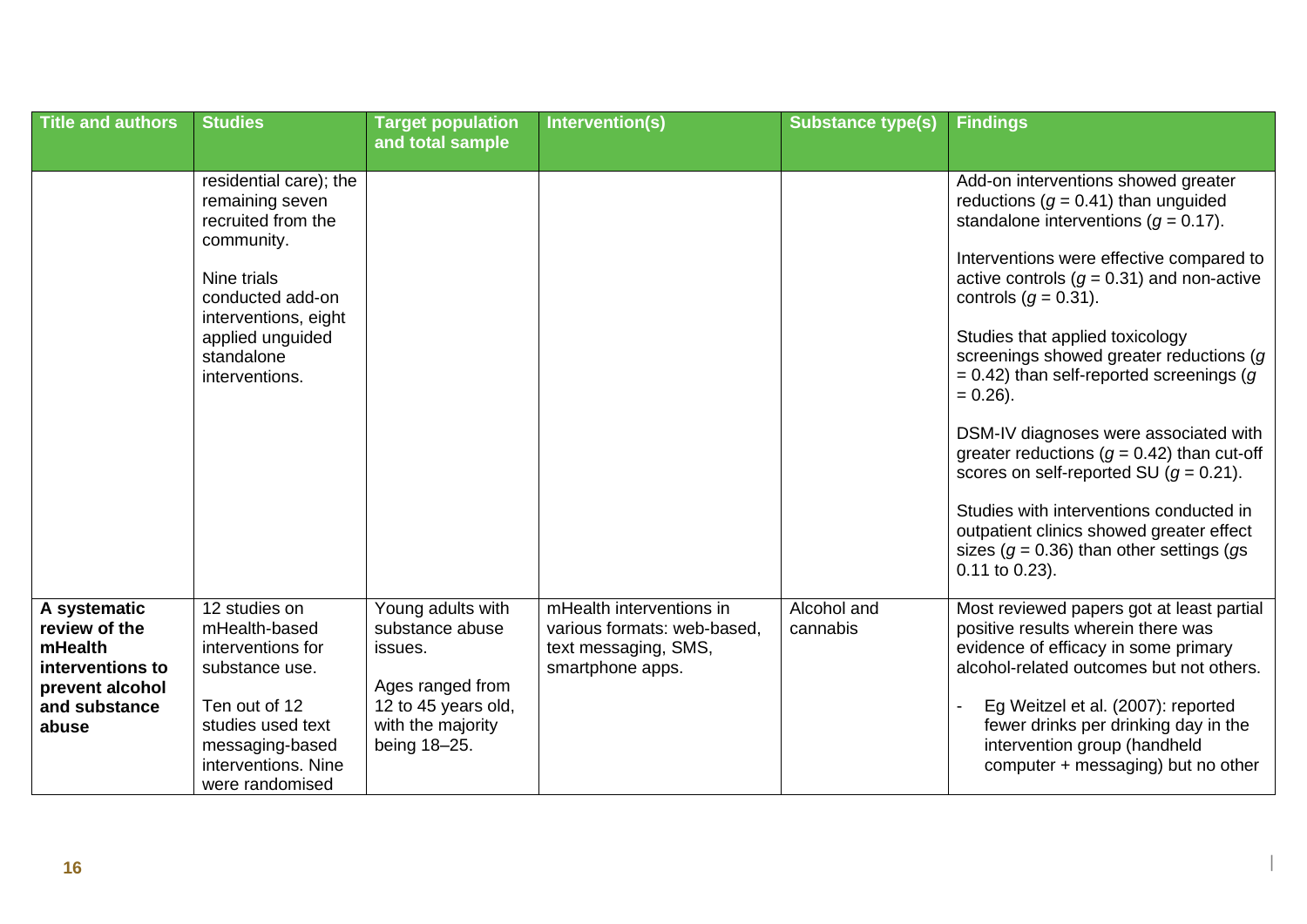| <b>Title and authors</b>                                                                      | <b>Studies</b>                                                                                                                                                                                                                               | <b>Target population</b><br>and total sample                                                    | Intervention(s)                                              | <b>Substance type(s)</b> | <b>Findings</b>                                                                                                                                                                                                                                                                                                                                                                                                                                                                                                                                                                                                                                                                  |
|-----------------------------------------------------------------------------------------------|----------------------------------------------------------------------------------------------------------------------------------------------------------------------------------------------------------------------------------------------|-------------------------------------------------------------------------------------------------|--------------------------------------------------------------|--------------------------|----------------------------------------------------------------------------------------------------------------------------------------------------------------------------------------------------------------------------------------------------------------------------------------------------------------------------------------------------------------------------------------------------------------------------------------------------------------------------------------------------------------------------------------------------------------------------------------------------------------------------------------------------------------------------------|
|                                                                                               |                                                                                                                                                                                                                                              |                                                                                                 |                                                              |                          |                                                                                                                                                                                                                                                                                                                                                                                                                                                                                                                                                                                                                                                                                  |
| Kazemi et al.,<br>2017                                                                        | pilot trials and RCTs<br>which included<br>control groups; the<br>remaining studies<br>included a<br>longitudinal pre-post<br>study, a single<br>group pilot trial, and<br>a randomised pilot<br>trial which did not<br>have control groups. |                                                                                                 |                                                              |                          | group differences on alcohol<br>variables<br><b>Limitations</b><br>Attrition was a limitation in several<br>studies; there tended to be high rates of<br>initial use followed by decreases in<br>engagement with mobile interventions<br>unless there was regular contact and<br>prompts.<br><b>Overall</b><br>mHealth interventions can reach a large<br>number of individuals, promote self-<br>regulation, and enhance traditional<br>interventions by increasing access to<br>support within the person's own<br>environment. People generally found<br>messages from mHealth interventions<br>motivating and interesting, and no<br>obvious negative effects were reported. |
| Technology-                                                                                   | Fifteen studies on                                                                                                                                                                                                                           | Adults aged 18+                                                                                 | Technology-delivered CBT                                     | Alcohol                  | <b>CBT Tech vs assessment only or</b>                                                                                                                                                                                                                                                                                                                                                                                                                                                                                                                                                                                                                                            |
| delivered<br>cognitive-<br>behavioral<br>interventions for<br>alcohol use: A<br>meta-analysis | technology-<br>delivered CBT-<br>based interventions<br>for alcohol use<br>("CBT Tech")                                                                                                                                                      | Alcohol criteria:<br>alcohol users<br>meeting criteria for<br>a disorder, non-<br>dependent but | (web-based programs,<br>smartphone apps) or<br>combined CBT. |                          | minimal treatment<br>Significantly more effective at early<br>follow-up ( $q = 0.20$ , small effect), but<br>non-significant at late follow-up.                                                                                                                                                                                                                                                                                                                                                                                                                                                                                                                                  |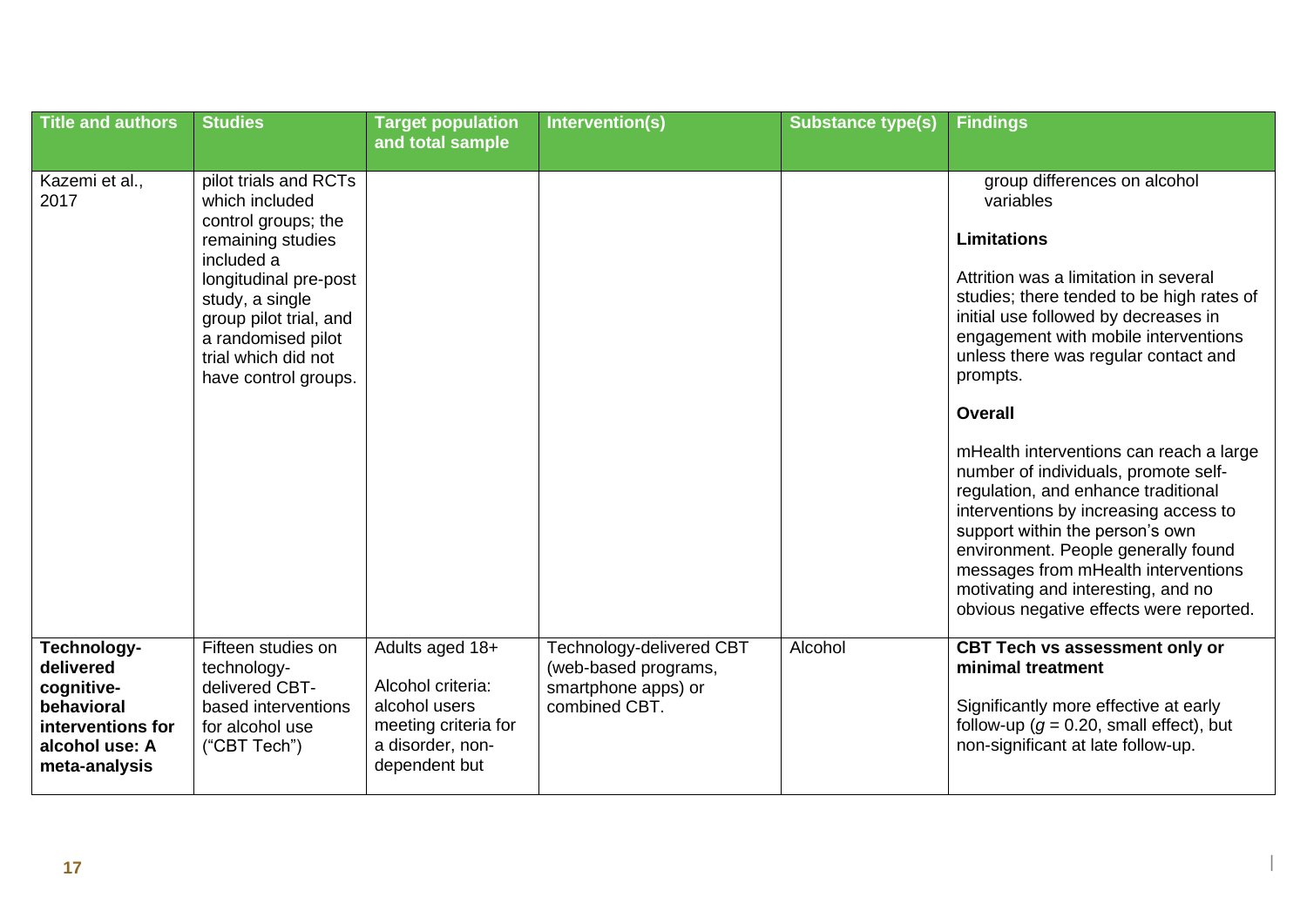| <b>Title and authors</b> | <b>Studies</b>                                                                                                                                                                                                                                                                                                                                                                                                                                                                                                                               | <b>Target population</b><br>and total sample                                                                                                                                                                                   | Intervention(s)                                                                | <b>Substance type(s)</b> | <b>Findings</b>                                                                                                                                                                                                                                                                                                                                                                                                                                                                                                  |
|--------------------------|----------------------------------------------------------------------------------------------------------------------------------------------------------------------------------------------------------------------------------------------------------------------------------------------------------------------------------------------------------------------------------------------------------------------------------------------------------------------------------------------------------------------------------------------|--------------------------------------------------------------------------------------------------------------------------------------------------------------------------------------------------------------------------------|--------------------------------------------------------------------------------|--------------------------|------------------------------------------------------------------------------------------------------------------------------------------------------------------------------------------------------------------------------------------------------------------------------------------------------------------------------------------------------------------------------------------------------------------------------------------------------------------------------------------------------------------|
| Kiluk et al., 2019       | published between<br>1997 and 2017<br>Six studies<br>compared CBT<br>Tech to assessment<br>only or minimal<br>treatment, three<br>compared to<br>treatment as usual<br>(TAU), seven<br>studied CBT Tech<br>plus TAU versus<br>TAU only, and two<br>compared CBT<br>Tech to CBT with a<br>therapist.<br>Measured effect<br>sizes at early follow-<br>up (1 to 3 months)<br>and late follow-up (6<br>to 12 months) post-<br>intervention.<br>95% included non-<br>dependent drinkers.<br>60% explicitly<br>targeted alcohol use<br>moderation. | heavy drinkers, or<br>poly-drug use.<br>$N = 10,407$<br>participants<br>Participants were<br>recruited from the<br>community (10<br>studies), specialty<br>clinics or medical<br>facilities (3) and<br>college campuses<br>(2) | Content of interventions<br>ranged from 4 to 62<br>sessions/modules/exercises. |                          | <b>CBT Tech vs TAU</b><br>Non-significant differences at early or<br>late follow-up.<br><b>CBT Tech with TAU vs TAU alone</b><br>Significantly more effective at early<br>follow-up ( $g = 0.30$ ) and late follow-up (g<br>$= 0.31$ ).<br><b>CBT Tech vs CBT with therapist</b><br>Showed no significant differences at<br>early and late follow-up.<br>Overall, results show benefits of CBT<br>Tech as a standalone treatment<br>compared to no treatment, or as an<br>addition to TAU compared to TAU alone. |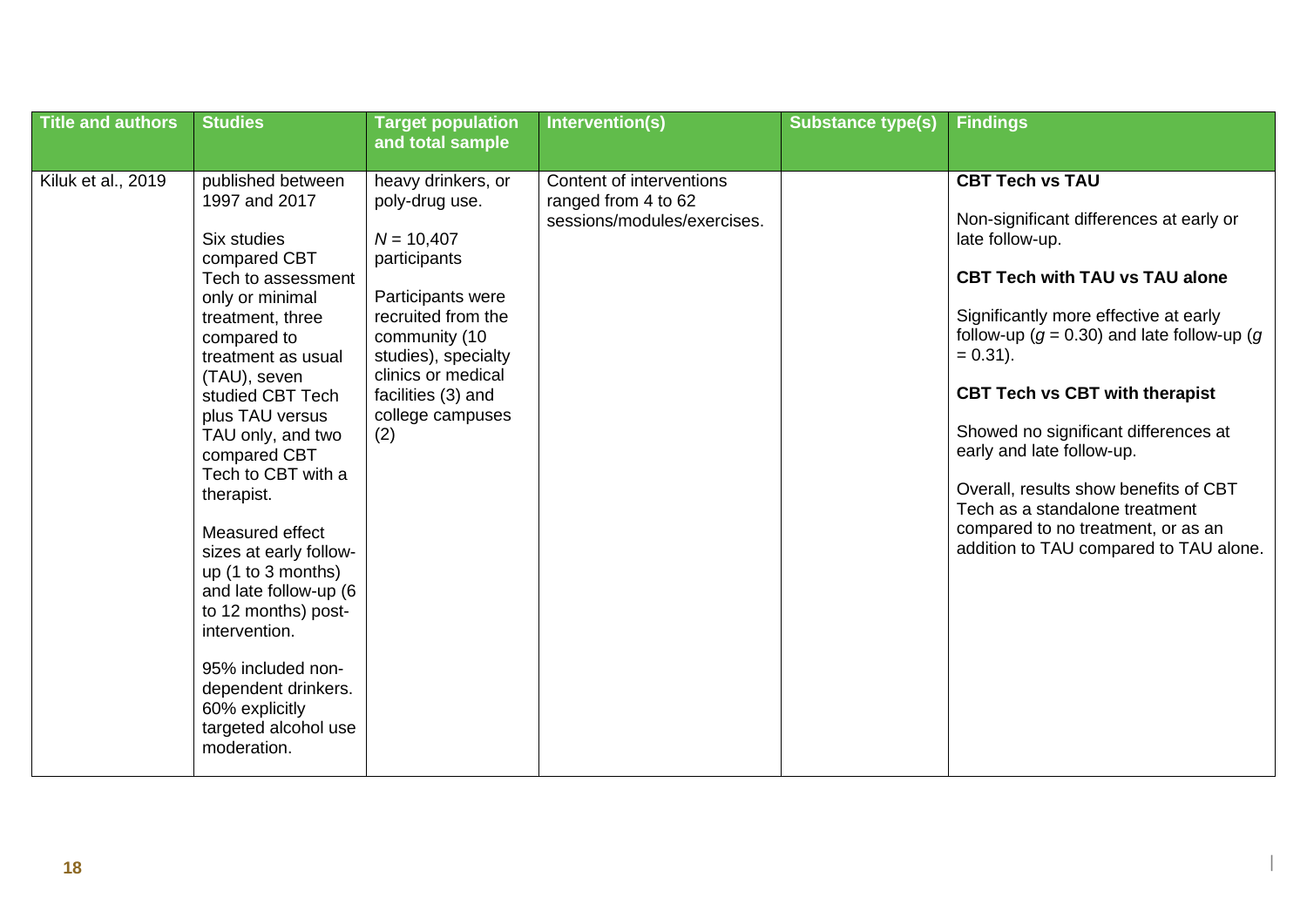| <b>Title and authors</b>                                                                                                                                                                       | <b>Studies</b>                                                                                                                                                                                                                                                        | <b>Target population</b>                                                                                                                                                                                                                                                                                   | Intervention(s)                                                                                             | <b>Substance type(s)</b> | <b>Findings</b>                                                                                                                                                                                                                                                                                                                                                              |
|------------------------------------------------------------------------------------------------------------------------------------------------------------------------------------------------|-----------------------------------------------------------------------------------------------------------------------------------------------------------------------------------------------------------------------------------------------------------------------|------------------------------------------------------------------------------------------------------------------------------------------------------------------------------------------------------------------------------------------------------------------------------------------------------------|-------------------------------------------------------------------------------------------------------------|--------------------------|------------------------------------------------------------------------------------------------------------------------------------------------------------------------------------------------------------------------------------------------------------------------------------------------------------------------------------------------------------------------------|
|                                                                                                                                                                                                |                                                                                                                                                                                                                                                                       |                                                                                                                                                                                                                                                                                                            |                                                                                                             |                          |                                                                                                                                                                                                                                                                                                                                                                              |
| The efficacy of<br><b>Personalized</b><br><b>Normative</b><br><b>Feedback</b><br>interventions<br>across<br>addictions: A<br>systematic<br>review and meta-<br>analysis<br>Saxton et al., 2021 | 30 RCT studies<br>using Personalized<br>Normative<br>Feedback (PNF) for<br>hazardous alcohol<br>use, problem<br>gambling, and illicit<br>drug and tobacco<br>use relative to<br>passive control<br>groups in reducing<br>frequency of use<br>and symptom<br>severity. | and total sample<br>Adults aged 18<br>years and older, or<br>mixed groups of<br>adults and<br>adolescents 16<br>years and older.<br>People with some<br>level of problematic<br>alcohol use, other<br>drug or tobacco<br>use, or gambling as<br>determined by a<br>screening tool,<br>health professional, | 'Pure PNF' - no other<br>intervention implemented<br>'Mixed PNF' - PNF plus self-<br>directed interventions | Alcohol and<br>cannabis  | <b>Pure PNF</b><br>Frequency<br>Eight studies (7 alcohol, 1 gambling).<br>There were no significant differences<br>between pure PNF interventions and the<br>control groups on frequency at 0 to 3<br>months, 4 to 11 months, or 12 to 23<br>months post-baseline.<br>Symptom severity<br>Eleven studies (10 alcohol, 1 gambling).<br>There were significantly lower symptom |
|                                                                                                                                                                                                | Thirteen studies<br>assessed the<br>efficacy of at least<br>one pure PNF<br>against a passive                                                                                                                                                                         | or standard<br>definition by<br>researchers.<br>$N = 24,740$                                                                                                                                                                                                                                               |                                                                                                             |                          | severity scores in the pure PNF group<br>than the control at the 0 to 3 month<br>follow-up period, with a small effect size.<br>Results were non-significant for further<br>follow-up periods.                                                                                                                                                                               |
|                                                                                                                                                                                                | control; twelve of<br>these focused on<br>alcohol, one on<br>gambling.<br>Twenty-four studies<br>assessed the<br>efficacy of mixed<br>PNF against a<br>passive control; of<br>these, three also<br>included a pure                                                    | Participants<br>recruited from a<br>range of settings<br>(university,<br>community,<br>outpatient waiting<br>rooms, online) and<br>countries (USA,<br>Canada, Australia,<br>France, New                                                                                                                    |                                                                                                             |                          | <b>Mixed PNF</b><br>Frequency<br>Fourteen studies (10 alcohol, 2<br>gambling, 2 illicit drug use). There was<br>significantly lower frequency in the<br>mixed PNF group compared to the<br>control groups, with a small effect size<br>and minimal heterogeneity. Effects                                                                                                    |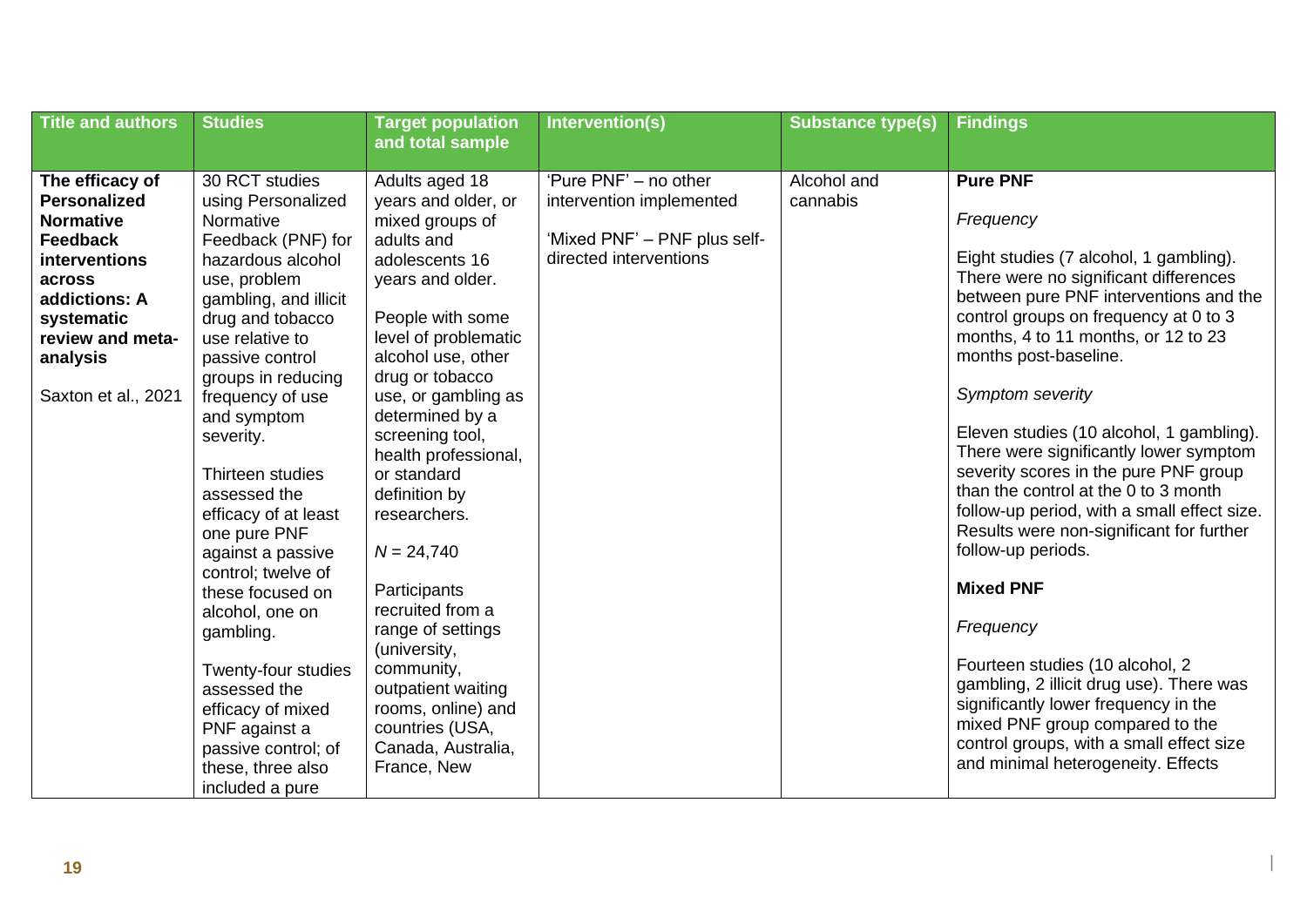| <b>Title and authors</b>                                                                                                                                                | <b>Studies</b>                                                                                                                                                                                                                                                                                                                   | <b>Target population</b>                                                                                                                                  | Intervention(s)                                                                                                                                                                                                                                                                                                                                                                | <b>Substance type(s)</b> | <b>Findings</b>                                                                                                                                                                                                                                                                                                                                                                                                                                                                                                                                                                 |
|-------------------------------------------------------------------------------------------------------------------------------------------------------------------------|----------------------------------------------------------------------------------------------------------------------------------------------------------------------------------------------------------------------------------------------------------------------------------------------------------------------------------|-----------------------------------------------------------------------------------------------------------------------------------------------------------|--------------------------------------------------------------------------------------------------------------------------------------------------------------------------------------------------------------------------------------------------------------------------------------------------------------------------------------------------------------------------------|--------------------------|---------------------------------------------------------------------------------------------------------------------------------------------------------------------------------------------------------------------------------------------------------------------------------------------------------------------------------------------------------------------------------------------------------------------------------------------------------------------------------------------------------------------------------------------------------------------------------|
|                                                                                                                                                                         |                                                                                                                                                                                                                                                                                                                                  | and total sample                                                                                                                                          |                                                                                                                                                                                                                                                                                                                                                                                |                          |                                                                                                                                                                                                                                                                                                                                                                                                                                                                                                                                                                                 |
|                                                                                                                                                                         | PNF group, 19<br>focused on alcohol,<br>two on gambling,<br>and three on<br>cannabis.                                                                                                                                                                                                                                            | Zealand, Sweden,<br>Brazil, Switzerland)                                                                                                                  |                                                                                                                                                                                                                                                                                                                                                                                |                          | persisted at 4 to 11 month follow-ups<br>with moderate heterogeneity.<br><b>Symptom severity</b><br>Twenty studies (18 alcohol, 2 gambling,<br>2 illicit drug use). There were no<br>significant differences in symptom<br>severity for mixed PNF participants<br>compared to controls for most follow-up<br>periods except for 12 to 23, where<br>symptom severity was lower for the<br>control groups with minimal<br>heterogeneity.                                                                                                                                          |
| Technology-<br>based<br>interventions for<br>substance use<br>and comorbid<br>disorders: An<br>examination of<br>the emerging<br>literature<br>Sugarman et al.,<br>2017 | Eleven studies: six<br>RCTs; two<br>uncontrolled pilot,<br>feasibility, and<br>acceptability<br>studies; three<br>published protocols<br>and descriptive<br>articles on treatment<br>development.<br>Among these<br>studies were nine<br>distinct technology-<br>based interventions<br>(TBIs) for SUD and<br>co-existing mental | People with SUDs<br>and comorbid<br>psychiatric<br>diagnoses and/or<br>symptoms<br>$N = 2,503$ total<br>participants<br>$n = 1,468$ (RCT<br>studies only) | TBIs that were delivered by<br>automated computer,<br>internet, or mobile system<br>with minimal to no live<br>therapist involvement:<br>Self-Help for Anxiety and<br>other drug use and<br>Depression (SHADE)<br>$\circ$ 9-session<br>manualised<br>treatment<br>incorporating CBT<br>and MI elements<br>DEAL - a preventive TBI<br>addressing problematic<br>alcohol use and | Alcohol and<br>cannabis  | <b>SHADE</b><br>Evidence for SHADE is mixed: one study<br>indicated that SHADE is effective in<br>reducing cannabis use compared to<br>therapist-delivered SHADE and brief in-<br>person interventions (BI), and no<br>significant differences in alcohol use<br>between intervention groups.<br>A larger replication RCT showed that<br>participants in both SHADE groups<br>showed greater reductions in alcohol<br>use at 3-month follow-up compared to<br>those in supportive counselling,<br>computerised SHADE resulted in 2.5<br>times greater reductions in alcohol use |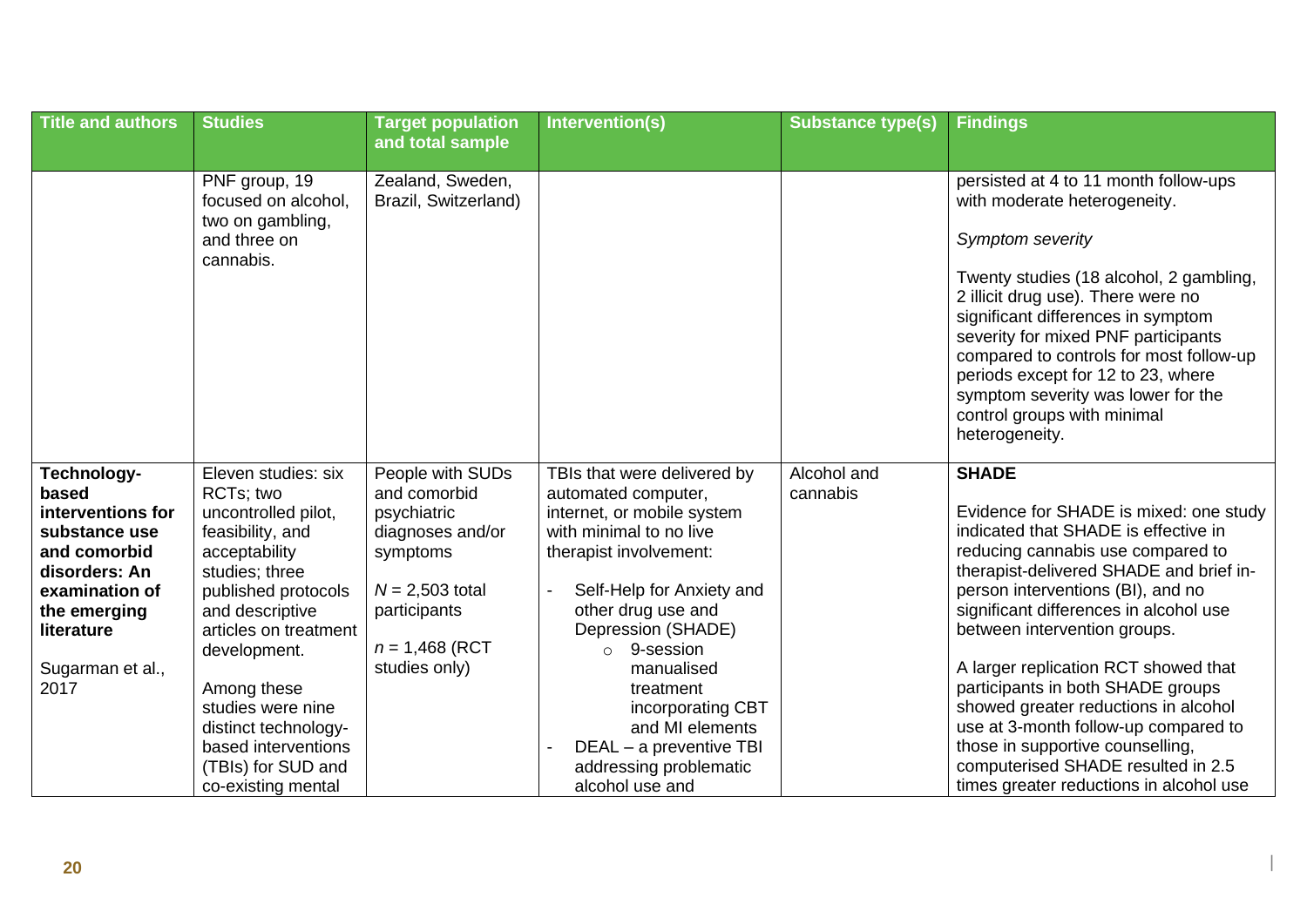| <b>Title and authors</b> | <b>Studies</b>                                        | <b>Target population</b> | Intervention(s)                                                                                                                                                                                                                                                                               | <b>Substance type(s)</b> | <b>Findings</b>                                                                                                                                                                                                                                                                                                                                                                                                                |
|--------------------------|-------------------------------------------------------|--------------------------|-----------------------------------------------------------------------------------------------------------------------------------------------------------------------------------------------------------------------------------------------------------------------------------------------|--------------------------|--------------------------------------------------------------------------------------------------------------------------------------------------------------------------------------------------------------------------------------------------------------------------------------------------------------------------------------------------------------------------------------------------------------------------------|
|                          |                                                       | and total sample         |                                                                                                                                                                                                                                                                                               |                          |                                                                                                                                                                                                                                                                                                                                                                                                                                |
|                          | health challenges<br>(including<br>depression, PTSD). |                          | depressed mood among<br>college students<br>Single-session,<br>$\circ$<br>brief personalised<br>feedback<br>intervention<br>A text messaging TBI<br>focused on comorbid<br>depression and SUDs<br>tested as an addition to<br>standard care<br>Sends participants<br>$\circ$<br>two automated |                          | than therapist-delivered SHADE, and no<br>significant differences were found<br>between groups for cannabis use.<br>Across studies, computer-delivered<br>SHADE was equivalent to therapist-<br>delivered SHADE, outperformed<br>therapist-delivered SHADE in reducing<br>alcohol use, and required an average of<br>only 16 minutes of clinician time per<br>session compared to 60 minutes for<br>therapist-delivered SHADE. |
|                          |                                                       |                          | supportive text<br>messages each<br>day for three<br>mounts on stress<br>management,<br>abstinence, and<br>overall wellbeing.<br>VetChange - a web-<br>based intervention                                                                                                                     |                          | <b>Preventive TBI for problematic</b><br>alcohol use and depressive<br>symptoms<br>No significant differences observed<br>between conditions (brief TBI and<br>control) with respect to alcohol use and<br>depressive symptoms.                                                                                                                                                                                                |
|                          |                                                       |                          | targeted at Operation<br><b>Enduring Freedom and</b><br>Operation Iraqi Freedom<br>(OEF/OIF) veterans with<br>comorbid problem alcohol<br>use and PTSD symptoms<br>Eight 20-minute<br>$\circ$<br>weekly<br>psychoeducational<br>and interactive                                               |                          | <b>Supportive text messaging TBI</b><br>A pilot RCT showed that people who<br>received the text messages (compared<br>to those who received generic ones<br>fortnightly) had reduced depressive<br>symptoms (effect size $= 0.85$ ), but no<br>significant differences were found for<br>alcohol abstinence rates.                                                                                                             |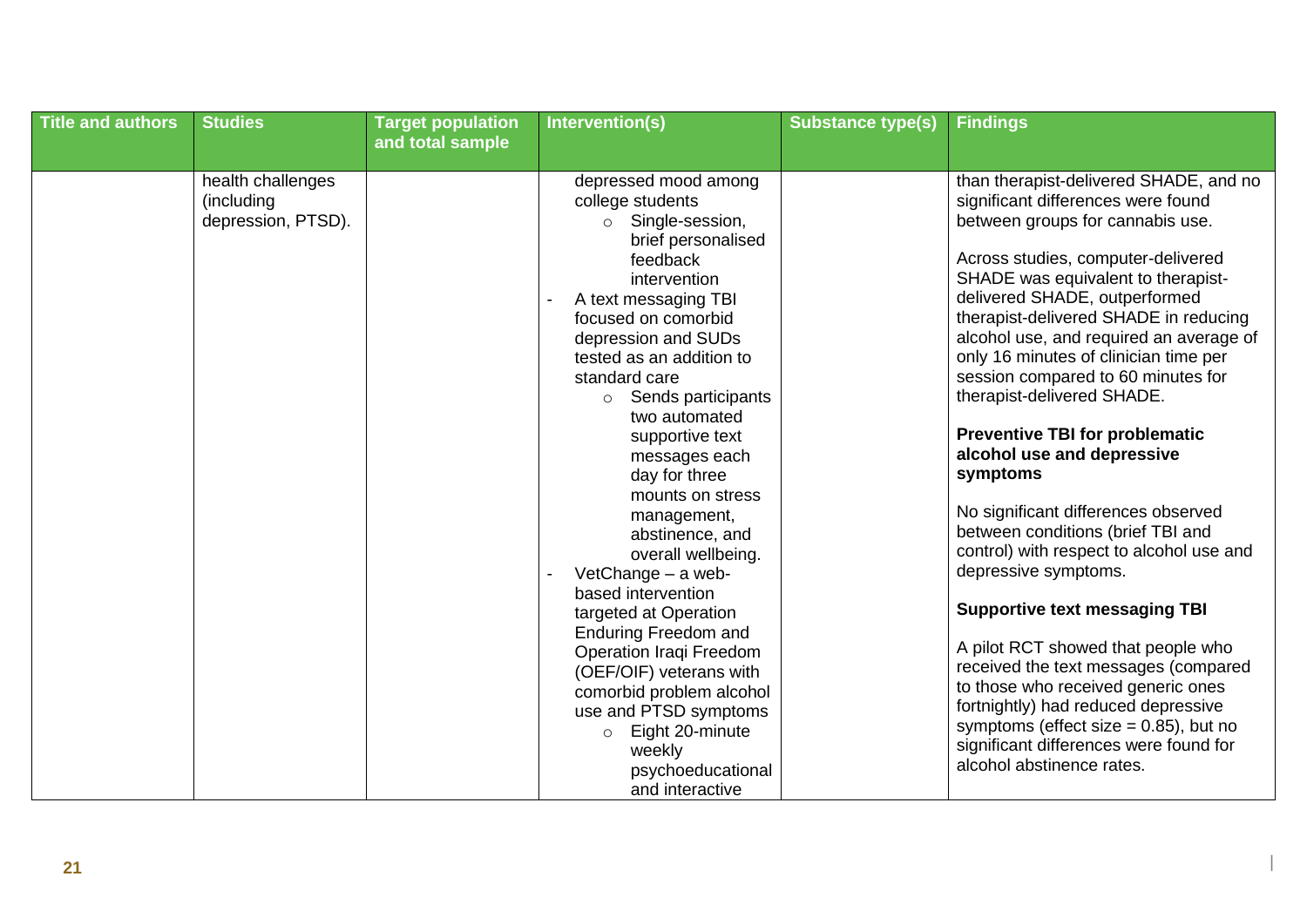| web-based<br><b>VetChange</b><br>modules that<br>The intervention group showed<br>provide<br>significantly greater decreases in alcohol<br>personalised<br>use and PTSD symptoms than<br>feedback on<br>participants (veterans) in the delayed<br>severity of alcohol<br>treatment group.<br>problems and<br>PTSD symptoms,<br>Only 34% of the intervention group and<br>assesses<br>39% of the delayed treatment group<br>readiness to<br>completed all eight modules (54%<br>change, and helps<br>intervention and 58% delayed completed<br>users identify<br>four; 90% intervention and 88% delayed<br>high-risk<br>completed one).<br>situations, set<br>goals, and<br><b>Overall</b><br>develop adaptive<br>coping skills<br>TBIs with the strongest support were<br>computer-delivered SHADE (in<br>particular) and VetChange as they were<br>skills-focused and were associated with | <b>Title and authors</b> | <b>Studies</b> | <b>Target population</b><br>and total sample | Intervention(s) | <b>Substance type(s)</b> | <b>Findings</b>                        |
|---------------------------------------------------------------------------------------------------------------------------------------------------------------------------------------------------------------------------------------------------------------------------------------------------------------------------------------------------------------------------------------------------------------------------------------------------------------------------------------------------------------------------------------------------------------------------------------------------------------------------------------------------------------------------------------------------------------------------------------------------------------------------------------------------------------------------------------------------------------------------------------------|--------------------------|----------------|----------------------------------------------|-----------------|--------------------------|----------------------------------------|
| substance use.<br>SHADE is the only TBI that has been<br>compared to an in-person equivalent<br>and tested in a replication study.                                                                                                                                                                                                                                                                                                                                                                                                                                                                                                                                                                                                                                                                                                                                                          |                          |                |                                              |                 |                          | reductions in psychiatric symptoms and |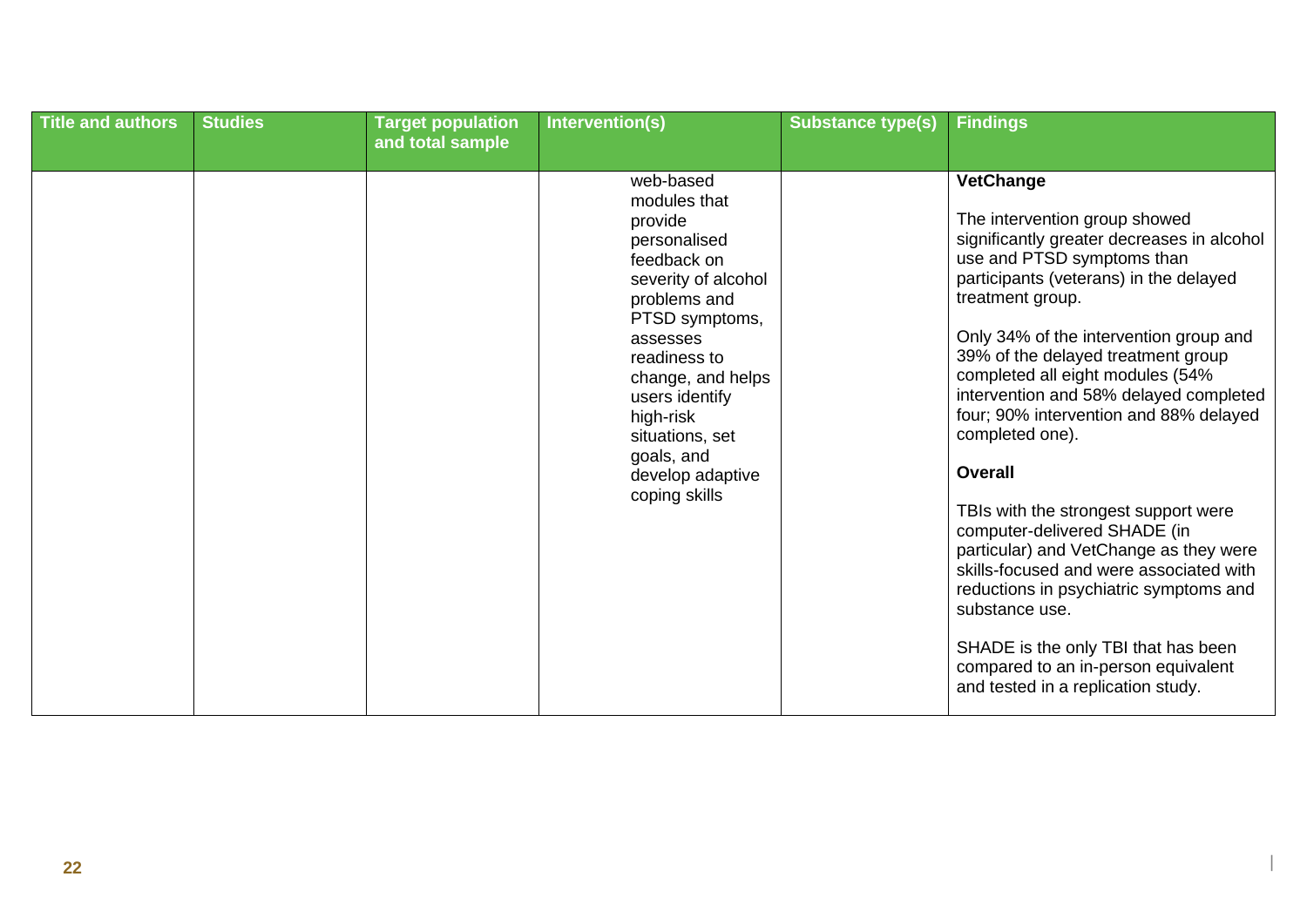### Table 2. Single studies

| <b>Title and</b><br>authors                                                                                                                                                                                           | <b>Data and</b><br>sample<br>details                                                                                                     | <b>Measures</b>                                                                                                                                                                                                                                                                                                                                                        | <b>Intervention</b>                                                                                                                                                                                                                                                                                                                                                                                                                                                                                                                                                             | <b>Substance</b><br>type                                   | <b>Outcomes</b>                                                 | <b>Findings</b>                                                                                                                                                                                                                                                                                                                                                                                                                                                                                                                                                                                                                                                                                                                                                                                                                                                                              |
|-----------------------------------------------------------------------------------------------------------------------------------------------------------------------------------------------------------------------|------------------------------------------------------------------------------------------------------------------------------------------|------------------------------------------------------------------------------------------------------------------------------------------------------------------------------------------------------------------------------------------------------------------------------------------------------------------------------------------------------------------------|---------------------------------------------------------------------------------------------------------------------------------------------------------------------------------------------------------------------------------------------------------------------------------------------------------------------------------------------------------------------------------------------------------------------------------------------------------------------------------------------------------------------------------------------------------------------------------|------------------------------------------------------------|-----------------------------------------------------------------|----------------------------------------------------------------------------------------------------------------------------------------------------------------------------------------------------------------------------------------------------------------------------------------------------------------------------------------------------------------------------------------------------------------------------------------------------------------------------------------------------------------------------------------------------------------------------------------------------------------------------------------------------------------------------------------------------------------------------------------------------------------------------------------------------------------------------------------------------------------------------------------------|
| A randomized<br>controlled<br>trial of brief<br>interventions<br>to reduce<br>drug use<br>among adults<br>in a low-<br>income urban<br>emergency<br>department:<br>the HealthiER<br>You study<br>Blow et al.,<br>2017 | $N = 780$ drug<br>using adults<br>Recruited from<br>low-income<br>urban<br>emergency<br>departments in<br>Flint, Michigan,<br><b>USA</b> | Primary outcome:<br>Number of days<br>used any drug<br>Secondary outcome:<br>Number of weighted<br>drug-days (number<br>of days using any<br>drug, weighted by<br>the number of drugs<br>used each day) and<br>number of days<br>using marijuana<br>Measured using 90-<br>day TLFB<br>Effects measured at<br>3-, 6- and 12-months<br>follow-up compared<br>to baseline | Randomly assigned<br>into three conditions<br>(based on motivational<br>interviewing principles):<br>Computer-delivered<br>brief intervention<br>(CBI)<br>Touchscreen<br>$\circ$<br>tablet computer<br>with<br>headphones<br>Virtual health<br>$\circ$<br>counsellor<br>Therapist-delivered,<br>computer-guided BI<br>(TBI)<br>Masters-level<br>$\bigcap$<br>therapist using<br>a touchscreen<br>tablet to assist<br>in guiding<br>sessions<br>Enhanced usual<br>care (EUC-ED)<br>Then re-randomised<br>into two boosters at 3-<br>months follow-up:<br>Adapted<br>motivational | Cocaine,<br>marijuana,<br>opioid,<br>alcohol,<br>stimulant | Frequency of<br>substance use<br>Other psychiatric<br>diagnoses | Response rates were above 80% at all<br>follow-up periods (3 months: 81%, 6<br>months: 85%, 12 months: 87%) and<br>similar across all three intervention<br>groups.<br><b>Results</b><br>Compared to EUC-ED, the TBI showed<br>significantly fewer days using any drug<br>$(Z = -2.03, p = 0.0422)$ and weighted<br>drug-days ( $Z = -2.19$ , $p = 0.0283$ ). Both<br>CBI and TBI showed fewer number of<br>days using marijuana compared to<br>EUC-ED (CBI: $Z = -2.05$ , $p = 0.0406$ ;<br>TBI: $Z = -2.56$ , $p = 0.0104$ ). AMET did<br>not have a significant impact on any<br>outcome.<br>Only TBI had a significant effect<br>compared to EUC-ED on the number of<br>days of marijuana use at 3-month<br>follow-up<br>TBI reduced marijuana use days at all<br>three follow-ups, and reduced total<br>number of days using any drugs and<br>weighted drug-days at 6 and 12<br>months. |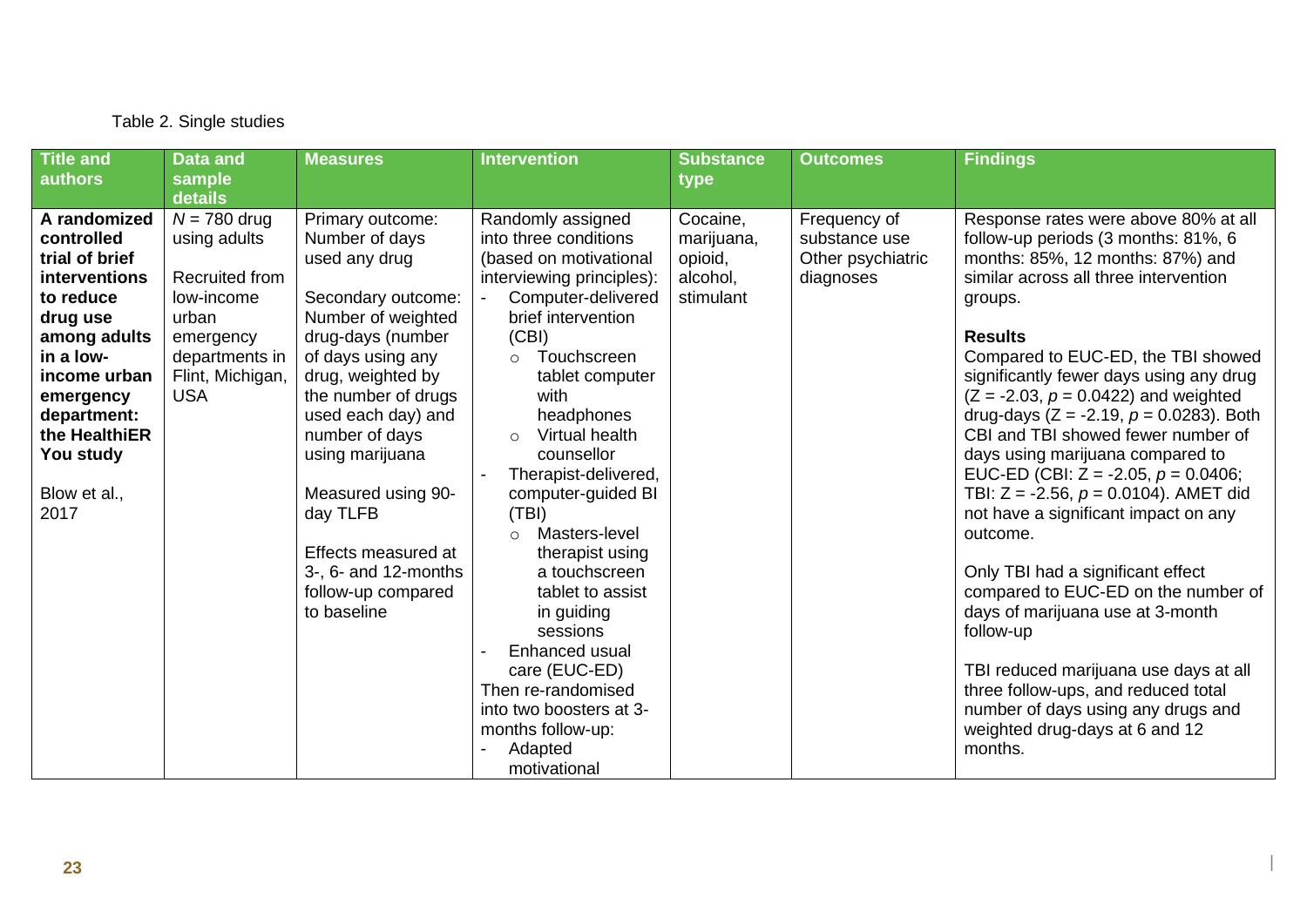| <b>Title and</b><br>authors | <b>Data and</b><br>sample     | <b>Measures</b>                     | <b>Intervention</b>                                                                                                                          | <b>Substance</b><br>type | <b>Outcomes</b>                     | <b>Findings</b>                                                                                                                                                                                                                                                                                                                                                |
|-----------------------------|-------------------------------|-------------------------------------|----------------------------------------------------------------------------------------------------------------------------------------------|--------------------------|-------------------------------------|----------------------------------------------------------------------------------------------------------------------------------------------------------------------------------------------------------------------------------------------------------------------------------------------------------------------------------------------------------------|
|                             | details                       |                                     |                                                                                                                                              |                          |                                     |                                                                                                                                                                                                                                                                                                                                                                |
|                             |                               |                                     | enhancement<br>therapy (AMET)<br>Enhanced usual<br>care booster (EUC-<br>B)<br>Both boosters were<br>administered by a<br>research assistant |                          |                                     | CBI reduced number of days using<br>marijuana at 6 and 12 months follow-<br>up. Findings for CBI were less robust<br>than TBI but reduced staff time for<br>implementation.<br>Both computer- and therapist-assisted<br>Bls can reduce drug use among people<br>seeking ED care, with no additional<br>beneficial effect from a subsequent<br>booster session. |
| <b>Efficacy of a</b>        | $N = 434$ adults              | AUDIT - hazardous                   | Five web-based                                                                                                                               | Alcohol                  | <b>Primary</b>                      | <b>Intervention usage</b>                                                                                                                                                                                                                                                                                                                                      |
| web-based                   | consuming at                  | drinking                            | modules (CWT) over 5                                                                                                                         |                          | Weekly consumed                     | On average, people in the unguided                                                                                                                                                                                                                                                                                                                             |
| intervention                | least 21/14                   |                                     | weeks including                                                                                                                              |                          | SUA at t1.                          | CWT group completed 2.5 modules and                                                                                                                                                                                                                                                                                                                            |
| with and<br>without         | (men/women)<br>standard units | Timeline-Follow-                    | personalized normative                                                                                                                       |                          |                                     | people in the guided CWT group                                                                                                                                                                                                                                                                                                                                 |
| guidance for                | of alcohol                    | Back (TFB) -<br>alcohol consumption | feedback (PNF),<br>motivational                                                                                                              |                          | <b>Secondary</b><br>Weekly consumed | completed 3.0 training modules.                                                                                                                                                                                                                                                                                                                                |
| employees                   | (SUA) per                     | in past 7 days                      | interviewing (MI), goal                                                                                                                      |                          | SUA at t2                           | Adherence (completing a minimum of                                                                                                                                                                                                                                                                                                                             |
| with risky                  | week or                       |                                     | setting, problem-                                                                                                                            |                          |                                     | the first three training modules) was                                                                                                                                                                                                                                                                                                                          |
| drinking:                   | scored over                   | General health                      | solving, and emotion                                                                                                                         |                          | Numbers of                          | significantly greater in the guided CWT                                                                                                                                                                                                                                                                                                                        |
| results of a                | 8/6                           | measure:                            | regulation                                                                                                                                   |                          | participants in                     | group ( $p = .005$ ) than in the unguided                                                                                                                                                                                                                                                                                                                      |
| three-arm                   | (men/women)                   | <b>Depression Anxiety</b>           |                                                                                                                                              |                          | group within low-                   | group.                                                                                                                                                                                                                                                                                                                                                         |
| randomized                  | on Alcohol Use                | <b>Stress Scale (DASS-</b>          | Two intervention                                                                                                                             |                          | risk drinking range                 |                                                                                                                                                                                                                                                                                                                                                                |
| controlled                  | <b>Disorders</b>              | $21$ – assess                       | groups: one received                                                                                                                         |                          |                                     | Primary                                                                                                                                                                                                                                                                                                                                                        |
| trial                       | Identification                | symptoms of                         | an unguided self-help                                                                                                                        |                          | General and work-                   | All study groups showed reduced mean                                                                                                                                                                                                                                                                                                                           |
|                             | Test (AUDIT)                  | depression, anxiety,                | version ( $n = 146$ ) and                                                                                                                    |                          | specific health                     | weekly SUA from t1 to t2 (control $=$ -                                                                                                                                                                                                                                                                                                                        |
| Boß et al.,<br>2017         | 178 men, 256                  | and stress at t2 and<br>t3          | the other received<br>additional adherence-                                                                                                  |                          | measures                            | 3.2, unguided CTW = $-8.0$ , guided = $-$<br>8.5). There were no significant                                                                                                                                                                                                                                                                                   |
|                             | women                         |                                     | focused guidance by                                                                                                                          |                          |                                     | differences between unguided and                                                                                                                                                                                                                                                                                                                               |
|                             |                               | Work-related health:                | eCoaches ( $n = 144$ ).                                                                                                                      |                          |                                     | guided CWT in adjusted and                                                                                                                                                                                                                                                                                                                                     |
|                             | Aged 18 years                 | Irritation Scale (IS) -             |                                                                                                                                              |                          |                                     | unadjusted models.                                                                                                                                                                                                                                                                                                                                             |
|                             | and older.                    | assess rumination in                |                                                                                                                                              |                          |                                     |                                                                                                                                                                                                                                                                                                                                                                |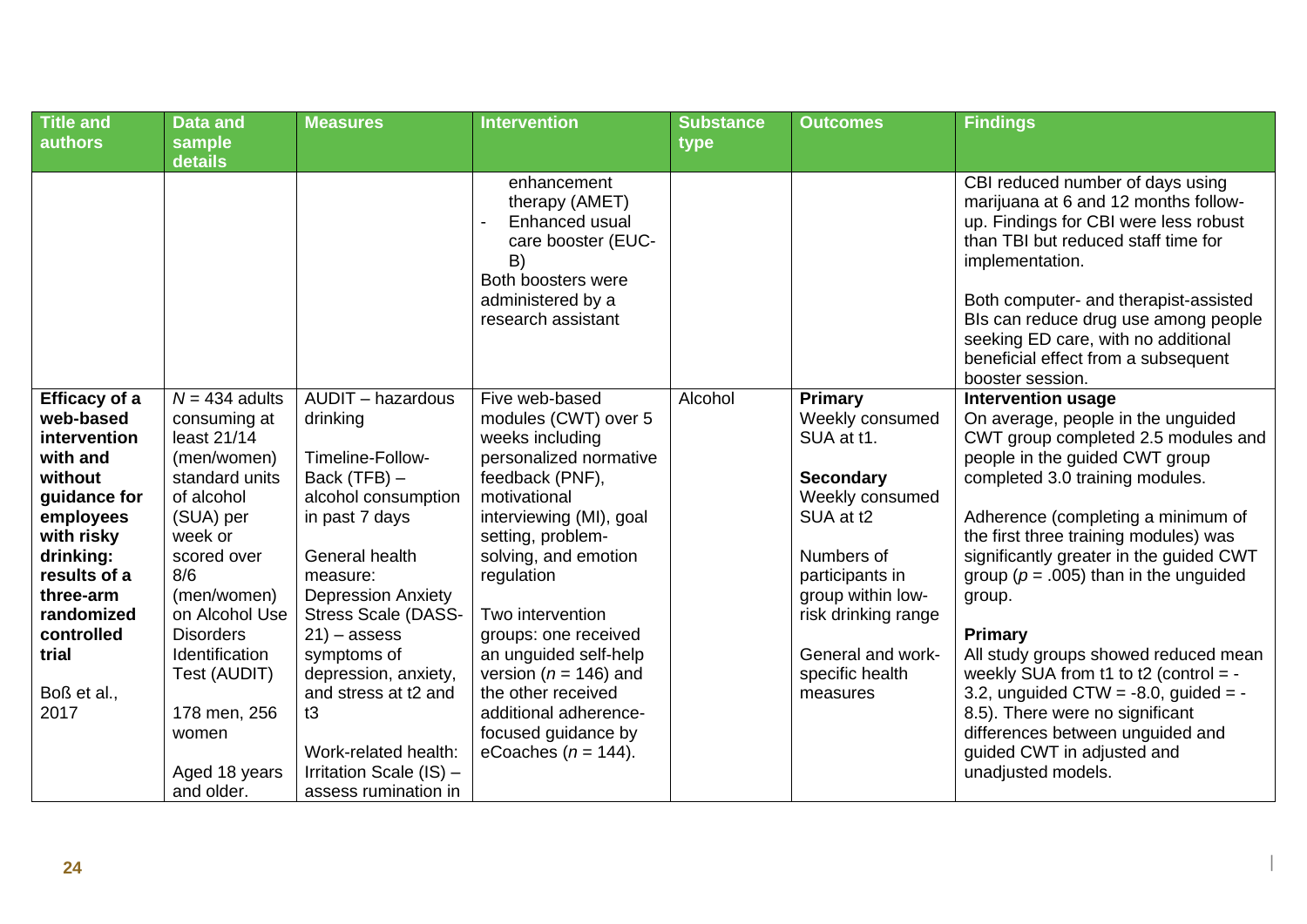| <b>Title and</b>       | <b>Data and</b>                                                                                                | <b>Measures</b>                                                                                                                                                                                                                                                                                                                                         | <b>Intervention</b>                                                                                  | <b>Substance</b> | <b>Outcomes</b>                | <b>Findings</b>                                                                                                                                                                                                                                                                                                                                                                                                                                                                                                                                                                                                                |
|------------------------|----------------------------------------------------------------------------------------------------------------|---------------------------------------------------------------------------------------------------------------------------------------------------------------------------------------------------------------------------------------------------------------------------------------------------------------------------------------------------------|------------------------------------------------------------------------------------------------------|------------------|--------------------------------|--------------------------------------------------------------------------------------------------------------------------------------------------------------------------------------------------------------------------------------------------------------------------------------------------------------------------------------------------------------------------------------------------------------------------------------------------------------------------------------------------------------------------------------------------------------------------------------------------------------------------------|
| <b>authors</b>         | sample<br>details                                                                                              |                                                                                                                                                                                                                                                                                                                                                         |                                                                                                      | type             |                                |                                                                                                                                                                                                                                                                                                                                                                                                                                                                                                                                                                                                                                |
|                        | $Mean = 47$<br>years<br>Openly<br>recruited from<br>German<br>working<br>population<br>between 2014<br>to 2016 | context of working<br>environment at t2<br>and t <sub>3</sub><br><b>Effort Reward</b><br>Imbalance<br>Questionnaire -<br>Short Form (ERI-SF)<br>- assess aspects of<br>working context as<br>possible baseline<br>predictors of<br>intervention effects<br>Measured at start of<br>intervention (t1), 6<br>weeks later (t2), and<br>6 months later (t3) | Controls were on a<br>waiting list for treatment<br>with full access to usual<br>care ( $n = 144$ ). |                  |                                | Participants who received any type of<br>CWT reduced their weekly drinking by<br>4.9 SUA on average compared to<br>controls.<br><b>Secondary</b><br>The combined intervention group<br>(guided + unguided CWT) showed<br>significant effects at t3, showing lower<br>SUA by 5.7 compared to controls.<br>In the unguided and guided groups,<br>36% and 43% of participants fell below<br>the low-risk threshold at t2,<br>respectively. The difference between<br>both intervention groups was not<br>significant.<br>The intervention also reduced<br>symptoms of depression, stress, and<br>anxiety with small effect sizes. |
| <b>Skills training</b> | $N = 330$                                                                                                      | Daily Drinking                                                                                                                                                                                                                                                                                                                                          | Participants                                                                                         | Alcohol          | Primary                        | <b>Retention</b>                                                                                                                                                                                                                                                                                                                                                                                                                                                                                                                                                                                                               |
| via<br>smartphone      | University                                                                                                     | Questionnaire<br>$(DDQ)$ – quantity                                                                                                                                                                                                                                                                                                                     | randomised into three<br>groups:                                                                     |                  | Proportion of<br>students with | 72.7% of participants responded to both<br>follow-ups, 7.6% responded to only the                                                                                                                                                                                                                                                                                                                                                                                                                                                                                                                                              |
| app for                | students                                                                                                       | and frequency of                                                                                                                                                                                                                                                                                                                                        | TeleCoach - a web-<br>$\bullet$                                                                      |                  | excessive alcohol              | first follow-up, 6.7% responded to only                                                                                                                                                                                                                                                                                                                                                                                                                                                                                                                                                                                        |
| university             | already in a                                                                                                   | alcohol consumption                                                                                                                                                                                                                                                                                                                                     | based skills training                                                                                |                  | consumption in                 | the second follow-up. Non-responses                                                                                                                                                                                                                                                                                                                                                                                                                                                                                                                                                                                            |
| students with          | study on                                                                                                       |                                                                                                                                                                                                                                                                                                                                                         | smartphone app                                                                                       |                  | each group                     | did not significantly differ in baseline                                                                                                                                                                                                                                                                                                                                                                                                                                                                                                                                                                                       |
| excessive              | estimated                                                                                                      | AUDIT - hazardous                                                                                                                                                                                                                                                                                                                                       | $\circ$ Access to an                                                                                 |                  |                                | characteristics.                                                                                                                                                                                                                                                                                                                                                                                                                                                                                                                                                                                                               |
| alcohol                | blood alcohol                                                                                                  | drinking                                                                                                                                                                                                                                                                                                                                                | eBAC app for 18                                                                                      |                  | <b>Secondary</b>               |                                                                                                                                                                                                                                                                                                                                                                                                                                                                                                                                                                                                                                |
| consumption:           | concentration                                                                                                  |                                                                                                                                                                                                                                                                                                                                                         | weeks $+$                                                                                            |                  | $Frequency -$                  | <b>Primary</b>                                                                                                                                                                                                                                                                                                                                                                                                                                                                                                                                                                                                                 |
| A randomized           | (eBAC)                                                                                                         | eBAC calculated                                                                                                                                                                                                                                                                                                                                         | TeleCoach for 12                                                                                     |                  | number of                      | The proportion of students with eBAC                                                                                                                                                                                                                                                                                                                                                                                                                                                                                                                                                                                           |
|                        | feedback apps                                                                                                  | using values from                                                                                                                                                                                                                                                                                                                                       | weeks                                                                                                |                  | days in 7-day                  | was significantly higher in the control                                                                                                                                                                                                                                                                                                                                                                                                                                                                                                                                                                                        |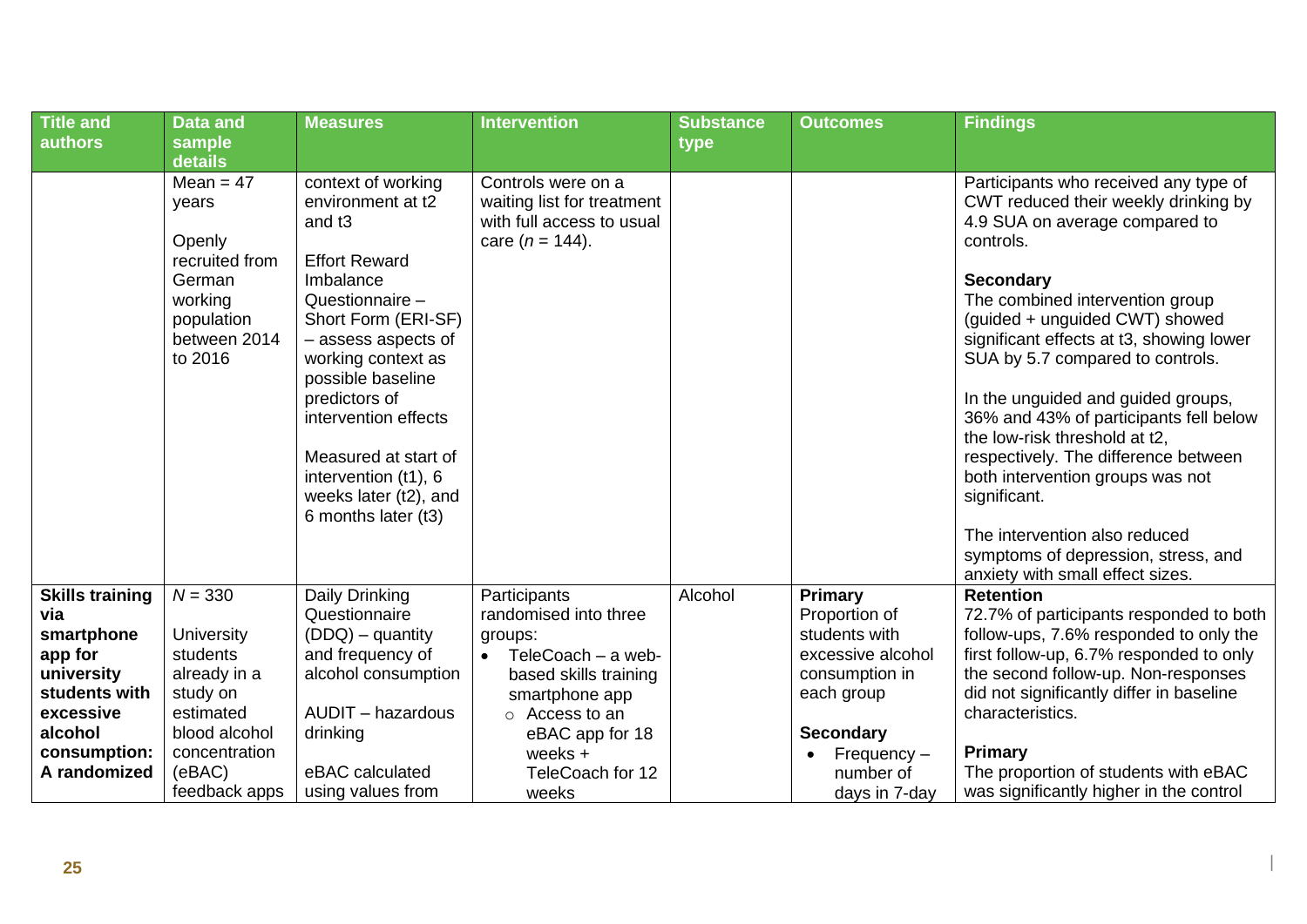| <b>Title and</b><br>authors                    | <b>Data and</b><br>sample                                                                  | <b>Measures</b>                                                                                                                             | <b>Intervention</b>                                                                                                                               | <b>Substance</b><br>type | <b>Outcomes</b>                                                                                                                                                                                                                                                                                                                                                      | <b>Findings</b>                                                                                                                                                                                                                                                                                                                                                                                                                                                                                                                                                                                                                                                                                                                                                                                                                                                                                            |
|------------------------------------------------|--------------------------------------------------------------------------------------------|---------------------------------------------------------------------------------------------------------------------------------------------|---------------------------------------------------------------------------------------------------------------------------------------------------|--------------------------|----------------------------------------------------------------------------------------------------------------------------------------------------------------------------------------------------------------------------------------------------------------------------------------------------------------------------------------------------------------------|------------------------------------------------------------------------------------------------------------------------------------------------------------------------------------------------------------------------------------------------------------------------------------------------------------------------------------------------------------------------------------------------------------------------------------------------------------------------------------------------------------------------------------------------------------------------------------------------------------------------------------------------------------------------------------------------------------------------------------------------------------------------------------------------------------------------------------------------------------------------------------------------------------|
|                                                | details                                                                                    |                                                                                                                                             |                                                                                                                                                   |                          |                                                                                                                                                                                                                                                                                                                                                                      |                                                                                                                                                                                                                                                                                                                                                                                                                                                                                                                                                                                                                                                                                                                                                                                                                                                                                                            |
| controlled<br>trial<br>Gajecki et al.,<br>2017 | who reported<br>continued<br>excessive<br>alcohol<br>consumption<br>at 6-week<br>follow-up | the DDQ in<br>conjunction with the<br>participant's weight<br>and gender<br>Measured at<br>baseline and at 6-<br>and 12-week follow-<br>ups | Wait list group<br>$\bullet$<br>o Access to an<br>eBAC app for 18<br>weeks $+$<br>TeleCoach for 6<br>weeks<br>Assessment-only<br>group (controls) |                          | period during<br>which the<br>participant<br>consumed<br>alcohol<br>Quantity -<br>number of<br>standard<br>glasses in 7-<br>day period<br>binge drinking<br>occasions<br>Average<br>$\bullet$<br>eBAC per<br>week $-$ mean<br>eBAC over 7-<br>day period<br>peak eBAC per<br>$month - eBAC$<br>calculated from the<br>peak consumption<br>day in the last 30<br>days | group (72.7%) compared to both the<br>intervention group (45.3%) and wait list<br>group (50.0%) at first follow-up ( $p <$<br>.001) but not at second.<br><b>Secondary</b><br>There were significant reductions in<br>frequency of alcohol use at both follow-<br>ups and in quantity at the first follow-up<br>for the intervention group compared to<br>the wait list and control groups (ps <<br>$0.05$ ).<br>Analyses by gender showed that men<br>in the intervention group compared to<br>men in the control group had higher<br>odds ratios for not having excessive<br>alcohol consumption (eBAC) than<br>women in the intervention group<br>compared to women controls (i.e. men<br>showed a larger reduction in alcohol<br>consumption than women as a result of<br>the intervention).<br>Men also showed lower peak eBAC at<br>both follow-ups compared to the wait<br>list and control groups. |
| <b>Effectiveness</b>                           | $N = 169$                                                                                  | Odd-One-Out                                                                                                                                 | Intervention:                                                                                                                                     | Alcohol,                 | Primary:                                                                                                                                                                                                                                                                                                                                                             | Both intervention and control groups                                                                                                                                                                                                                                                                                                                                                                                                                                                                                                                                                                                                                                                                                                                                                                                                                                                                       |
| of attentional                                 |                                                                                            | Assessment                                                                                                                                  | TAU + Bouncing Image                                                                                                                              | cannabis                 | Attentional bias,                                                                                                                                                                                                                                                                                                                                                    | showed declines in frequency of                                                                                                                                                                                                                                                                                                                                                                                                                                                                                                                                                                                                                                                                                                                                                                                                                                                                            |
| <b>bias</b>                                    | People                                                                                     | (OOOT)                                                                                                                                      | Training Task (BITT)                                                                                                                              |                          | frequency of                                                                                                                                                                                                                                                                                                                                                         | substance use from baseline to post-                                                                                                                                                                                                                                                                                                                                                                                                                                                                                                                                                                                                                                                                                                                                                                                                                                                                       |
| modification                                   | diagnosed with                                                                             | <b>Measures</b>                                                                                                                             | (TAU+ABM)                                                                                                                                         |                          | alcohol and                                                                                                                                                                                                                                                                                                                                                          | test, and did not change significantly                                                                                                                                                                                                                                                                                                                                                                                                                                                                                                                                                                                                                                                                                                                                                                                                                                                                     |
| training as                                    | alcohol or                                                                                 | attentional bias                                                                                                                            |                                                                                                                                                   |                          | cannabis use.                                                                                                                                                                                                                                                                                                                                                        | from post-test to 6- and 12-month                                                                                                                                                                                                                                                                                                                                                                                                                                                                                                                                                                                                                                                                                                                                                                                                                                                                          |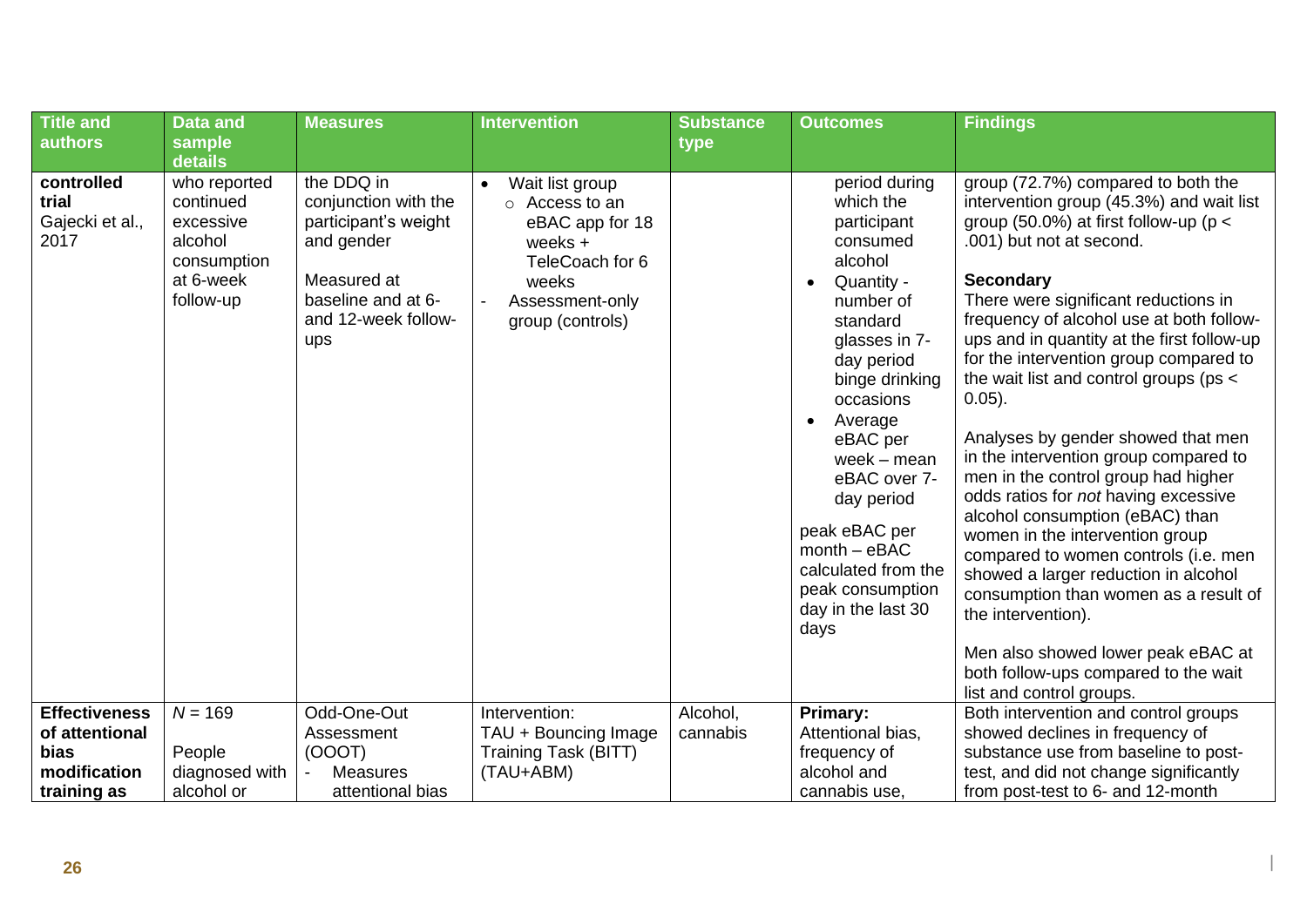| <b>Title and</b>                                                                                                                                             | <b>Data and</b>                                                                                                                      | <b>Measures</b>                                                                                                                                                                                                                                                                                                                                                                                                                                                                                                                                                       | <b>Intervention</b>                                                                                                                                                                                                                                                                                                                                                                                                                                                                         | <b>Substance</b> | <b>Outcomes</b>                                                                                                       | <b>Findings</b>                                                                                                                                                                                                                                                                                                                                                                                                                                                                                                                                                                                                                                                                                                                                                                                                                                                                                                                                                              |
|--------------------------------------------------------------------------------------------------------------------------------------------------------------|--------------------------------------------------------------------------------------------------------------------------------------|-----------------------------------------------------------------------------------------------------------------------------------------------------------------------------------------------------------------------------------------------------------------------------------------------------------------------------------------------------------------------------------------------------------------------------------------------------------------------------------------------------------------------------------------------------------------------|---------------------------------------------------------------------------------------------------------------------------------------------------------------------------------------------------------------------------------------------------------------------------------------------------------------------------------------------------------------------------------------------------------------------------------------------------------------------------------------------|------------------|-----------------------------------------------------------------------------------------------------------------------|------------------------------------------------------------------------------------------------------------------------------------------------------------------------------------------------------------------------------------------------------------------------------------------------------------------------------------------------------------------------------------------------------------------------------------------------------------------------------------------------------------------------------------------------------------------------------------------------------------------------------------------------------------------------------------------------------------------------------------------------------------------------------------------------------------------------------------------------------------------------------------------------------------------------------------------------------------------------------|
| authors                                                                                                                                                      | sample<br>details                                                                                                                    |                                                                                                                                                                                                                                                                                                                                                                                                                                                                                                                                                                       |                                                                                                                                                                                                                                                                                                                                                                                                                                                                                             | type             |                                                                                                                       |                                                                                                                                                                                                                                                                                                                                                                                                                                                                                                                                                                                                                                                                                                                                                                                                                                                                                                                                                                              |
| add-on to<br>regular<br>treatment in<br>alcohol and<br>cannabis use<br>disorder: A<br>multicenter<br>randomized<br>control trial<br>Heitmann et<br>al., 2021 | cannabis use<br>disorder<br>Aged 18 years<br>and older<br><b>Recruited from</b><br>treatment<br>centres in the<br><b>Netherlands</b> | (engagement<br>and<br>disengagement)<br>to alcohol or<br>cannabis-related<br>stimuli<br>Measurements in<br><b>Addiction of Triage</b><br>and Evaluation<br>Questionnaire<br>$(MATE-Q)$ –<br>administered by<br>interview at baseline<br>then online at follow-<br>ups. Includes the<br>measures below:<br>Alcohol - frequency<br>(self-reported<br>number of days in<br>past 30 days they<br>consumed alcohol)<br>and amount (self-<br>reported number of<br>standard glasses on<br>a regular drinking<br>day)<br>Cannabis-<br>frequency (self-<br>reported number of | <b>Attentional bias</b><br>modification training<br>Four 2.5 minute<br>training sessions<br>Controls:<br>TAU + placebo<br>Designed to be<br>similar to BITT but<br>not configured to<br>change attentional<br>patterns towards<br>substance-relevant<br>cues<br>TAU only<br>350 to 750 minutes<br>of protocolled CBT-<br>based intervention<br>in a specialised<br>addiction care<br>institution, including<br>a 30% range of<br>possible additional<br>interventions such<br>as medication |                  | amount of alcohol<br>consumed, craving<br>Secondary:<br>depressive<br>symptoms, anxiety<br>symptoms, stress<br>levels | follow-ups. The intervention and control<br>groups did not differ significantly.<br>Both intervention and control groups<br>showed declines in cravings from<br>baseline to post-test, increased after 6<br>months, then remained the same after<br>12 months. The intervention and control<br>groups did not differ significantly.<br>In both intervention and control groups,<br>depressive, anxiety, and stress levels<br>decreased significantly from baseline to<br>post-test, significantly increased from<br>post-test to 6 months, and remained<br>stable between 6 months and 12<br>months.<br>Post-hoc analyses:<br>The intervention and control groups did<br>not differ significantly on:<br>engagement and disengagement<br>bias<br>substance use and craving by<br>number of sessions completed<br>substance use and craving by<br>diagnosis (AUD or CUD)<br>substance use when excluding<br>participants who reported no<br>substance use in the past 30 days |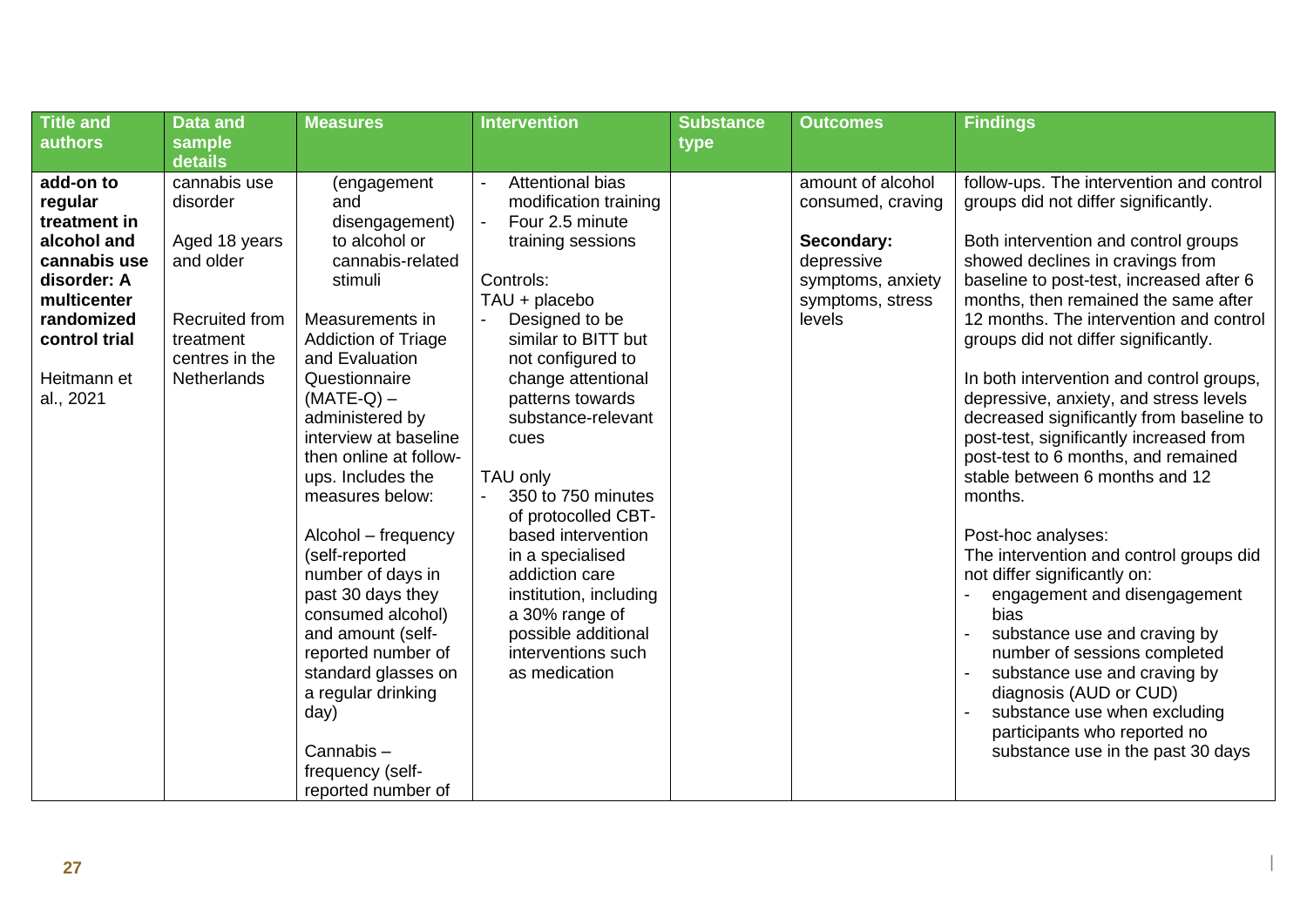| <b>Title and</b><br>authors                                                                                         | <b>Data and</b><br>sample                                                                                                       | <b>Measures</b>                                                                                                                                                                                                                                                                                                                                                                                                            | <b>Intervention</b>                                                                                            | <b>Substance</b><br>type | <b>Outcomes</b>                                                                                                                                                 | <b>Findings</b>                                                                                                                                                                                                                                                                                                                           |
|---------------------------------------------------------------------------------------------------------------------|---------------------------------------------------------------------------------------------------------------------------------|----------------------------------------------------------------------------------------------------------------------------------------------------------------------------------------------------------------------------------------------------------------------------------------------------------------------------------------------------------------------------------------------------------------------------|----------------------------------------------------------------------------------------------------------------|--------------------------|-----------------------------------------------------------------------------------------------------------------------------------------------------------------|-------------------------------------------------------------------------------------------------------------------------------------------------------------------------------------------------------------------------------------------------------------------------------------------------------------------------------------------|
|                                                                                                                     | details                                                                                                                         |                                                                                                                                                                                                                                                                                                                                                                                                                            |                                                                                                                |                          |                                                                                                                                                                 |                                                                                                                                                                                                                                                                                                                                           |
|                                                                                                                     |                                                                                                                                 | days in past 30 days<br>they used cannabis)<br>Abbreviated version<br>of Obsessive-<br><b>Compulsive Drinking</b><br>Scale (OCDS) -<br>measured craving<br>for alcohol or<br>cannabis in the past<br>7 days<br><b>Depression Anxiety</b><br><b>Distress Scale</b><br>(DASS) - measure<br>depressive and<br>anxious feelings,<br>and stress levels<br>Measured at<br>baseline, post-test,<br>6-, and 12-months<br>follow-up |                                                                                                                |                          |                                                                                                                                                                 | number of standard drinks<br>consumed (for participants with<br>AUD only)<br>Overall, ABM training did not augment<br>the effects of TAU or have clinically<br>significant impacts on substance use,<br>cravings, and psychological symptoms.<br>Around 60 to 65% of participants<br>relapsed within one year of completing<br>treatment. |
| Internet-<br>based<br>therapy<br>versus face-<br>to-face<br>therapy for<br>alcohol use<br>disorder, a<br>randomized | $N = 301$<br>Adults with<br>alcohol use<br>disorder (at<br>least 3 ICD-10<br>criteria or at<br>least 15 points<br>on the AUDIT) | <b>AUDIT</b> - hazardous<br>drinking<br>$ICD-10 - self-$<br>reported alcohol<br>dependence criteria<br>Timeline follow-back<br>- number of drinks                                                                                                                                                                                                                                                                          | Internet-delivered CBT<br>(ICBT)<br>5 unguided<br>modules completed<br>over 10 to 12 weeks<br>Face-to-face CBT | Alcohol                  | Primary<br>Difference between<br>groups (ICBT and<br>face-to-face CBT)<br>in number of<br>standard drinks<br>consumed in past<br>7 days at 6-month<br>follow-up | <b>Retention and usage</b><br>Attrition was 33% at the 3-month follow-<br>up and 43% at the 6-month follow-up.<br>There was no difference in attrition<br>between the ICBT and face-to-face<br>CBT groups at both follow-ups.                                                                                                             |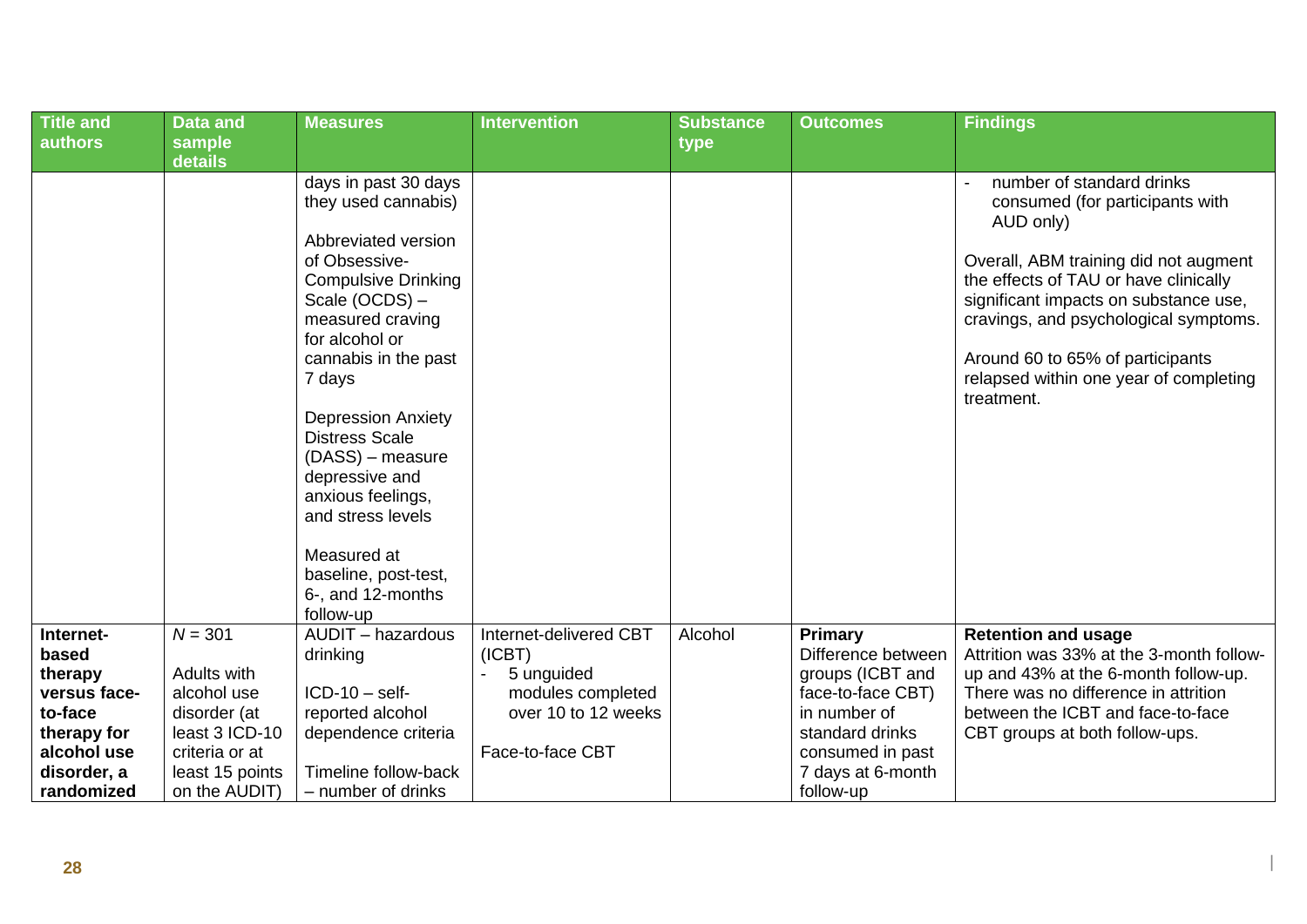| <b>Title and</b>                                                     | <b>Data and</b>                                                                                                                                         | <b>Measures</b>                                                                                | <b>Intervention</b>                                   | <b>Substance</b> | <b>Outcomes</b>                                                                                                                                                                                                                                                                                                                                               | <b>Findings</b>                                                                                                                                                                                                                                                                                                                                                                                                                                                                                                                                                                                                                                                                                                                                                                                                                       |
|----------------------------------------------------------------------|---------------------------------------------------------------------------------------------------------------------------------------------------------|------------------------------------------------------------------------------------------------|-------------------------------------------------------|------------------|---------------------------------------------------------------------------------------------------------------------------------------------------------------------------------------------------------------------------------------------------------------------------------------------------------------------------------------------------------------|---------------------------------------------------------------------------------------------------------------------------------------------------------------------------------------------------------------------------------------------------------------------------------------------------------------------------------------------------------------------------------------------------------------------------------------------------------------------------------------------------------------------------------------------------------------------------------------------------------------------------------------------------------------------------------------------------------------------------------------------------------------------------------------------------------------------------------------|
| authors                                                              | sample<br>details                                                                                                                                       |                                                                                                |                                                       | type             |                                                                                                                                                                                                                                                                                                                                                               |                                                                                                                                                                                                                                                                                                                                                                                                                                                                                                                                                                                                                                                                                                                                                                                                                                       |
| controlled<br>non-<br>inferiority trial<br>Johansson et<br>al., 2020 | Recruited<br>through an<br>open-access<br>website of an<br>outpatient<br>clinic within the<br>Stockholm<br>Centre for<br>Dependence<br><b>Disorders</b> | consumed in past 7<br>days<br>Measured at<br>baseline, 3 months,<br>and 6 months follow-<br>up | 5 modules delivered<br>in 30 to 45-minute<br>sessions |                  | <b>Secondary</b><br>Number of<br>standard drinks<br>consumed in past<br>7 days at 3-month<br>follow-up<br>Number of non-<br>drinking days after<br>6 months<br>Number of binge<br>drinking days after<br>6 months<br>Average number of<br>drinks on drinking<br>days after 6<br>months<br>'Zone' categories<br>(e.g. low-risk<br>measured by<br><b>AUDIT)</b> | The face-to-face group completed more<br>modules than the ICBT group (4.19 and<br>3.74 respectively).<br>Primary<br>At 6-month follow-up, ICBT was non-<br>inferior (i.e. performed as well as) face-<br>to-face CBT in reducing alcohol<br>consumption.<br><b>Secondary</b><br>Non-inferiority could not be shown at 6<br>months for total AUDIT score and<br>number of binge drinking days. At 3<br>months, non-inferiority could not be<br>shown for number of sober days, drinks<br>per week, and number binge drinking<br>days. Overall, there were small<br>differences in outcomes between the<br>treatment groups.<br>Failing to show non-inferiority for some<br>secondary outcomes indicates there<br>may be some additional benefits from<br>face-to-face treatment. Treatment use<br>and satisfaction were also higher in |
| Randomized                                                           | $N = 137$                                                                                                                                               | Substance use and                                                                              | <b>TAU</b>                                            | Cocaine,         | Primary:                                                                                                                                                                                                                                                                                                                                                      | face-to-face group than ICBT.<br>Treatment retention was highest in                                                                                                                                                                                                                                                                                                                                                                                                                                                                                                                                                                                                                                                                                                                                                                   |
| clinical trial of                                                    |                                                                                                                                                         | psychiatric                                                                                    | Weekly group                                          | marijuana,       | Change in self-                                                                                                                                                                                                                                                                                                                                               | CBT4CBT (M = 62 of 84 days), followed                                                                                                                                                                                                                                                                                                                                                                                                                                                                                                                                                                                                                                                                                                                                                                                                 |
| computerized                                                         | Adults who                                                                                                                                              | diagnoses:                                                                                     | and/or individual                                     | opioid,          | reported frequency                                                                                                                                                                                                                                                                                                                                            | by TAU ( $M = 55$ days), and lowest in                                                                                                                                                                                                                                                                                                                                                                                                                                                                                                                                                                                                                                                                                                                                                                                                |
| and clinician-                                                       | met DSM-IV-                                                                                                                                             | <b>Structured Clinical</b>                                                                     | therapy                                               | alcohol          | of substance use                                                                                                                                                                                                                                                                                                                                              | clinician-delivered CBT ( $M = 43$ days).                                                                                                                                                                                                                                                                                                                                                                                                                                                                                                                                                                                                                                                                                                                                                                                             |
| delivered CBT                                                        | TR criteria for                                                                                                                                         | Interview for DSM-                                                                             | Clinician-delivered CBT                               |                  | (frequency of any                                                                                                                                                                                                                                                                                                                                             |                                                                                                                                                                                                                                                                                                                                                                                                                                                                                                                                                                                                                                                                                                                                                                                                                                       |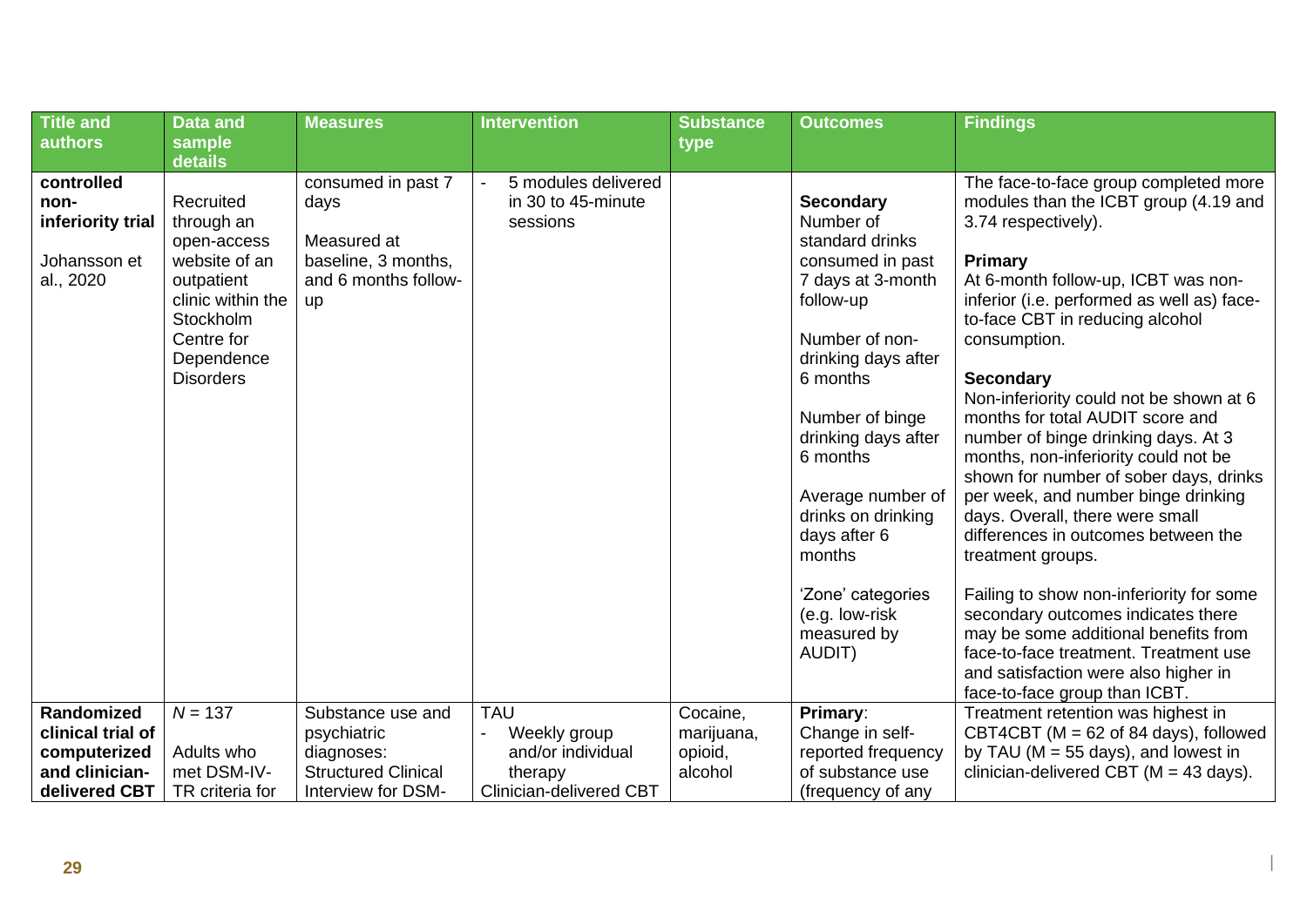| <b>Title and</b> | <b>Data and</b>         | <b>Measures</b>                              | <b>Intervention</b>   | <b>Substance</b> | <b>Outcomes</b>    | <b>Findings</b>                             |
|------------------|-------------------------|----------------------------------------------|-----------------------|------------------|--------------------|---------------------------------------------|
| authors          | sample                  |                                              |                       | type             |                    |                                             |
|                  | details                 |                                              |                       |                  |                    |                                             |
| in               | substance               | <b>IV-TR Axis I</b>                          | 12 weekly individual  |                  | drug or alcohol    | There were greater reductions in            |
| comparison       | abuse or                | Disorders (SCID)                             | manual-guided CBT     |                  | use, by week, from | frequency of any drug or alcohol use        |
| with standard    | dependence              |                                              | sessions              |                  | baseline through   | over time for clinician-delivered CBT       |
| outpatient       | for current             | Substance Use                                | CBT4CBT (+            |                  | week 12)           | compared to TAU ( $p < 0.01$ ), and for     |
| treatment for    | (prior 30 days)         | Calendar                                     | monitoring)           |                  |                    | CBT4CBT compared to TAU ( $p = 0.02$ ).     |
| substance        | cocaine,                |                                              | One CBT module        |                  | Secondary:         |                                             |
| use              | marijuana,              | Measured before                              | per with brief $(-10$ |                  | Results of urine   | Six-month follow-up data show a             |
| disorders:       | opioid or               | treatment (baseline),                        | minutes) in-person    |                  | toxicology screens | significant effect of CBT4CBT,              |
| Primary          | alcohol                 | weekly during                                | weekly clinical       |                  |                    | indicating sustained effects over time      |
| within-          |                         | treatment, at the end                        | monitoring            |                  |                    | relative to that of TAU ( $p = 0.04$ ). The |
| treatment and    | <b>Recruited from</b>   | of treatment (12                             |                       |                  |                    | effect of clinician-delivered CBT did not   |
| follow-up        | individuals             | weeks), and at 1-, 3-<br>and 6-month follow- |                       |                  |                    | differ significantly from that of TAU at    |
| outcomes         | seeking<br>treatment at |                                              |                       |                  |                    | follow-up.                                  |
| Kiluk et al.,    | the Substance           | ups                                          |                       |                  |                    | There were significant group                |
| 2018             | Abuse                   |                                              |                       |                  |                    | differences only when comparing             |
|                  | <b>Treatment Unit</b>   |                                              |                       |                  |                    | percentages of cocaine-negative urine       |
|                  | of the                  |                                              |                       |                  |                    | specimens for the sample and for those      |
|                  | Connecticut             |                                              |                       |                  |                    | who reported cocaine as their primary       |
|                  | <b>Mental Health</b>    |                                              |                       |                  |                    | substance. Those assigned to                |
|                  | Center                  |                                              |                       |                  |                    | CBT4CBT had a higher percentage of          |
|                  | between                 |                                              |                       |                  |                    | negative results than those in TAU.         |
|                  | January 2012            |                                              |                       |                  |                    | Rates of any drug use and alcohol did       |
|                  | and October             |                                              |                       |                  |                    | not differ by treatment condition.          |
|                  | 2016                    |                                              |                       |                  |                    |                                             |
|                  |                         |                                              |                       |                  |                    | Rates of drug-free urine specimens          |
|                  |                         |                                              |                       |                  |                    | favoured CBT4CBT over the other two         |
|                  |                         |                                              |                       |                  |                    | conditions, but did not reach statistical   |
|                  |                         |                                              |                       |                  |                    | or clinical significance.                   |
|                  |                         |                                              |                       |                  |                    |                                             |
|                  |                         |                                              |                       |                  |                    | In assessing basic knowledge of             |
|                  |                         |                                              |                       |                  |                    | cognitive and behavioural concepts          |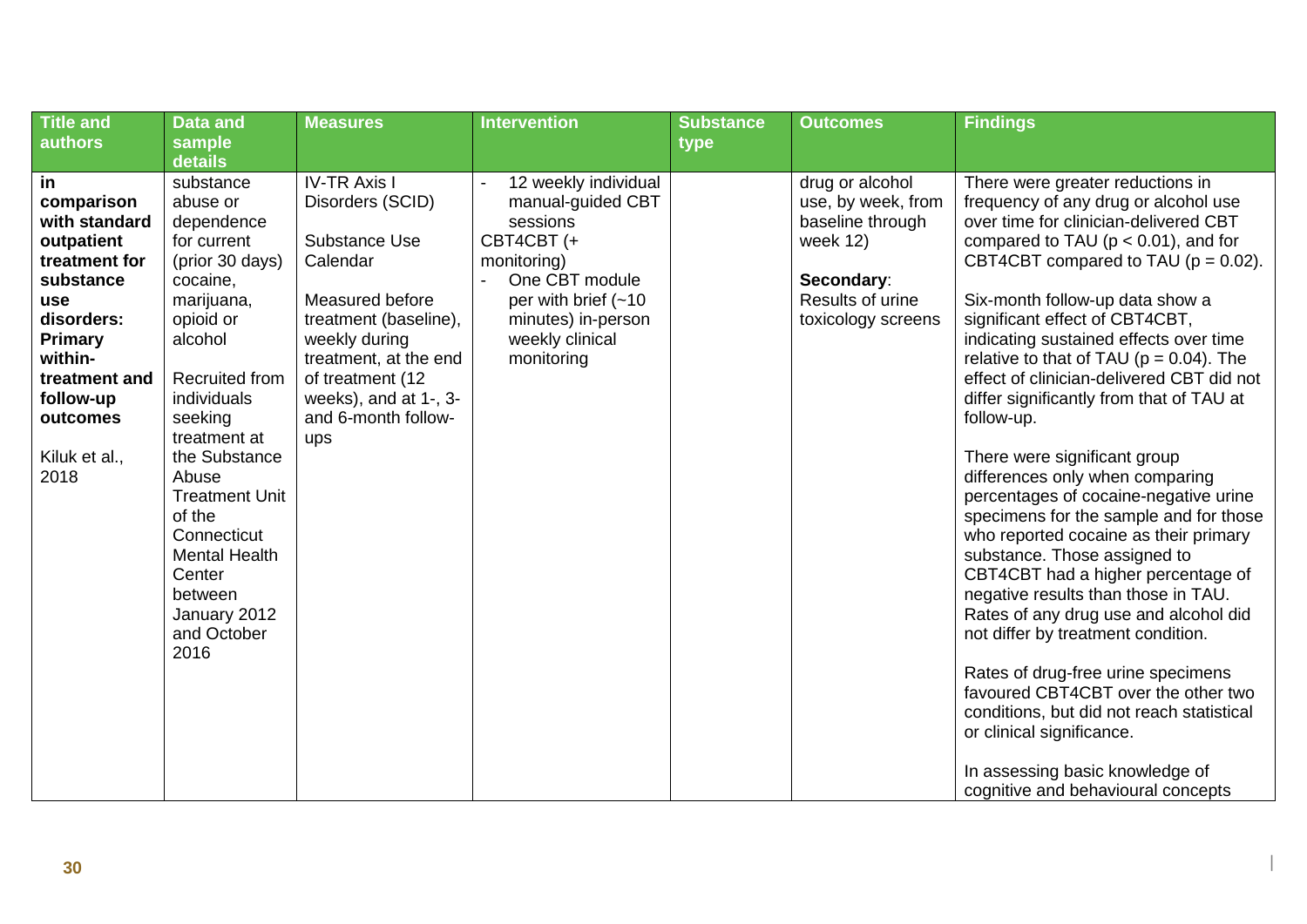| <b>Title and</b>                                                                    | <b>Data and</b>                                                     | <b>Measures</b>                                                                                      | <b>Intervention</b>                                                       | <b>Substance</b>                                          | <b>Outcomes</b>                                        | <b>Findings</b>                                                                                                                                                                                                                                                                                                                                                                                                                                                                                                                                                                                                                                                                                                                         |
|-------------------------------------------------------------------------------------|---------------------------------------------------------------------|------------------------------------------------------------------------------------------------------|---------------------------------------------------------------------------|-----------------------------------------------------------|--------------------------------------------------------|-----------------------------------------------------------------------------------------------------------------------------------------------------------------------------------------------------------------------------------------------------------------------------------------------------------------------------------------------------------------------------------------------------------------------------------------------------------------------------------------------------------------------------------------------------------------------------------------------------------------------------------------------------------------------------------------------------------------------------------------|
| authors                                                                             | sample<br>details                                                   |                                                                                                      |                                                                           | type                                                      |                                                        |                                                                                                                                                                                                                                                                                                                                                                                                                                                                                                                                                                                                                                                                                                                                         |
|                                                                                     |                                                                     |                                                                                                      |                                                                           |                                                           |                                                        | (e.g. "everyone's triggers are the<br>same", "it's always best to trust your<br>guy when thinking about a problem") at<br>baseline and at the end of treatment,<br>the whole sample showed increases<br>over time ( $p < 0.01$ ). The CBT4CBT<br>group showed the largest increase in<br>correct answers (81%), followed by<br>TAU (72%), then clinician-delivered<br>CBT (65%).<br>There were no significant differences in<br>satisfaction with treatment between<br>groups, but favoured CBT4CBT for all<br>three satisfaction measures.<br>Important author's note: results show<br>favourable results for CBT4CBT but<br>don't necessarily infer that it is of<br>equivalent or superior efficacy than<br>therapist-delivered CBT. |
| <b>Culturally</b><br>Adapted,<br><b>Web-Based</b><br>Cognitive<br><b>Behavioral</b> | $N = 92$ people<br>seeking<br>treatment at<br>three<br>institutions | Substance use and<br>psychiatric<br>diagnoses:<br><b>Structured Clinical</b><br>Interview for DSM-IV | <b>Standard TAU:</b><br>Supportive<br>individual and group<br>counselling | Cocaine,<br>marijuana,<br>opioid,<br>alcohol, or<br>other | Primary<br>Days of primary<br>substance use by<br>week | <b>Intervention usage</b><br>Participants completed an average of<br>45 of 56 days of treatment, with no<br>statistically significant differences<br>between groups. The TAU group                                                                                                                                                                                                                                                                                                                                                                                                                                                                                                                                                      |
| Therapy for<br>Spanish-                                                             | offering<br>outpatient                                              | <b>Addiction Severity</b>                                                                            | Legal, medical,<br>psychological, and<br>social support                   | stimulants                                                | <b>Secondary</b><br>% Self-reported                    | completed more group sessions (5.2 vs<br>2.4) but the CBT4CBT group completed                                                                                                                                                                                                                                                                                                                                                                                                                                                                                                                                                                                                                                                           |
| <b>Speaking</b><br><b>Individuals</b>                                               | services in<br>Connecticut,<br><b>US</b>                            | Index                                                                                                | services<br>8 weeks                                                       |                                                           | days of primary<br>substance                           | a larger proportion of the 7 possible<br>modules (mean $=$ 5.3), balancing the                                                                                                                                                                                                                                                                                                                                                                                                                                                                                                                                                                                                                                                          |
| with<br><b>Substance</b>                                                            |                                                                     | Self-reported<br>primary drug used                                                                   | Culturally adapted<br>computer-based                                      |                                                           | abstinence during<br>treatment                         | overall treatment exposure.                                                                                                                                                                                                                                                                                                                                                                                                                                                                                                                                                                                                                                                                                                             |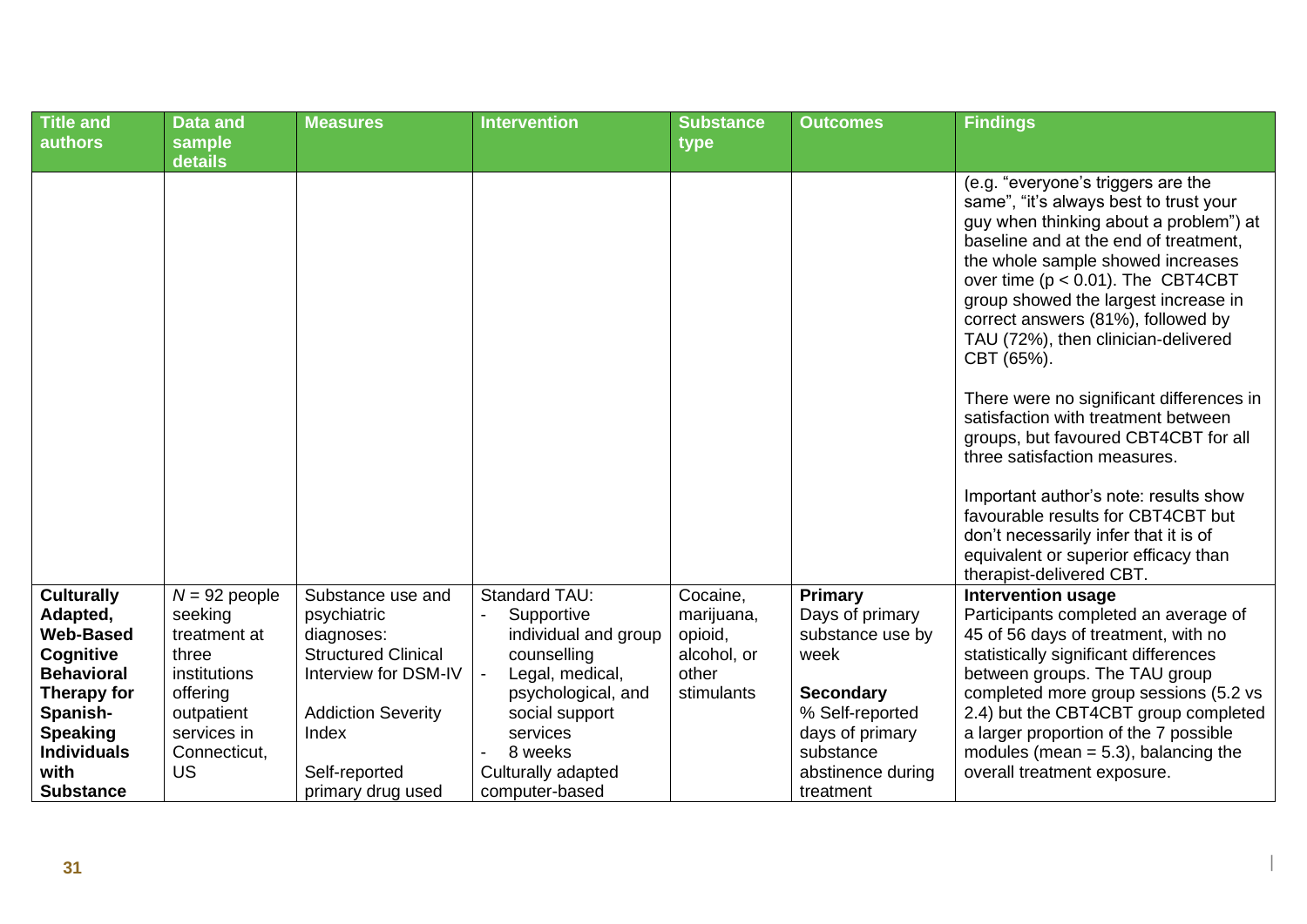| <b>Title and</b>                                                                                                                | <b>Data and</b>                                                                          | <b>Measures</b>                                                                                                                                                                                                                                                                                                                                                        | <b>Intervention</b>                                                                                                                                      | <b>Substance</b>                   | <b>Outcomes</b>                                                                                     | <b>Findings</b>                                                                                                                                                                                                                                                                                                                                                                                                                                                                                                                                                                                                                                                                                                                                                                      |
|---------------------------------------------------------------------------------------------------------------------------------|------------------------------------------------------------------------------------------|------------------------------------------------------------------------------------------------------------------------------------------------------------------------------------------------------------------------------------------------------------------------------------------------------------------------------------------------------------------------|----------------------------------------------------------------------------------------------------------------------------------------------------------|------------------------------------|-----------------------------------------------------------------------------------------------------|--------------------------------------------------------------------------------------------------------------------------------------------------------------------------------------------------------------------------------------------------------------------------------------------------------------------------------------------------------------------------------------------------------------------------------------------------------------------------------------------------------------------------------------------------------------------------------------------------------------------------------------------------------------------------------------------------------------------------------------------------------------------------------------|
| authors                                                                                                                         | sample<br>details                                                                        |                                                                                                                                                                                                                                                                                                                                                                        |                                                                                                                                                          | type                               |                                                                                                     |                                                                                                                                                                                                                                                                                                                                                                                                                                                                                                                                                                                                                                                                                                                                                                                      |
| <b>Use</b><br><b>Disorders: A</b><br>Randomized<br><b>Clinical Trial</b><br>Paris et al.,<br>2018                               |                                                                                          | Above assessments<br>had Spanish<br>translations<br>available<br>Abstinence<br>outcome: self-<br>reported drug and<br>alcohol use, verified<br>by urine toxicology<br>and breathalyser<br>Participants<br>measured before<br>treatment (baseline),<br>weekly during<br>treatment, at the end<br>of treatment (8<br>weeks), and at 1-, 3-<br>and 6-month follow-<br>ups | training for cognitive<br>behavioural therapy<br>(CBT4CBT + TAU)<br>Web-based<br>program for CBT<br><b>Teaches CBT skills</b><br>using multi-media tools |                                    | % Negative urine<br>specimens for any<br>drug<br>% Positive<br>breathalyser tests                   | <b>Results</b><br>There was a greater reduction in<br>frequency of substance use among the<br>CBT4CBT group than TAU alone ( $p =$<br>$0.01$ ).<br>There were significant differences in<br>self-reported days of abstinence from<br>the primary drug used during treatment<br>(77% CBT vs 62% TAU). There were<br>no significant between-group<br>differences in results of urine samples<br>and breathalysers but favoured the<br>CBT group slightly.<br>Participants who had a current 'severe'<br>mental health diagnosis who were<br>assigned to TAU showed less change<br>in frequency of drug use over time than<br>the rest of the study sample, i.e.<br>CBT4CBT was effective in reducing<br>substance use even among people with<br>current psychotic or bipolar disorder. |
| Web-based<br>intervention<br>to reduce<br>substance<br>abuse and<br>depression: A<br>three arm<br>randomized<br>trial in Mexico | $N = 74$<br>Participants<br>were:<br>people<br>seeking<br>treatment<br>for<br>problemati | Alcohol, Smoking,<br>and Substance<br>Involvement<br><b>Screening Test</b><br>$(ASSIST)$ –<br>determines risk<br>score for different<br>types of                                                                                                                                                                                                                       | Web-based program<br>Guided program<br>incorporating CBT<br>strategies.<br>Completed over 8<br>weeks if used at<br>least 1 hour per<br>week              | Cannabis,<br>cocaine,<br>inhalants | Frequency and<br>quantity of<br>substance use in<br>the past 7 days<br>Severity of<br>substance use | <b>Motivation to change</b><br>At baseline 2.7% were in the<br>precontemplation stage, 24.3% in<br>contemplation, and 73% in action. Of<br>those in action, 92.2% reached the end<br>of the study without a change in level<br>and 7.1% regressed in their readiness<br>to change. Of those who began at the<br>contemplation stage, 83.3% advanced                                                                                                                                                                                                                                                                                                                                                                                                                                  |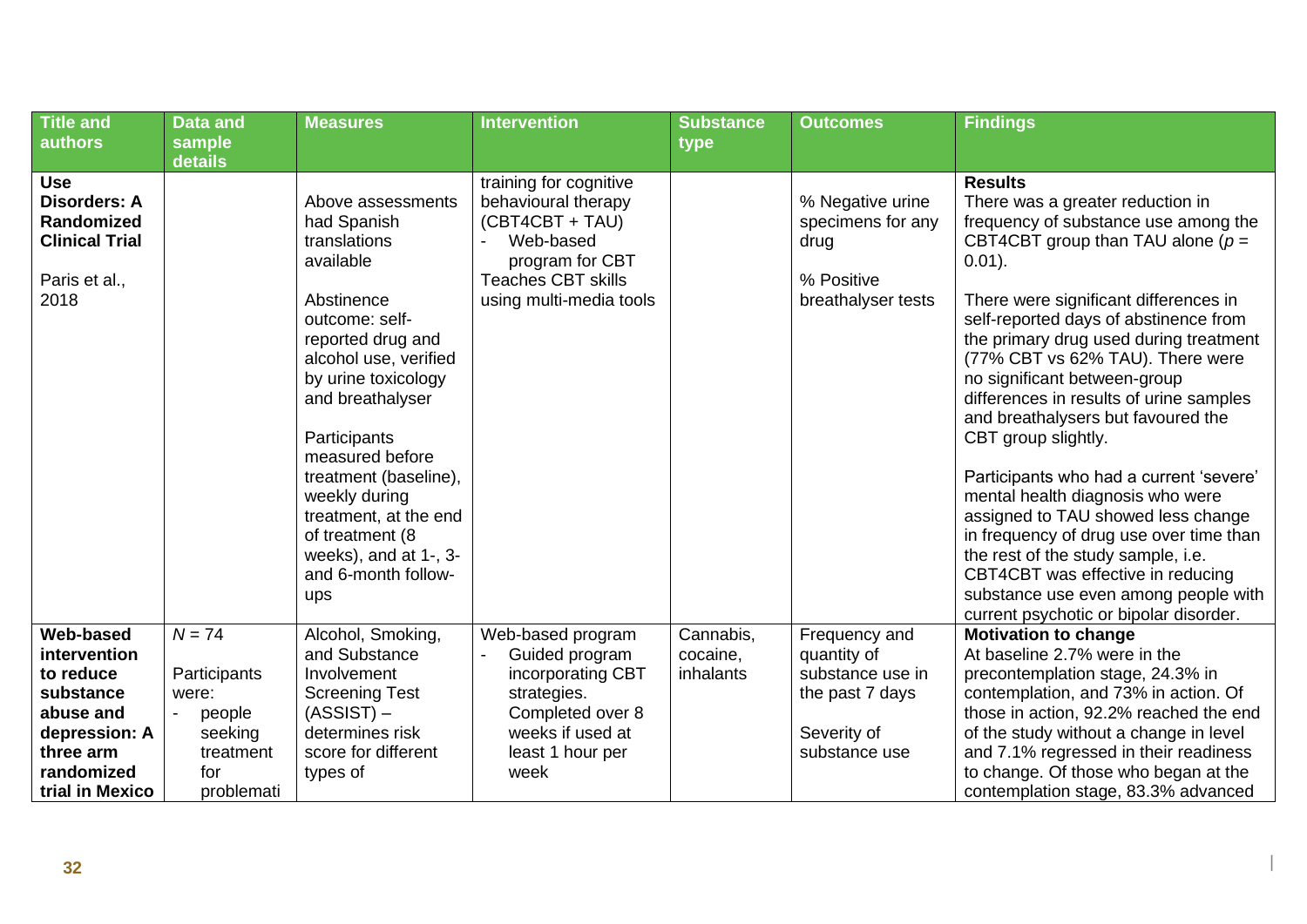| <b>Title and</b>         | <b>Data and</b>                                                                                                                                                                                                                                                                                                                                                                                  | <b>Measures</b>                                                                                                                                                                                                                                                                                                                                                                                                                                                                                   | <b>Intervention</b>                                                                                                                                                                                                                                                                           | <b>Substance</b> | <b>Outcomes</b>                                                   | <b>Findings</b>                                                                                                                                                                                                                                                                                                                                                                                                                                                                                                                                                                                                                                                                                                                                 |
|--------------------------|--------------------------------------------------------------------------------------------------------------------------------------------------------------------------------------------------------------------------------------------------------------------------------------------------------------------------------------------------------------------------------------------------|---------------------------------------------------------------------------------------------------------------------------------------------------------------------------------------------------------------------------------------------------------------------------------------------------------------------------------------------------------------------------------------------------------------------------------------------------------------------------------------------------|-----------------------------------------------------------------------------------------------------------------------------------------------------------------------------------------------------------------------------------------------------------------------------------------------|------------------|-------------------------------------------------------------------|-------------------------------------------------------------------------------------------------------------------------------------------------------------------------------------------------------------------------------------------------------------------------------------------------------------------------------------------------------------------------------------------------------------------------------------------------------------------------------------------------------------------------------------------------------------------------------------------------------------------------------------------------------------------------------------------------------------------------------------------------|
| authors                  | sample                                                                                                                                                                                                                                                                                                                                                                                           |                                                                                                                                                                                                                                                                                                                                                                                                                                                                                                   |                                                                                                                                                                                                                                                                                               | type             |                                                                   |                                                                                                                                                                                                                                                                                                                                                                                                                                                                                                                                                                                                                                                                                                                                                 |
| Tiburcio et al.,<br>2018 | details<br>C<br>substance<br>use<br>(excluding<br>alcohol,<br>tobacco,<br>and<br>opiates)<br>had not<br>received<br>treatment<br>in previous<br>12 months<br>used the<br>$\blacksquare$<br>internet at<br>least twice<br>a week<br>at least 17<br>years old<br>low-to-<br>$\overline{a}$<br>moderate<br>drug-<br>related risk<br>no report<br>of suicidal<br>ideation in<br>previous 3<br>months | psychoactive<br>substances<br>$TLFB - measures$<br>frequency and<br>quantity of<br>substance use in the<br>past 7 days<br>Drug Abuse<br><b>Screening Test</b><br>$(DAST-20)$ –<br>measures severity of<br>substance use<br>Eight questions<br>about internet use -<br>frequency, duration,<br>accessibility, online<br>activities<br>One question about<br>mental health care in<br>the last 6 months<br>Two questions<br>exploring suicide risk<br>in the last 3 months<br><b>Patient Health</b> | ASSIST self-help +<br>treatment as usual<br>(ASSIST+TAU)<br>Uses the ASSIST<br>self-help strategies<br>guide completed<br>over 2 weeks<br>Followed by 6<br>weeks of TAU<br><b>TAU</b><br>8 weekly sessions<br>ordinarily offered at<br>the treatment centre<br>(usually CBT<br>interventions) |                  | Depressive<br>symptoms<br>Readiness to<br>change substance<br>use | to the action stage and 16.7% had no<br>change.<br><b>Results</b><br>From baseline to follow-up, there were<br>reductions in participants' average days<br>of use (from 2.61 at BL to 0.48 at PT to<br>0.38 at FU), severity of use (7.2 at BL<br>to 5.9 at PT to 5.0 at FU), and<br>depressive symptomatology (5.4 at BL<br>to 1.3 at PT to 0.7 at FU) regardless of<br>type of treatment received.<br>Effect sizes were large in reducing<br>average days of substance use $(d = -$<br>1.1) and moderate in reducing severity<br>$(d = -0.7)$ .<br>Results indicate standalone and<br>additional web-based treatment perform<br>as well as standard treatment, but<br>results should be interpreted with<br>caution due to small sample size. |
|                          |                                                                                                                                                                                                                                                                                                                                                                                                  | Questionnaire<br>$(PHQ-9)$ –                                                                                                                                                                                                                                                                                                                                                                                                                                                                      |                                                                                                                                                                                                                                                                                               |                  |                                                                   |                                                                                                                                                                                                                                                                                                                                                                                                                                                                                                                                                                                                                                                                                                                                                 |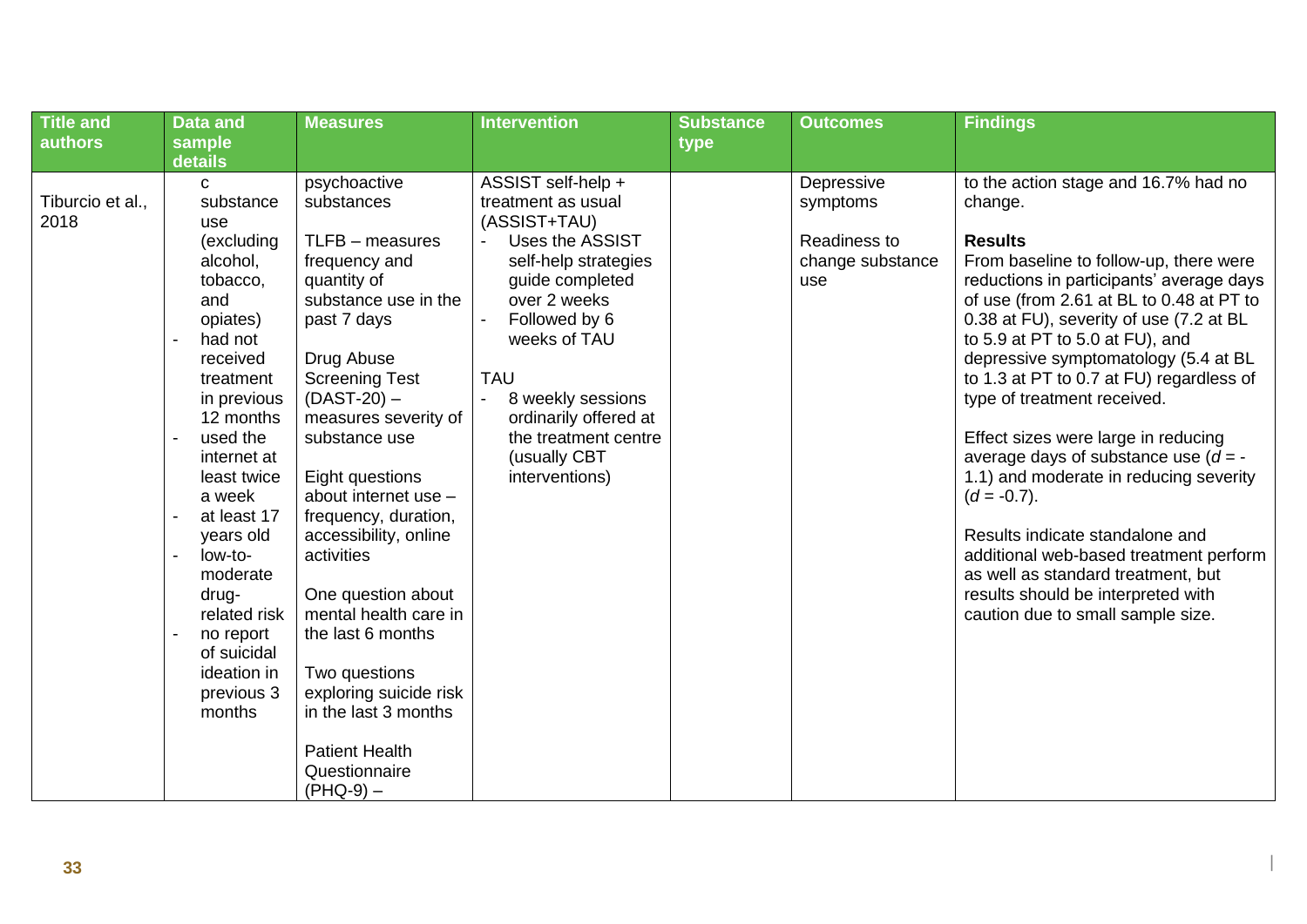| <b>Title and</b><br>authors                                                                                                                       | <b>Data and</b><br>sample                                                                           | <b>Measures</b>                                                                                                                                                                                                                                                                                                                                                                                                                                    | <b>Intervention</b>                                                                                                                              | <b>Substance</b><br>type | <b>Outcomes</b>                                                                                                                                                                                                      | <b>Findings</b>                                                                                                                                                                                                                                                                                                                                                                                                                                                                                                                                 |
|---------------------------------------------------------------------------------------------------------------------------------------------------|-----------------------------------------------------------------------------------------------------|----------------------------------------------------------------------------------------------------------------------------------------------------------------------------------------------------------------------------------------------------------------------------------------------------------------------------------------------------------------------------------------------------------------------------------------------------|--------------------------------------------------------------------------------------------------------------------------------------------------|--------------------------|----------------------------------------------------------------------------------------------------------------------------------------------------------------------------------------------------------------------|-------------------------------------------------------------------------------------------------------------------------------------------------------------------------------------------------------------------------------------------------------------------------------------------------------------------------------------------------------------------------------------------------------------------------------------------------------------------------------------------------------------------------------------------------|
| <b>The</b><br>effectiveness<br>of an internet<br>intervention<br>aimed at<br>reducing<br>alcohol<br>consumption<br>in adults<br>Zill et al., 2019 | details<br>$N = 608$ adults<br>with<br>problematic<br>alcohol<br>consumption<br>Aged 18 and<br>over | depressive<br>symptoms in the<br>past 2 weeks<br>Change<br>Questionnaire -<br>readiness to change<br>Measured at<br>baseline (BL), 8<br>weeks post-<br>treatment (PT), and<br>1 month follow-up<br>(FU)<br>Self-reported<br>measures to<br>determine average<br>daily consumption of<br>grams of pure<br>alcohol:<br>Timeline-Follow-<br>Back $(TFB)$ –<br>past 7 days<br>Quantity-<br>Frequency-Index<br>$(QFI)$ – past 30<br>days<br>Measured at | Vorvida - a German<br>internet intervention<br>based on CBT methods<br>Care as usual/waiting<br>list (CAU/WL)<br>Parallel-group<br>pragmatic RCT | Alcohol                  | Primary<br>Amount of alcohol<br>consumed in past<br>7 and 30 days at t1<br><b>Secondary</b><br><b>Binge</b><br>$drinking -$<br>how many<br>days they<br>drank 5 or<br>more drinks<br>on one<br>occasion<br>Drunkenne | <b>Retention</b><br>The drop-out rate between 25%<br>between t0 and t1, 7% from t1 to t2,<br>resulting in a total drop-out rate of 30%<br>between t0 and t2. Drop-outs were<br>higher in the intervention group (37% at<br>t2) than the control group (23% at t2).<br><b>Primary</b><br>Small to medium effects - people using<br>Vorvida consumed less alcohol in the<br>past 30 days (Cohen's $d = 0.278$ ;<br>Vorvida = 40.8 g/day, control group $d =$<br>56.8 g/day) and 7 days (Cohen's $d =$<br>0.419; Vorvida $d = 34.3$ g/day, control |
|                                                                                                                                                   |                                                                                                     | baseline, 3-month<br>$(t1)$ , and 6-month<br>follow-up $(t2)$                                                                                                                                                                                                                                                                                                                                                                                      |                                                                                                                                                  |                          | $ss - how$<br>many days<br>in past 30                                                                                                                                                                                | group = $43.7$ g/day).                                                                                                                                                                                                                                                                                                                                                                                                                                                                                                                          |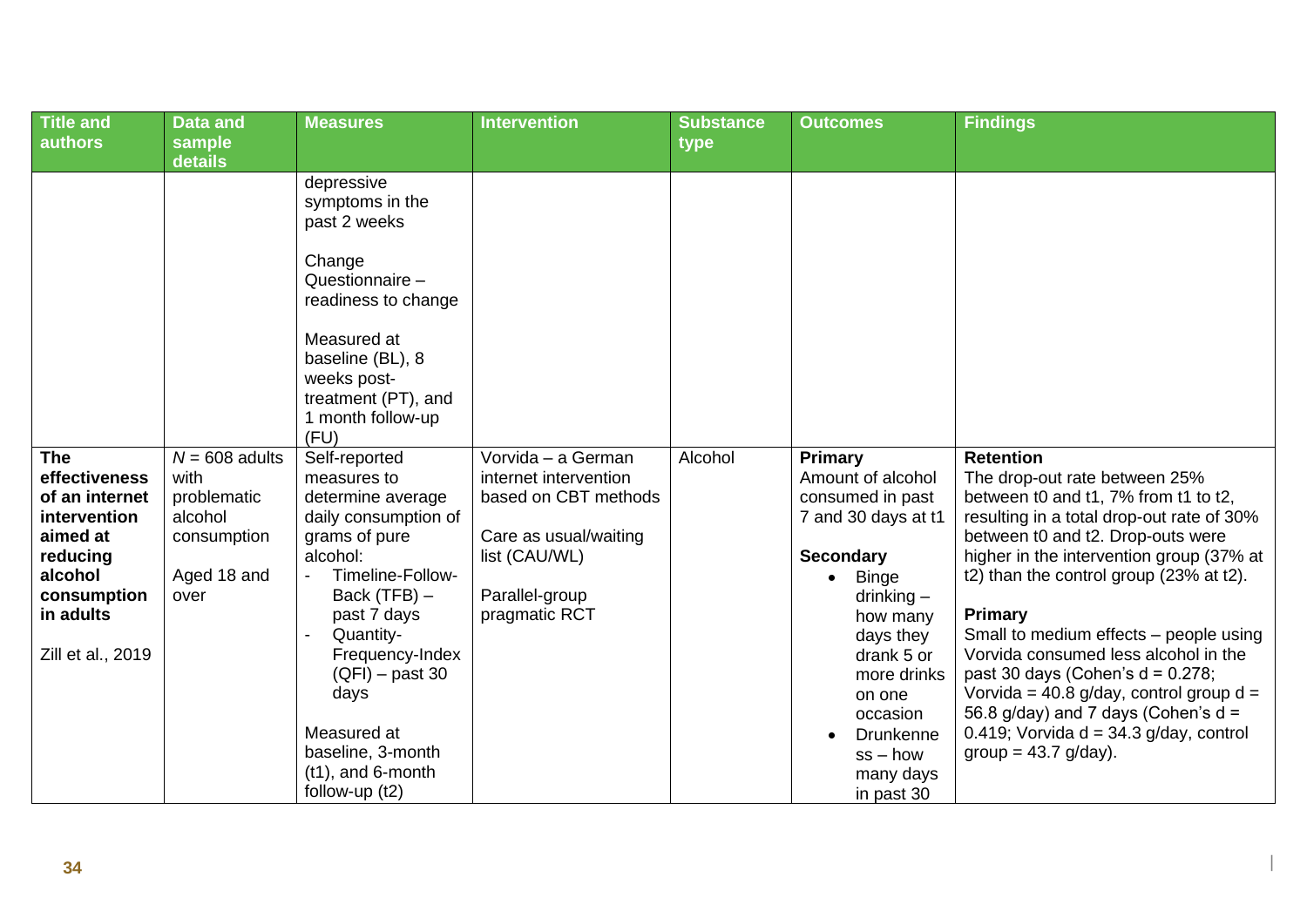| <b>Title and</b><br>authors | <b>Data and</b><br>sample | <b>Measures</b> | <b>Intervention</b> | <b>Substance</b><br>type | <b>Outcomes</b>         | <b>Findings</b>                                                                                                                                                                                                                                                                                                                                                                                                                                                                                                                                                                                                                                                                                                                                                                                                                                                                                                                                                                                             |
|-----------------------------|---------------------------|-----------------|---------------------|--------------------------|-------------------------|-------------------------------------------------------------------------------------------------------------------------------------------------------------------------------------------------------------------------------------------------------------------------------------------------------------------------------------------------------------------------------------------------------------------------------------------------------------------------------------------------------------------------------------------------------------------------------------------------------------------------------------------------------------------------------------------------------------------------------------------------------------------------------------------------------------------------------------------------------------------------------------------------------------------------------------------------------------------------------------------------------------|
|                             | details                   |                 |                     |                          | days they<br>felt drunk | Effects were slightly larger at t2 -<br>people using Vorvida consumed less<br>alcohol in the past 30 days (Cohen's d<br>$= 0.327$ ; Vorvida = 32.3 g/day, control<br>group = $44.1$ g/day) and 7 days<br>(Cohen's $d = 0.540$ ; Vorvida = 25.7<br>$g/day$ , control group = 38.6 $g/day$ ).<br><b>Secondary</b><br><b>Binge drinking</b><br>Large effect - at t1, people in Vorvida<br>group had lower rates of binge drinking<br>in the past 30 days than those in control<br>group (Cohen's $d = 0.873$ ; Vorvida =<br>8.1 days, control group = $14.6$ days).<br>At t2, effects were larger (Cohen's d =<br>1.40; Vorvida = 4.6 days, control group<br>$= 14.5$ days).<br><b>Drunkenness</b><br>Small to medium effect - at t1, Vorvida<br>group had lower rates of drunkenness<br>in the past 30 days (Cohen's $d = 0.392$ ;<br>Vorvida = $2.9$ days, control group = $4.6$<br>days).<br>At t2, effects were larger (Cohen's d =<br>$0.742$ ; Vorvida = 1.5 days, control<br>group 4.4 days).<br>Other: |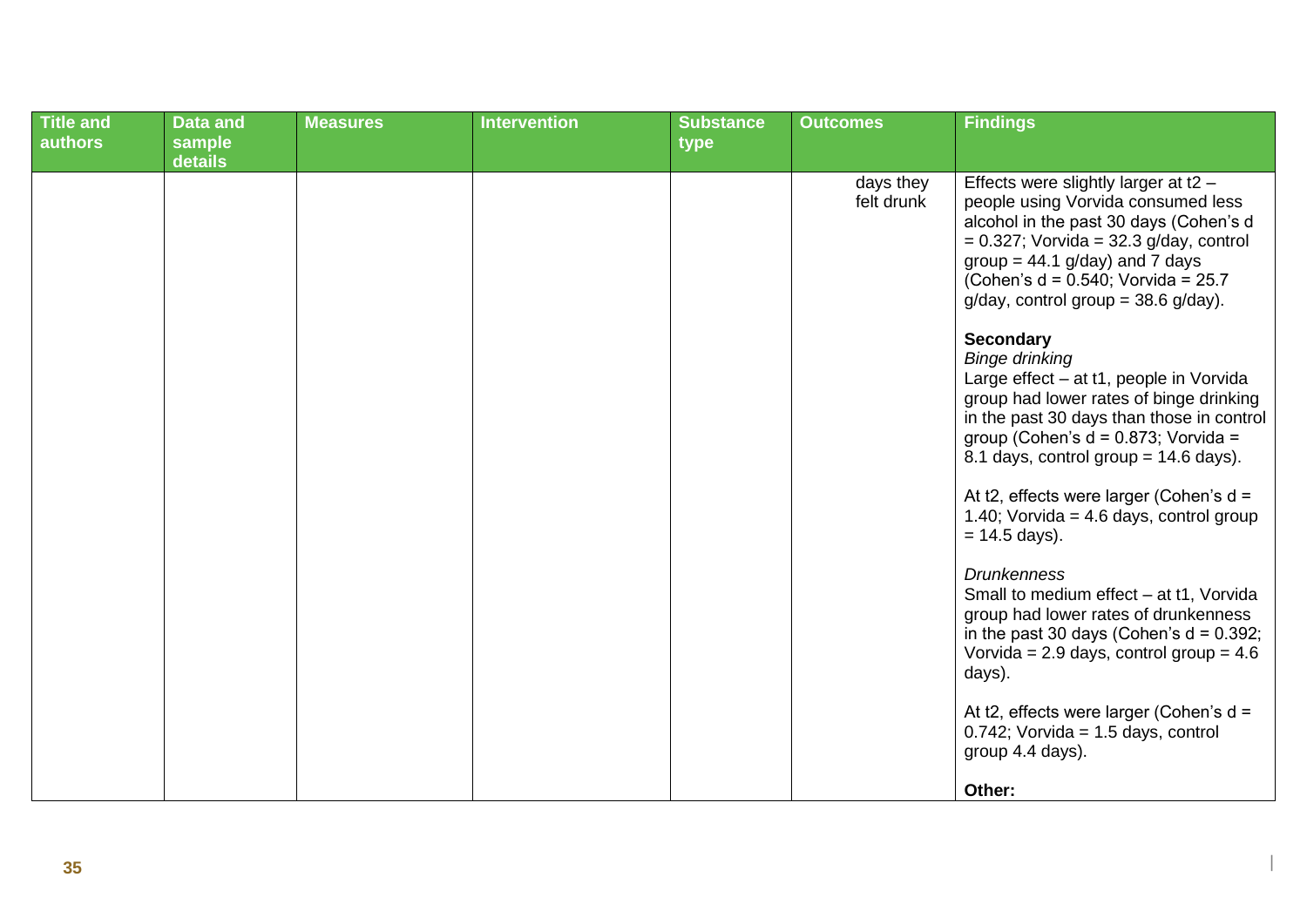| Title and<br>authors | <b>Data and</b><br>sample<br>details | <b>Measures</b> | <b>Intervention</b> | <b>Substance</b><br>type | <b>Outcomes</b> | <b>Findings</b>                                                                                                                                                                                                                                                                                                                                                                                                                  |
|----------------------|--------------------------------------|-----------------|---------------------|--------------------------|-----------------|----------------------------------------------------------------------------------------------------------------------------------------------------------------------------------------------------------------------------------------------------------------------------------------------------------------------------------------------------------------------------------------------------------------------------------|
|                      |                                      |                 |                     |                          |                 | There was a larger proportion of low-<br>risk drinking behaviours in the past 30<br>days for Vorvida group over time -<br>7.5% of participants were low-risk at<br>baseline compared to 20.9% at t1 and<br>38.9% at t2. A similar pattern was found<br>when measuring the past 7 days<br>(12.4% at baseline, 24.8% at t1, 41.8%)<br>at t2). In contrast, low-risk drinking<br>estimates remained relatively stable<br>over time. |
|                      |                                      |                 |                     |                          |                 | Analyses showed high levels of<br>satisfaction with Vorvida at t1 ( $M =$<br>27.4, SD = 5.3) and t2 (M = 28.2, SD =<br>5.4) out of a possible maximum of 32<br>points.                                                                                                                                                                                                                                                           |
|                      |                                      |                 |                     |                          |                 | At t2, 94% of participants reported they<br>would recommend Vorvida to a friend,<br>90% agreed it was the type of treatment<br>they wanted, and 92% said they would<br>use it again.                                                                                                                                                                                                                                             |